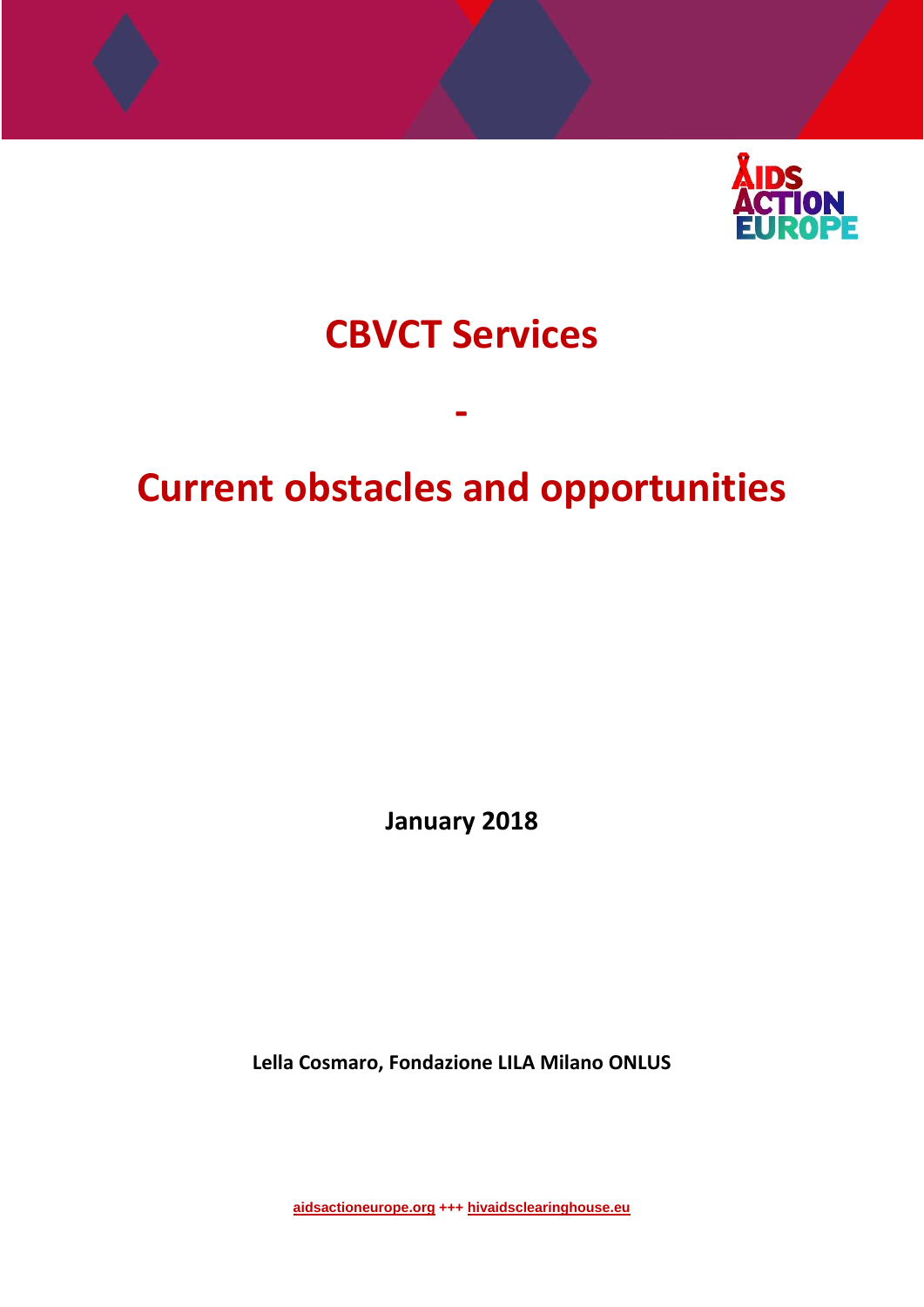This report was commissioned by AIDS Action Europe to Fondazione LILA Milano and coordinated/written by Lella Cosmaro.

#### *Acknowledgements*

*Thanks to the European and Italian colleagues and friends from the community, who built strong checkpoints and CBVCT services throughout the Region despite all the barriers and difficulties, and continue advocating for the recognition of our tremendous work at national and regional level. This paper reflects many of the considerations we made together and hopefully will contribute to improving the actual situation.*

*Special thanks to Grégory Braz, Jordi Casabona, Sophocles Chanos, Enrico Girardi, Michael Meulbroek, Loreta Stonienė, Richard Stranz and to the anonymous clients who have dedicated their time to be interviewed for this research.*

#### *Disclaimer*

The content of this report represents the views of the author and it is his/her sole responsibility; it can *in no way be taken to reflect the views of others.*

January <sup>2018</sup>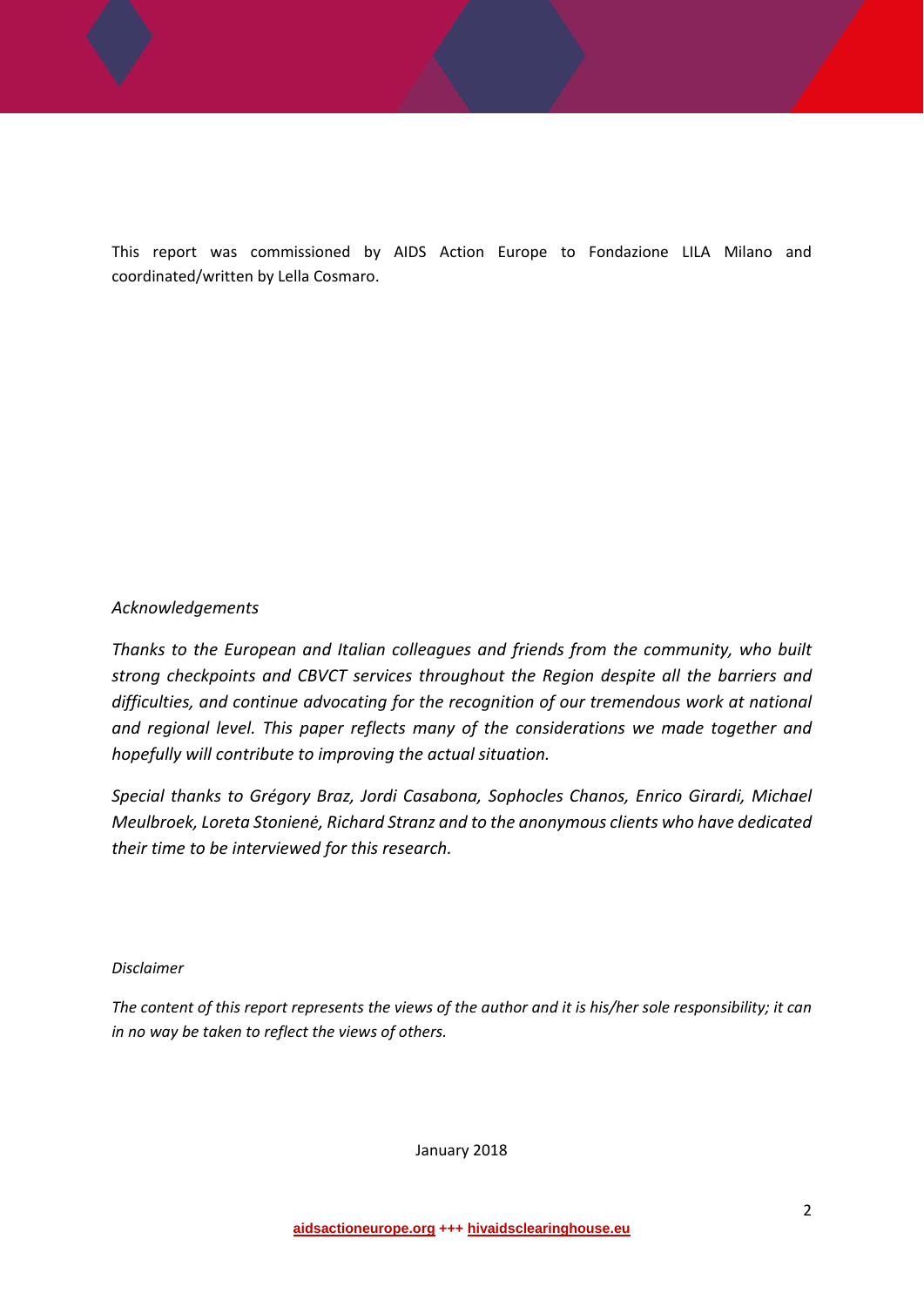## **Table of contents**

| Acronyms |                                                                              |    |
|----------|------------------------------------------------------------------------------|----|
|          | 1. Introduction and background                                               | 5  |
|          | 2. Methodological Considerations                                             | 6  |
|          | 3. Main findings                                                             | 9  |
| 4.       | Suggestions for an advocacy toolkit to support<br>community testing services | 17 |
|          | 5. References                                                                | 20 |
| 6.       | Appendixes                                                                   | 24 |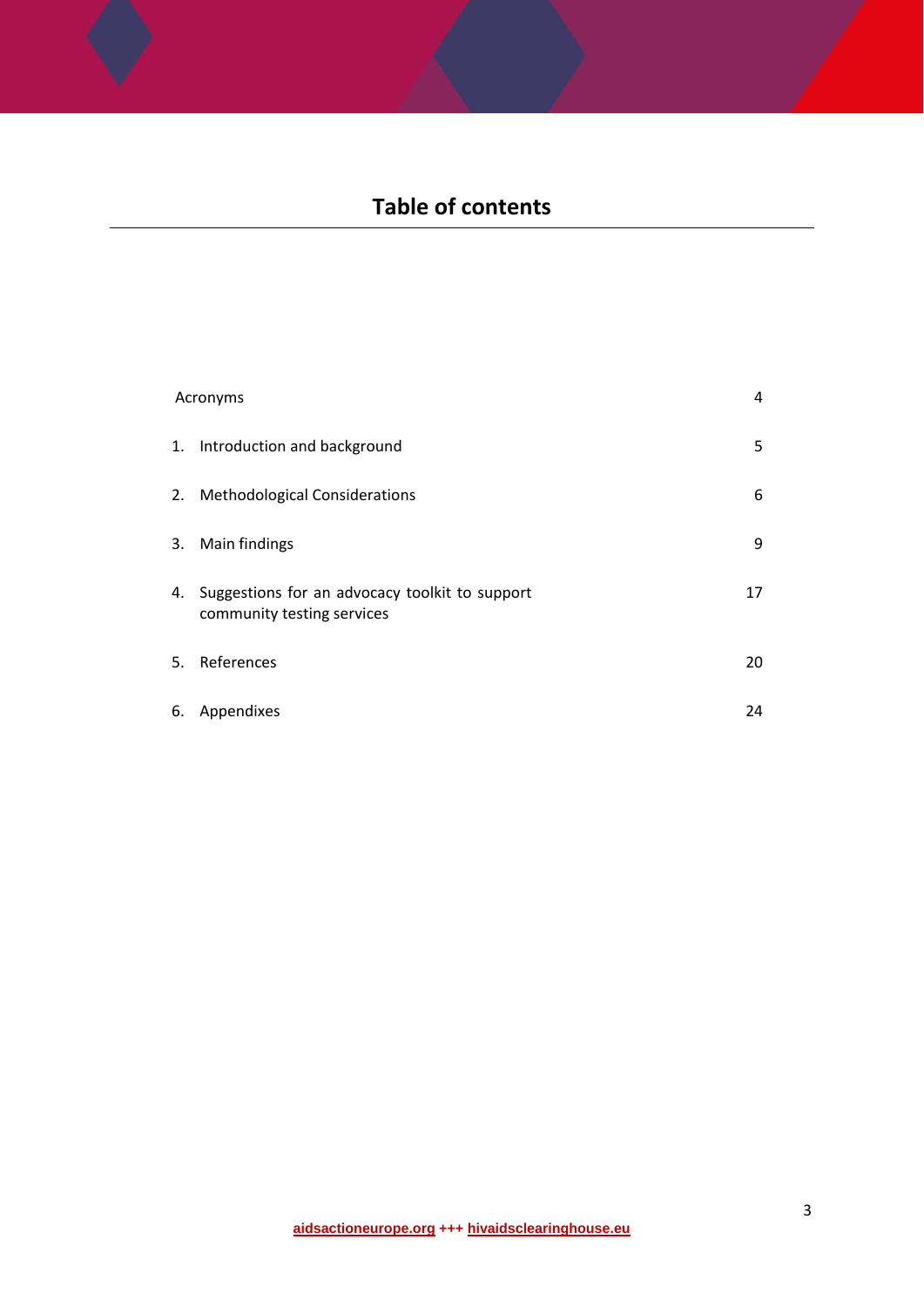## **Acronyms**

| AAE             | <b>AIDS Action Europe</b>                                                         |
|-----------------|-----------------------------------------------------------------------------------|
| <b>AIDS</b>     | acquired immune deficiency syndrome                                               |
| CBO             | community based organization                                                      |
| <b>CBVCT</b>    | community-based voluntary counselling and testing                                 |
| <b>CEEISCAT</b> | Centre d'Estudis Epidemiològics sobre les ITS i Sida de Catalunya                 |
| <b>CHW</b>      | community health worker                                                           |
| <b>EATG</b>     | <b>European AIDS Treatment Group</b>                                              |
| <b>ECDC</b>     | European Centre for Disease Control and Prevention                                |
| <b>ECUO</b>     | East Europe & Central Asia Union of PLHIV                                         |
| <b>EECA</b>     | Eastern Europe and Central ASIA                                                   |
| <b>EFTA</b>     | European Free Trade Association                                                   |
| EU              | <b>European Union</b>                                                             |
| <b>HAV</b>      | hepatitis A virus                                                                 |
| <b>HBV</b>      | hepatitis B virus                                                                 |
| <b>HCV</b>      | hepatitis C virus                                                                 |
| <b>HTS</b>      | HIV testing services                                                              |
| HIV             | human immunodeficiency virus                                                      |
| <b>INMI</b>     | Istituto Nazionale Malattie Infettive / National Institute of Infectious Diseases |
| M&E             | Monitoring & Evaluation                                                           |
| MoH             | Ministry of Health                                                                |
| <b>MSM</b>      | men who have sex with men                                                         |
| <b>NGO</b>      | non-governmental organization                                                     |
| <b>PLHIV</b>    | people living with HIV                                                            |
| PrEP            | Pre Exposure Prophylaxis                                                          |
| RRI             | Responsible Research and Innovation                                               |
| <b>STI</b>      | sexually transmitted infections                                                   |
| <b>USA</b>      | <b>United States of America</b>                                                   |
| <b>WHO</b>      | World Health Organization                                                         |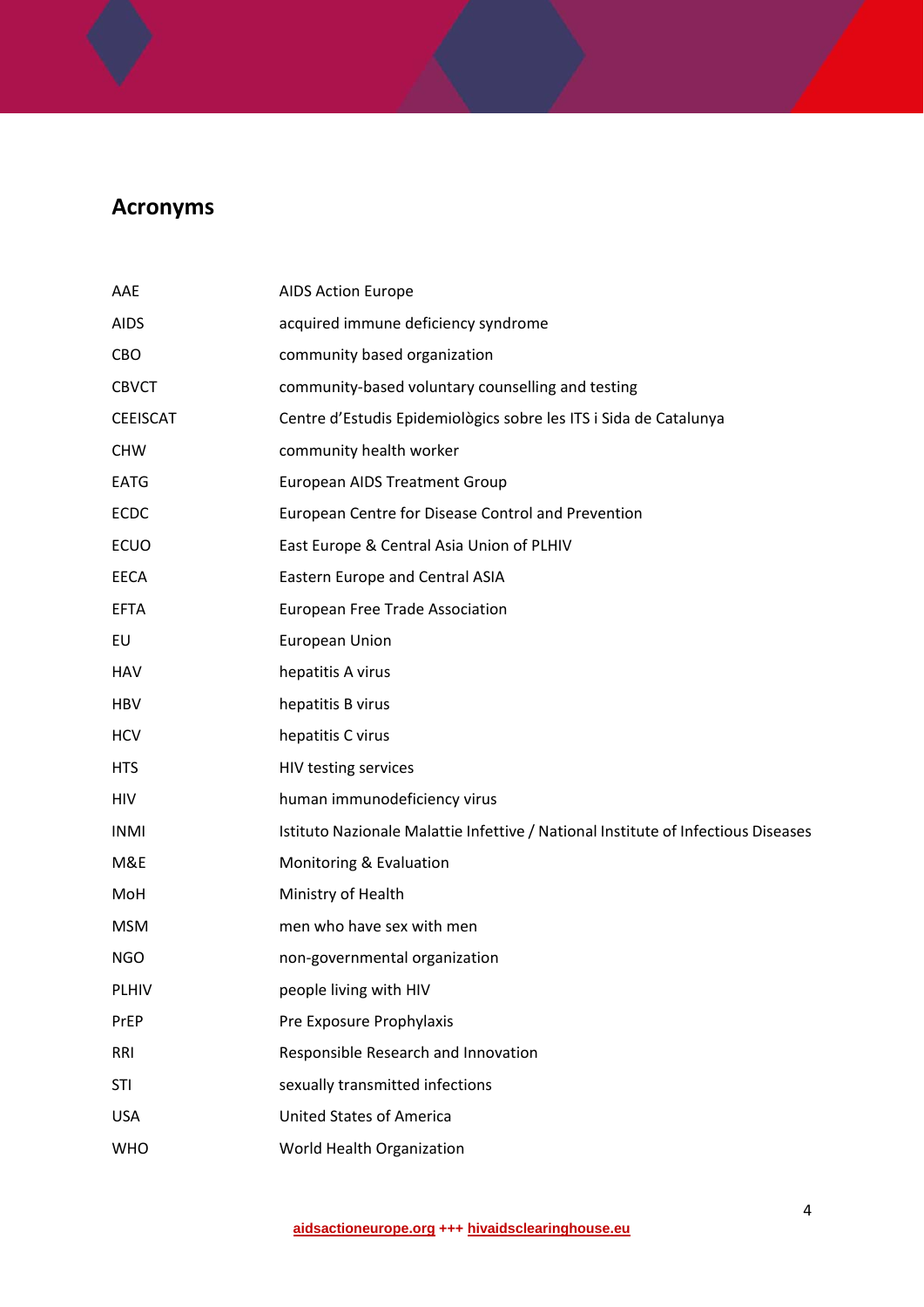### **1. Introduction**

This work represents a contribution to AIDS Action Europe's (AAE) advocacy work aimed at the sustainability of Community Based Voluntary Counselling and Testing (CBVCT) services, precious low threshold contexts within community based settings that have proven to be one of the best ways to reach key affected groups and test them for HIV, hepatitis and/or STIs.

It is acknowledged that the challenge of the 90‐90‐90 targets will be won only by testing and diagnosing early as many as possible of the people living with HIV (PLHIV) who are currently unaware of their status. The most relevant international agencies have recognized the irreplaceable role of community sites in contacting and establishing relationships with those who do not access healthcare services due to a number of reasons, but mostly to the persistence of stigma and discrimination, that prevent them from receiving support, prevention, treatment and care<sup>1</sup>.

NGOs, CBOs and other community organizations and networks have developed great competence and expertise in the offer of CBVCT services and in some cases have achieved amazing results in terms of number of clients tested, number of reactive tests, number of acute infections detected, percentage of new HIV cases on the total number of cases in their countries, support in linking clients to care. They have welcomed people at risk who had never been tested before as they were not allowed to access the regular healthcare system. Such positive achievements came along not only thanks to the brightness, capacity and smart work of CBVCT management and staff, but also, in a few cases, thanks to the support and recognition granted by institutional stakeholders and other relevant actors.

After more than ten years of pilot programs and demonstration projects, the opening of checkpoints and steady services, the expansion of these activities and the positive results, we still need to look into the obstacles and opportunities in the collaboration of partners in the field of CBVCT services at national and European level from different perspectives… Why? Because many barriers still must be removed to expand and improve community services, and a lot still needs to be done to improve and increase collaboration between stakeholders, in order to reach key affected populations and to benefit from more accurate monitoring at Public Health level.

<sup>1</sup> http://www.aidsmap.com/What-are-the-barriers-to-HIV-testing-and-treatment-access-and-how-do-weovercome-them/page/3170458/?utm\_source=NAM-Email-Promotion&utm\_medium=eurobulletin&utm\_campaign=3172192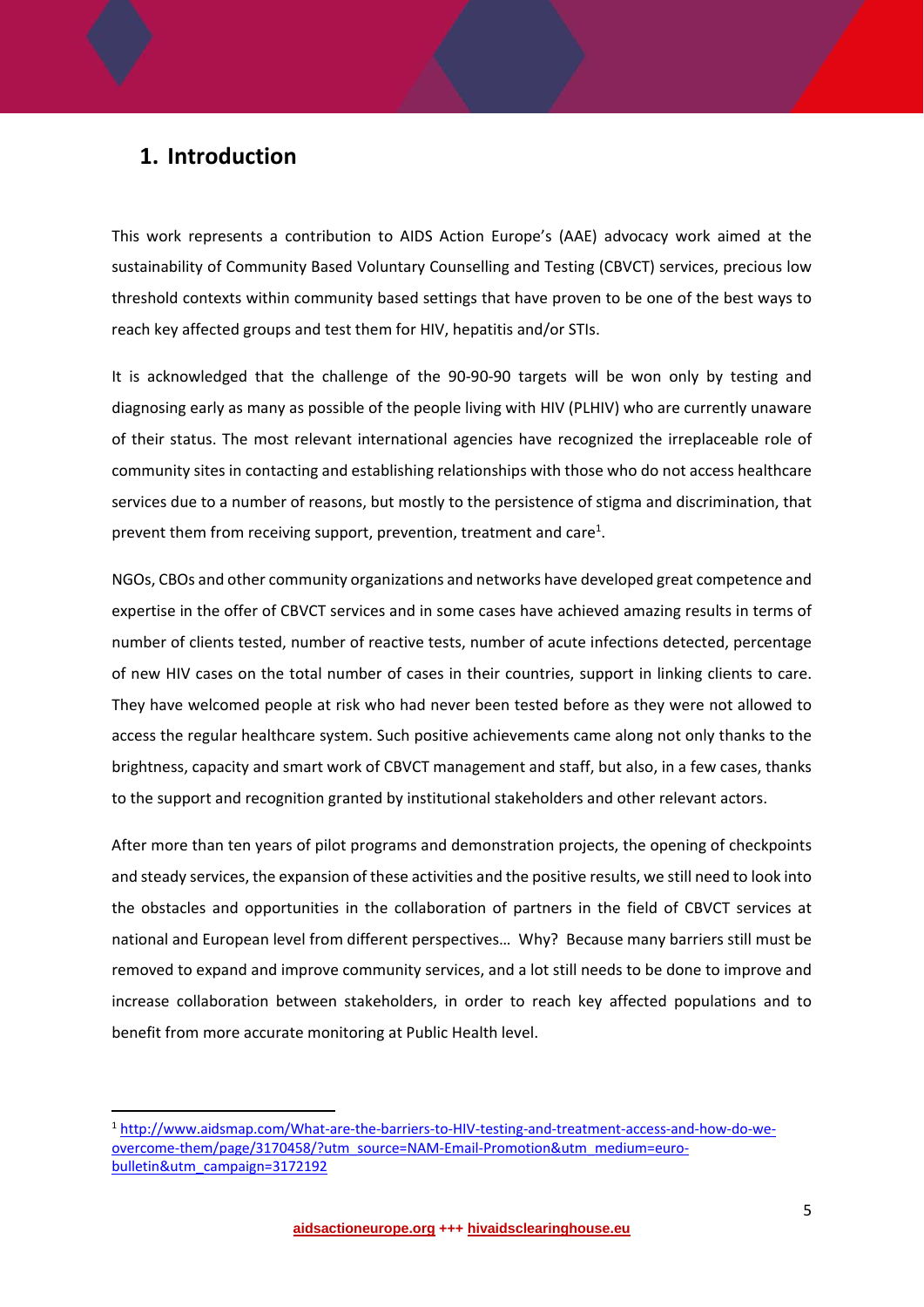This study assembles the opinions and ideas of different stakeholders who provided very diverse points of view on the subject as they play different roles at the national and European levels and come from different countries. Their opinions and ideas, together with some extracts of the many documents produced on the subject of CBVCT services, were used as the basis to develop recommendations which serve as an advocacy tool for improving the actual situation both at the national and European level.

### **2. Methodological considerations**

The acronym "*CBVCT*" was widely adopted in the European HIV context thanks to the HIV‐COBATEST project<sup>2</sup>, co-funded by the European Commission under the Public Health Programme 2008-2013. A study definition of "*CBVCT*" was proposed through one of the project's surveys, conducted in all EU/EFTA countries.

Consensus was reached around the following definition:

"CBVCT is any program or service that offers HIV counselling and testing on a voluntary basis outside the formal health facilities and that has been designed to target specific groups of the population most at risk and is clearly adapted for and accessible to those communities. Moreover, these services should ensure the active participation of the community with the involvement of community representatives either in planning or implementing HIV testing interventions and strategies."

No restrictions were set concerning the physical location, staff characteristics, funding source or whether testing services were provided for free or at a cost<sup>3</sup>.

The COBATEST project represented the first European effort to put together and systematize the many experiences developed mostly through the initiatives of local/national NGOs and CSOs around the offer of community based testing services. It came to conclusion in 2012 and was soon followed by the Euro HIV EDAT project, which involved many of the partners and CBVCT services engaged in the

<sup>&</sup>lt;sup>2</sup> https://eurohivedat.eu/ (Search for "COBATEST" in the list at the left)

<sup>&</sup>lt;sup>3</sup> COBATEST team (July 2012). HIV-COBATEST Project: Cross-National Survey on the Implementation of CBVCT Programmes ‐ Quantitative Report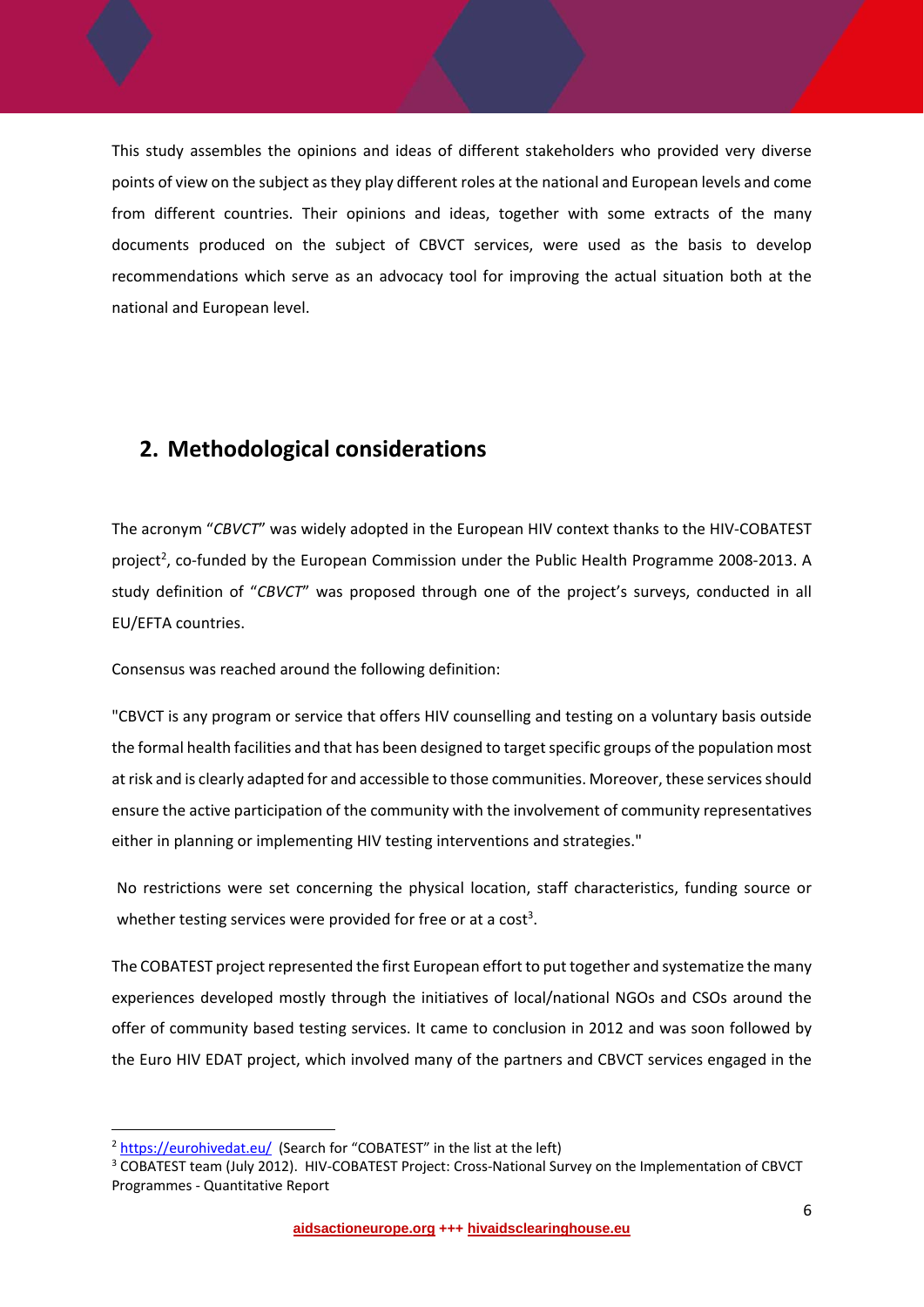previous project. Other important projects and studies (the OptTEST<sup>4</sup> project among the many and the ongoing Integrate project<sup>5</sup>) have been completed in the last ten years and paved the way for the development of policies, guidelines and documentation in support of community centres.

The methodology adopted for the preparation of this report consisted of some desk research around recent CBVCT policies and documents, but predominantly of the analysis of seven qualitative interviews with three representatives of CBVCT facilities, two representatives of academia as well as two CBVCT facility users.

The three representatives from NGOs were selected because of their very different and relevant experience in the field of CBVCT services:

- ‐ Michael Meulbroek of the BCN checkpoint in Barcelona was contacted because of the relevance and impressive results achieved by the checkpoint
- ‐ Richard Stranz and Grégory Braz of AIDES were contacted because of the great advocacy efforts and consequent results reached by AIDES, which secured adequate institutional funding of their testing services in France
- Loreta Stoniene was contacted because of the difficulties recently experienced by the checkpoint managed by DEMETRA, a Lithuanian NGO, as a result of the barriers posed by the health institutions that limited the offer of community testing services.

The two representativesfrom the academia, Jordi Casabona Barbarà of CEEISCAT, Catalonia and Enrico Girardi of INMI Spallanzani, Italy, were contacted because both of them coordinated the implementation of projects for the organization and development of CBVCT services, at European and national levels respectively. Jordi Casabona's interview should be given special attention, since he gave a very detailed and comprehensive overview of the present scenario and ongoing initiatives – obviously, from his point of view.

Lastly, the two clients who accepted to be interviewed were contacted while they were taking rapid tests in the Athens checkpoint and in LILA Milano premises.

<sup>4</sup> http://www.opttest.eu/

<sup>5</sup> http://integrateja.eu/integrate/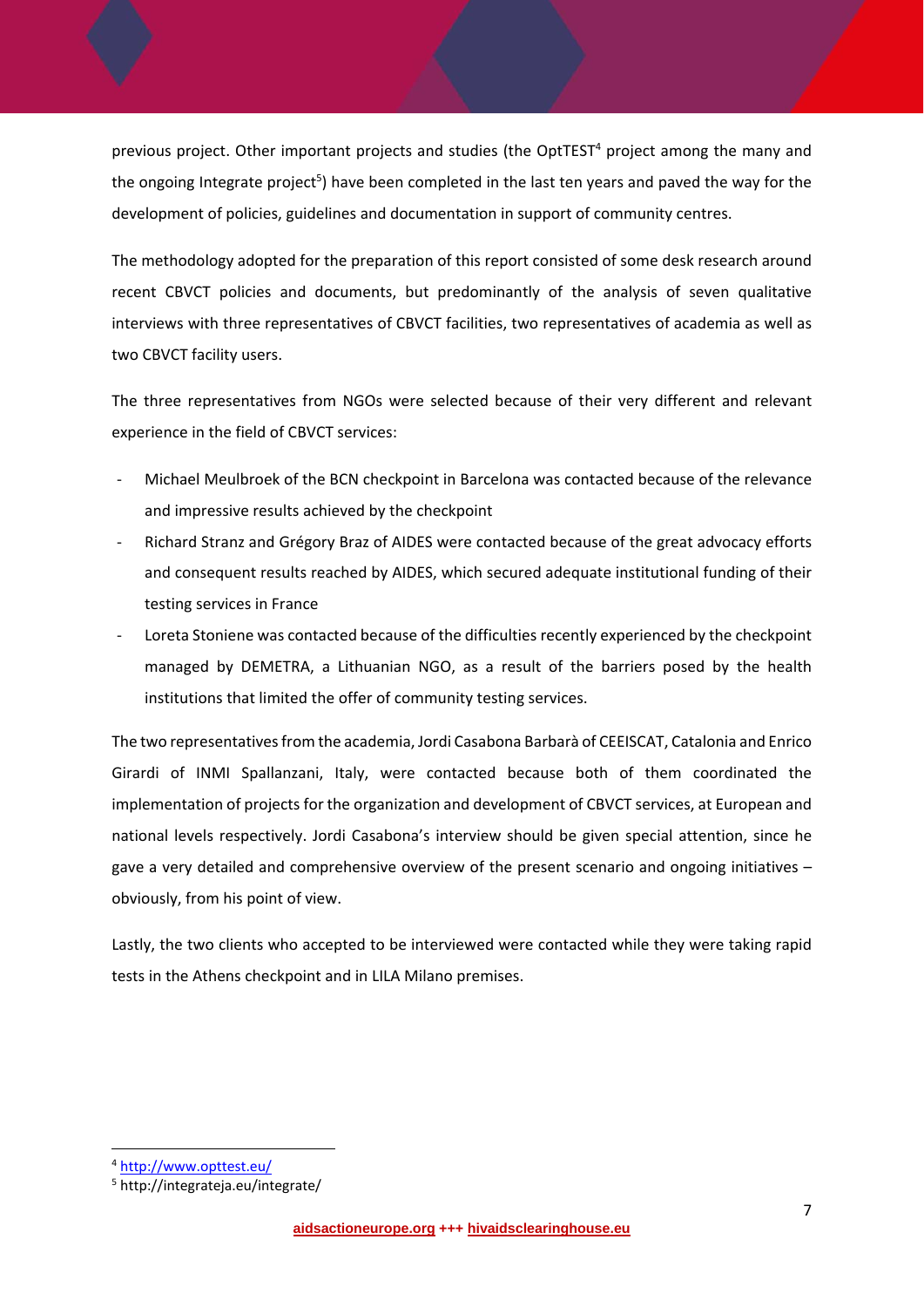Some information were also derived from a recent presentation made by one of the representatives of the ECUO network in October 2016, since it offers a picture of the situation in the EECA region on the same topic of this study, i.e. CBVCT practices, challenges and opportunities for advocacy<sup>6</sup>.

It is important to note that some of the considerations that were included do not find a specific reference in this report, since they are rather the result of the many discussions, reflections, meetings, workshops which took place in the last years during the most important meetings of the European community (the HIV/AIDS Civil Society Forum, the AIDS Action Europe Steering Committee meetings and Members and Partners 'Meetings, the European AIDS Treatment Group meetings, plus obviously many international conferences and gatherings). Lastly, LILA - the Italian League for Fighting AIDS the organization that assumed the task to write this report, runs CBVCT services and provided some insights to the work.

<sup>6</sup> Madoyan, H. (September 2016). Community based HTC in EECA region: practice, challenges and opportunities for advocacy. EQUO East Europe and Central Asia Union of PLHIV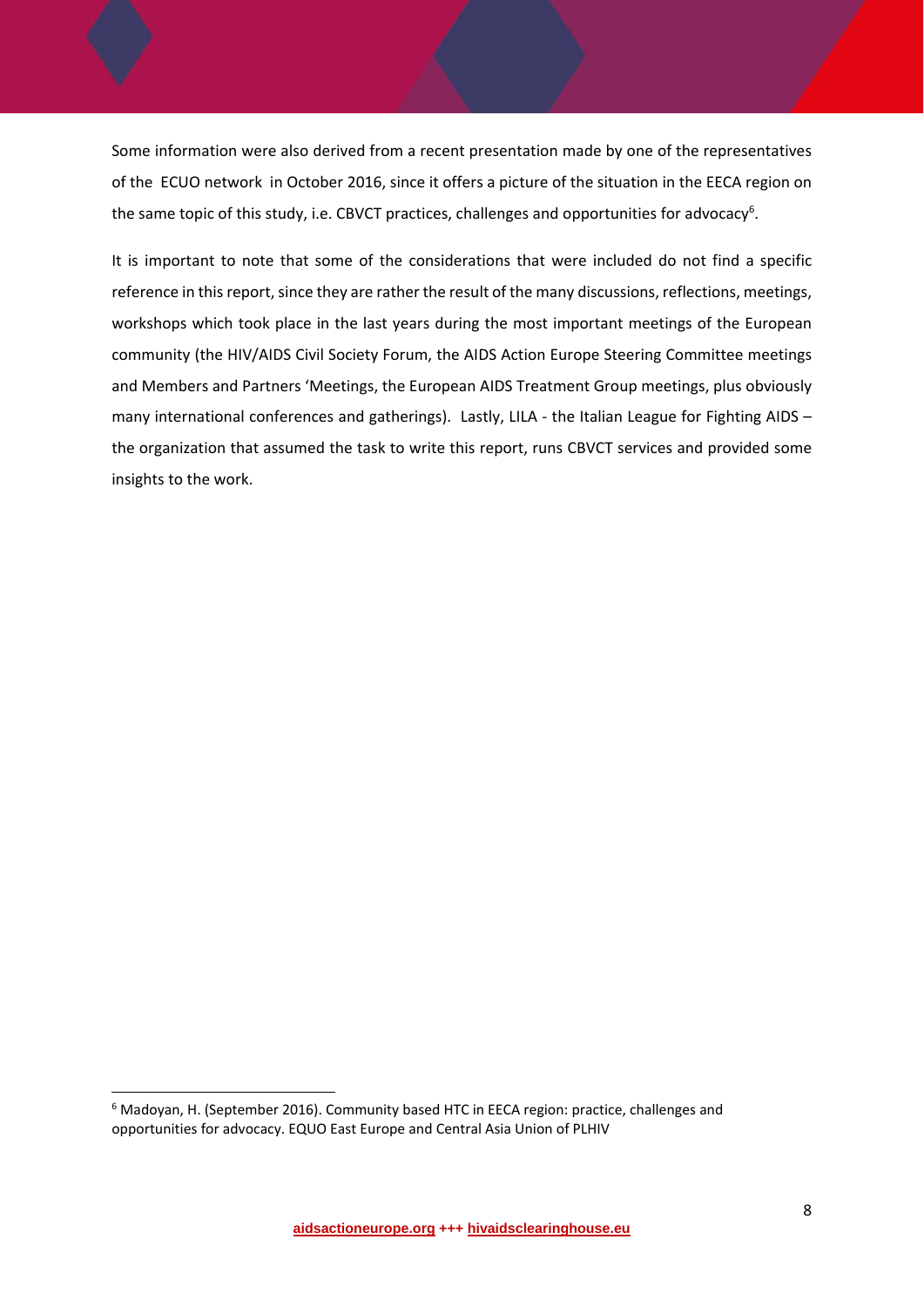## **3. Main findings**

First of all, it is important to highlight that all the existing literature concerning CBVCT services agree with the fact that CBVCT are key in combating the HIV epidemic as well as viral hepatitis and other sexual transmitted infections (STI).

The 2015 *Consolidated Guidelines on HIV Testing Services* from the WHO recommend that lay providers who are trained can, using rapid diagnostic tests, independently conduct safe and effective testing services. Expanding HIV testing services (HTS) to trained lay providers working in the community may help to increase access to these services and their acceptability to people from key populations and other priority groups. These groups might be reluctant or unable to use HTS in health facilities<sup>7</sup>.

The ECDC Evidence Brief on HIV Testing in Europe, published in the same year, among the key options for action includes the expansion of community-based and outreach testing services that increase availability, accessibility and uptake of HIV testing for those who are most at risk and are most likely to have undiagnosed infection<sup>8</sup>.

Before the age of the Continuum of care – the conceptual framework enabling countries to monitor the effectiveness of key areas of HIV response - and the "90-90-90" targets, CBVCT were already regarded as one of the most effective waysto reach key populations; presently they are acknowledged as being the key actors in the achievement of the first "90" goal – 90% of all PLHIV diagnosed and aware of their HIV status – and as playing a strategic role in linking the diagnosed people to care and in supporting them with treatment adherence and retention in care.

At the same time, among the different stakeholders and experts in the field of HIV, viral hepatitis and STIs, there is widespread awareness that community based testing services are still far from being in the best conditions to ensure the stability and continuity of their activities. In almost all of the countries of the WHO Europe Region they lack adequate funding, have to rely on the support of volunteer staff and donations from the pharma industry, private foundations and individuals (which

<sup>&</sup>lt;sup>7</sup> World Health Organization (July 2015). Consolidated Guidelines on HIV Testing Services. 5Cs: Consent, Confidentiality, Counselling, Current Results and Connections

<sup>8</sup> ECDC European Center for Disease Control and Prevention (September 2015). ECDC Evidence Brief – HIV Testing in Europe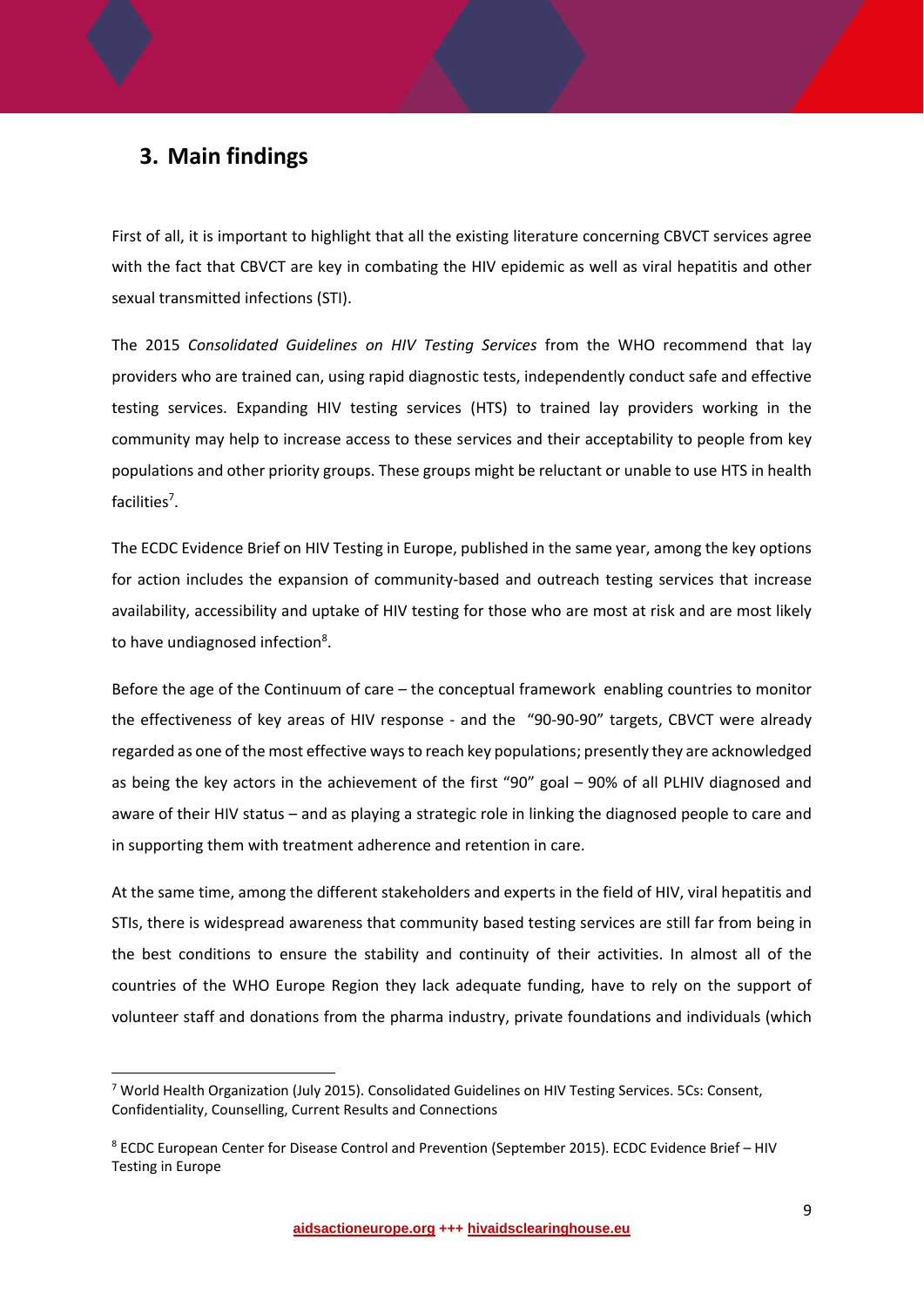are harder and harder to get due to the persisting economic crisis), and are not included in national testing strategies: the data they produce are not incorporated in country reporting and surveillance systems. Needless to say, this state of things penalizes key affected groups in their access to testing, treatment and care services, as well as those community-based organizations that struggle to maintain their initiatives. Civil society representatives feel their contribution is not recognized nor valued, both at national and European levels, and the encouraging words written in the international documents are surely not enough to motivate them and help improving the situation.

Before entering in the analysis of the different aspects that need attention, it is interesting to reflect on the comment captured during one of the interviews, made by Michael Meulbroek:

"I think that the topics of this interview are outdated. We, the community, keep on repeating and providing the same information to many different parties, in meetings and conferences; it has been 12 years of work and results now. We provided case studiesthat have been incorporated in the reports of WHO Europe<sup>9</sup>, ECDC, UNAIDS and are included as best practices in testing. We keep on giving the same advice but our voice is not heard in the sense that things do not change, we do not receive the attention we deserve and our big contribution maybe recognized but is certainly not rewarded. Nor has the knowledge ever been translated in new policy implementation.

Also, in my opinion the acronym CBVCT is obsolete. Counselling and testing services are always voluntary in community centres; why should we still underline the fact that people come to community services voluntarily? We should come up with a new definition because thisis an outdated terminology. In fact, we did, we call them now community centres!" (See Appendix 3.)

Michael Meulbroek's voice is one among the many voices of civil society experts in the field, but it surely encompasses the opinion of a lot of other civil society representatives, even if different points of view also need to be taken into due consideration – and will be given consideration in the course of this report. It must be added that his opinion is respected and influential, since he is one of the managers of the BCN Checkpoint in Barcelona, i.e. the community centre that has achieved the most relevant results in Europe in terms of variety of services offered, number of clients attended, clients diagnosed and acute infections detected. His comments help describing the predominant "mood" of many other community health workers (CHW) engaged in CBVCT activities.

<sup>9</sup> http://apps.who.int/iris/bitstream/10665/180212/1/WHO\_HIV\_2015.22\_eng.pdf?ua=1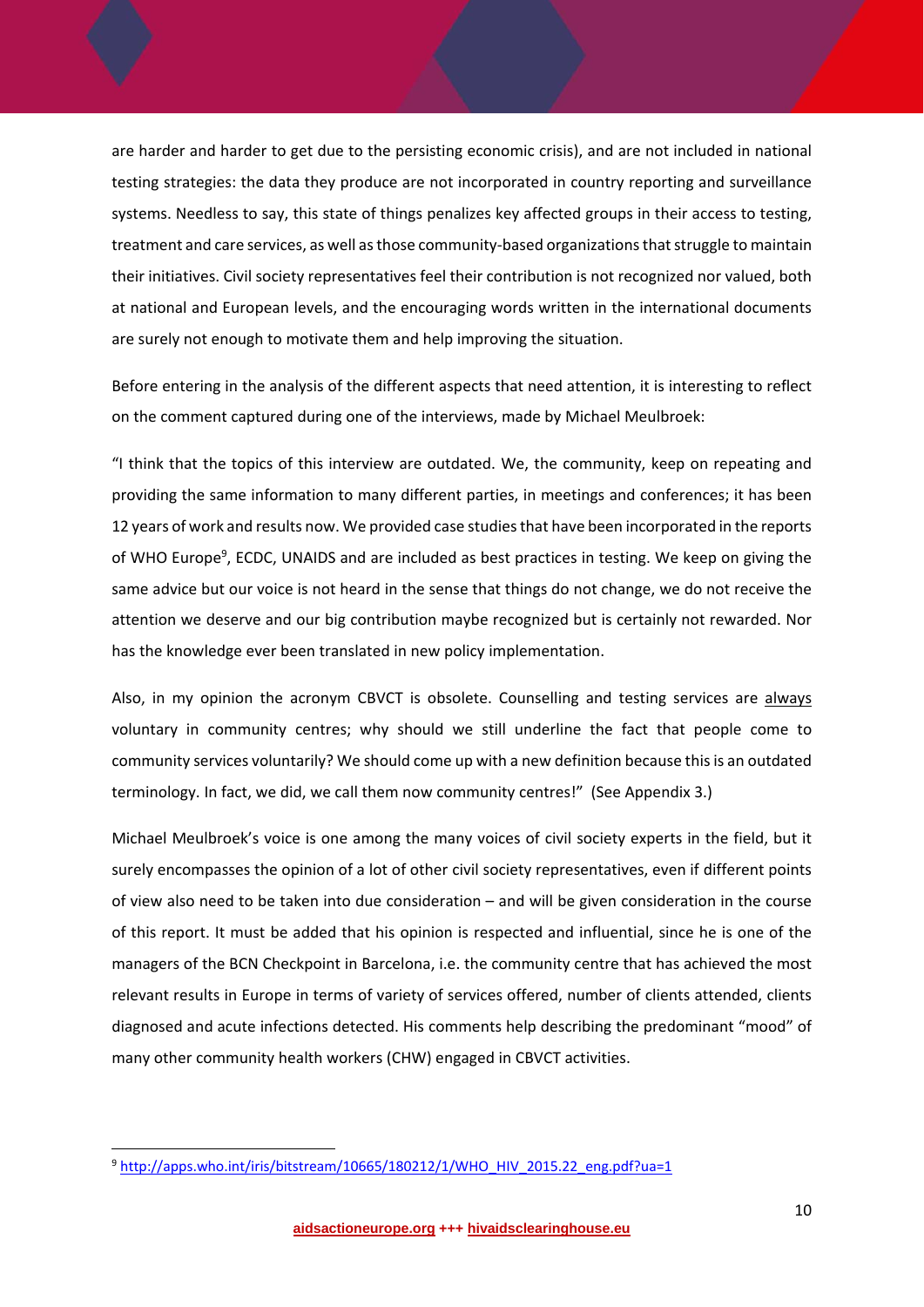With his words in the background, let's try and focalize on the two main issues to be addressed.

## **1. Community based testing services are not given the deserved recognition and reward for the work they perform; they are not considered as equal actors, at the same level as the other stakeholders in decision making processes. They are not adequately funded**

This is not only the statement and the opinion of many of the representatives from the community, but was partly echoed by both the representatives of the academia and it is often touched during national and European gatherings, so it should be considered as a relevant issue and be devoted the necessary attention.

The point of view of academia representatives

More into detail, for the purpose of this study academia representatives said that in their opinion community centres rightly feel they are not part of a common effort to promote access to HIV testing at the European level. They suggested that organizations running CBVCT services be involved together with other stakeholders by health institutions in the development of national and local plansto improve accessto HIV testing, based on the analysis of local epidemiology; clear rules on how to organize CBVCTs and how to receive economic support from the institutions also need to be developed.

Expanding more on this subject, academia representatives feel that during the last years CBVCT services gained a very important role and visibility and the concept of CBVCT has today very good recognition, but huge heterogeneity still characterizes the organizations running CBVCT services. Important platforms like AAE and the CSF play an important role at European level, but some NGOs do not access these platforms and complain about it, especially in Southern European countries where, within the EU, they lack support. Furthermore, public health administrations should consider community based services and the information they generate as important as public health services, and their data as part of the overall health system. The lack of CBVCT data determines a big gap for national administrations and a formalization of these services is needed. At the national/regional level, academia representatives feel that some NGOs would like to be more involved but there are barriers, for instance language and economic barriers, to participate at the European level; English is still a problem in many cases. There is awareness that, for NGOs eager to play a more relevant role, it is not only a matter of participating in the research, but of discussing at the same level, both academia and NGOs, as key actors. Collaborations should be discussed from the beginning and analysed case by case: the importance and visibility of the partners should be addressed together with the respective roles. At the moment, instead,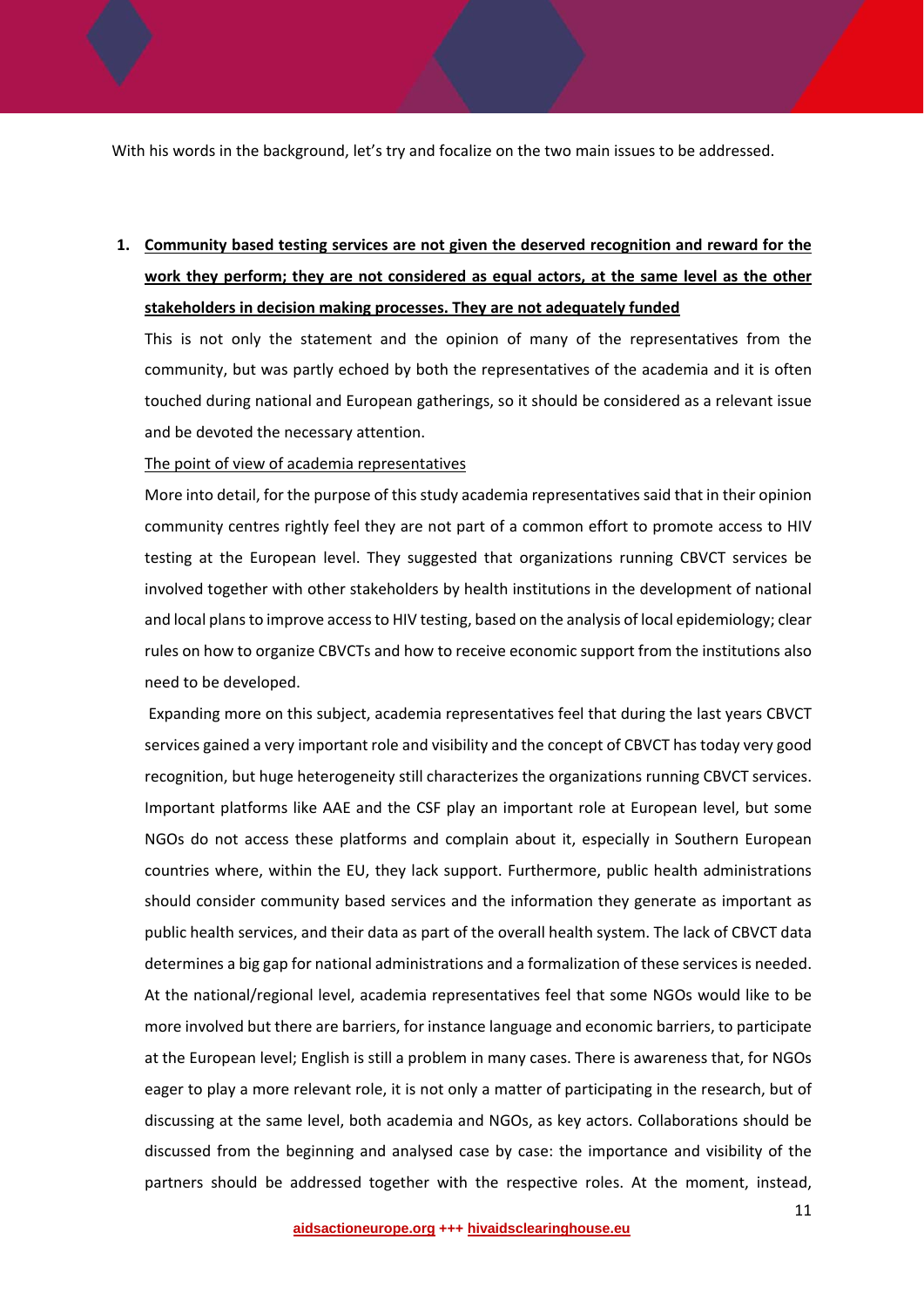decisions are taken by academia and the institutions; also in the collaboration on projects and research studies, the lead roles around CBVCT are attributed to academia, together with the relevant budgets. (See Appendix 5 and 6.)

#### The points of view of NGO representatives

NGOs representatives' opinions do not differ much in substance, but there are different levels of awareness, involvement and response to the various difficulties. In countries where community centres have a long history, a good stability and good results to bring at national and European level, the reflections are surely more mature as a consequence of an in‐depth knowledge and awareness of the mechanisms, situations, rules and contexts.

Spain, which is a country with a long tradition in CBVCTs, has many different examples of these initiatives and national networks in place for a long time. Michael Meulbroek's views are critical, given the fact that, from his viewpoint, the impressive results achieved did not bring to any substantial changes in terms of increased recognition of the role played by community centres. The checkpoint in Barcelona was opened with the goal to lower the HIV incidence in the community and to end HIV, and today the intention is to progress in this objective as a community, which implies the need to be a part of society, an actor that receives recognition. According to Michael, community centres are giving a very important contribution to the achievement of the global targets but their financial resources are the lowest of all Europe. And recognition of the work done should foresee that there is a considerable and proportional budget line created and destined for community centres at local, national and European level.

Data collected during testing activities do not seem to make a difference in policy and financial allocations both at national and at European level, since the relevance of the data collected did not translate into any changes.

CBVCT services should be addressed part of the European funds, which presently are mostly accessible by European institutions, because they have proven to be effective and, moreover, to be cost effective and should be adequately supported; this remark has been addressed many times in the past in different occasions and surely not only by the BCN Checkpoint representatives, but it did not produce the desired improvements.

It appears that in the countries where the main barriers have been removed and community testing sites benefit of continued support from the institutions (e.g. Denmark, France, Germany, the Netherlands to name a few), collaboration among the different stakeholders has reached a balance and there are no major claimsfrom community representatives, even if there is obviously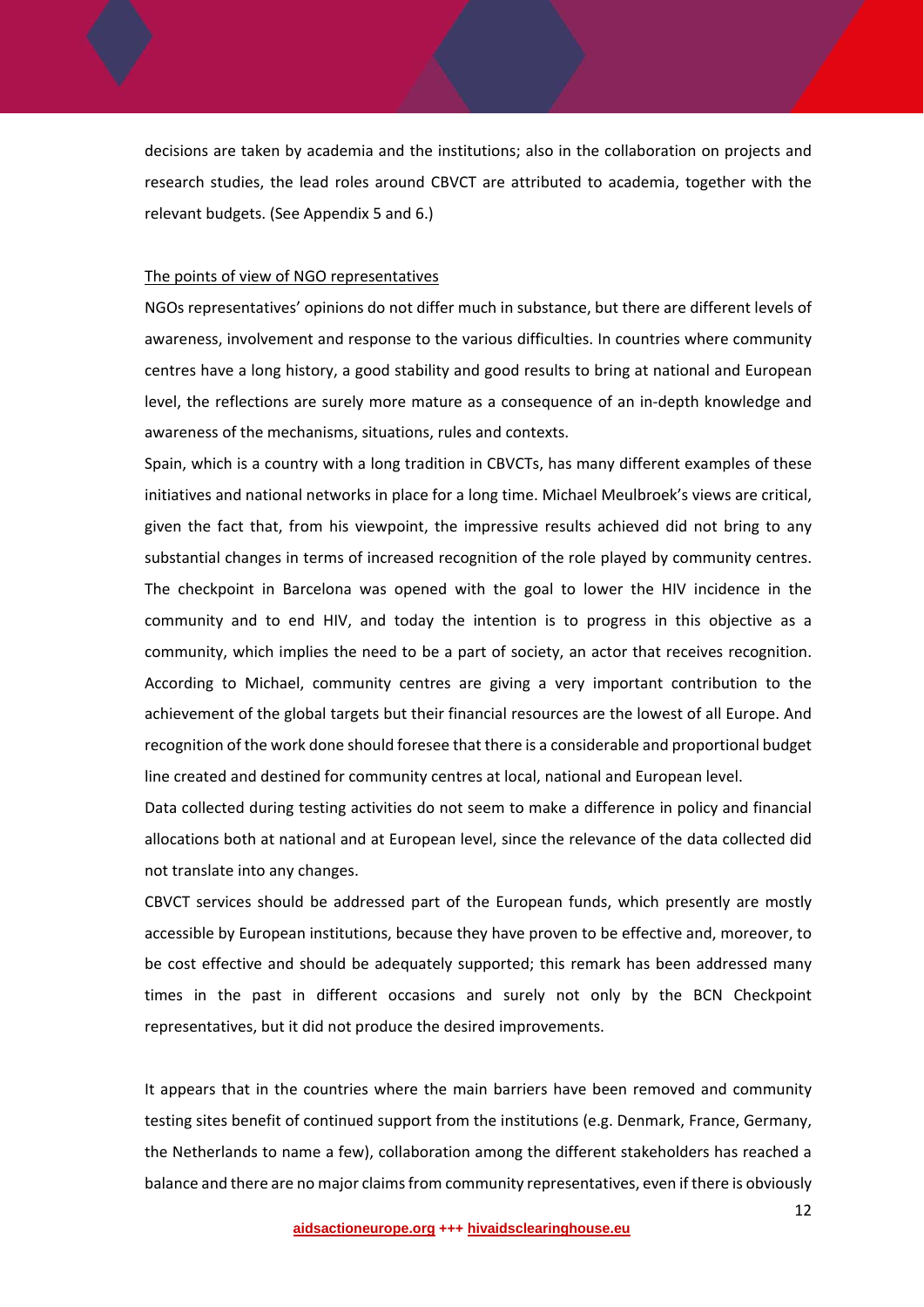room for improvement. The interview with the representative of AIDES in fact does not touch on the issue of scarce recognition and little reward, since community testing sites are presently adequately funded by the national health system and maintain a productive relationship with institutional stakeholders and other actors. It must be underlined that such achievements are the consequence of strong advocacy actions carried out by AIDES and the French civil society, which led to a change in legislation in November 2010, still considered as a landmark and a political win by French activists. French activists are presently more focused on technical details (e.g. availability of tests for different STIs) rather than on the issue of reward. (See Appendix 2.)

In the EECA countries, the situation is quite different due to the lack of financial support, widespread criminalization of behaviours and legal/regulatory barriers. Community health workers struggle for the survival and continuity of their services: the reduction of international financial assistance to the region calls for urgent measures aimed at the improvement in costeffectiveness of HIV testing; in order to survive, in the EECA countries community centres need to be recognized by the institutions and to become a part of the diagnostic algorithm<sup>10</sup>.

The experience of Demetra, the Lithuanian NGO that implemented rapid HIV testing in the country through a network of partners consisting of more than 20 institutions in 16 cities, offers an example of how governments and institutions can threaten NGOs' freedom of action and their prevention and testing activities. In fact, as recently as in 2017, on the basis of charges concerning "illegal activities" filed by the National Centre of Communicable Diseases and AIDS, and due to the ambiguity in national legislation and regulations not complying with international practice and recommendations, rapid HIV testing was prohibited in non-medical settings. After 60 international organizations and networks expressed concerns that the ban blocked access to services for the most vulnerable and would be detrimental to the control of the HIV epidemic, and signed an open letter to the Ministry of Health, an interim victory was won. The MoH signed amendments to the legal acts which, since September 2017, allow HIV testing to be offered as before, through the cooperation with medical facilities.

Demetra, as many other European NGOs, brought to its country the benefits of being part of the COBATEST network, i.e. introduced the standardized data collection tool, translated into Lithuanian, in their testing activities and since 2014 have periodically submitted HIV testing and

<sup>&</sup>lt;sup>10</sup> Madoyan, H. (September 2016). Community based HTC in EECA region: practice, challenges and opportunities for advocacy. EQUO East Europe and Central Asia Union of PLHIV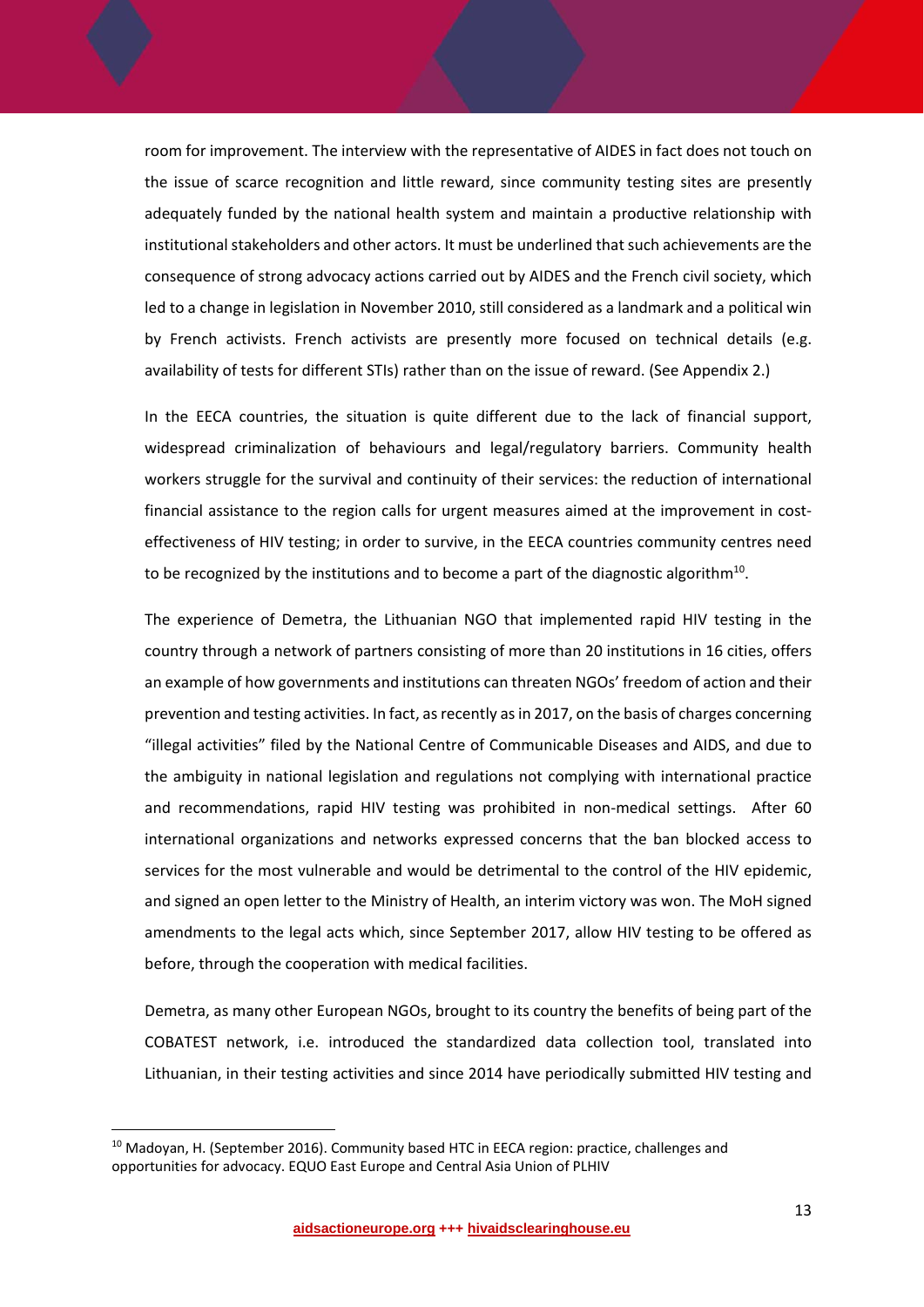linkage to care data to CEEISCAT. Guidelines prepared by the network's partners are among other advantages of being part of COBATEST, as well as the possibility to participate in several conferences; being part of the network, though, does not provide any financial support for CBVCT activities. This is why Demetra, as many others community centres not funded by national institutions, relies on funding from pharma companies or other private foundations. In 2010 Demetra joined the AIDS Healthcare Foundation (AHF) network as a partner of AHF project "Test millions", receiving financial support for rapid HIV tests, condoms and staff costs, as well as full methodological support, data collection tools, advocacy tools. To be part of COBATEST is important because it gives visibility in the EU as a CBVCT service and allows to be part of an international network, but this is possible only thanks to the financial support offered by AHF and pharma companies. (See Appendix 4.)

The same situation is experienced in other Southern European countries, like Italy. LILA has been part of the COBATEST network since 2012 and the partnership allowed to systematize data collection, to introduce and implement correct operational guidelines, to benefit of an efficient database and upgrade CBVCT activities, bringing them up to European standards. All of these advantages were highly appreciated and valued in a country where the institutions do not support NGOs working on HIV, viral hepatitis and other STIs. However, the lack of institutional funding and the growing difficulties in accessing funding from private donors, threaten the continuity and stability of services, as in the case of the other Italian NGOs engaged in this field.

### **2. In some countries, community based testing activities are still medicalized, preventing the expansion of services**

Medicalization of community testing represents a huge barrier, since it obliges NGOs to have healthcare staff in the team and this obviously implies additional costs and challenges. Testing services, for instance, cannot be offered at all times, whenever clients establish contact with such request; a doctor or at least a nurse needs to be present in the premises and therefore activities need to be planned in advance and calendarized; many opportunities of giving people the chance to know their status in the moment they need to access such information are lost. As it has been mentioned already, the most relevant international agencies recommend that trained lay providers independently manage community centres.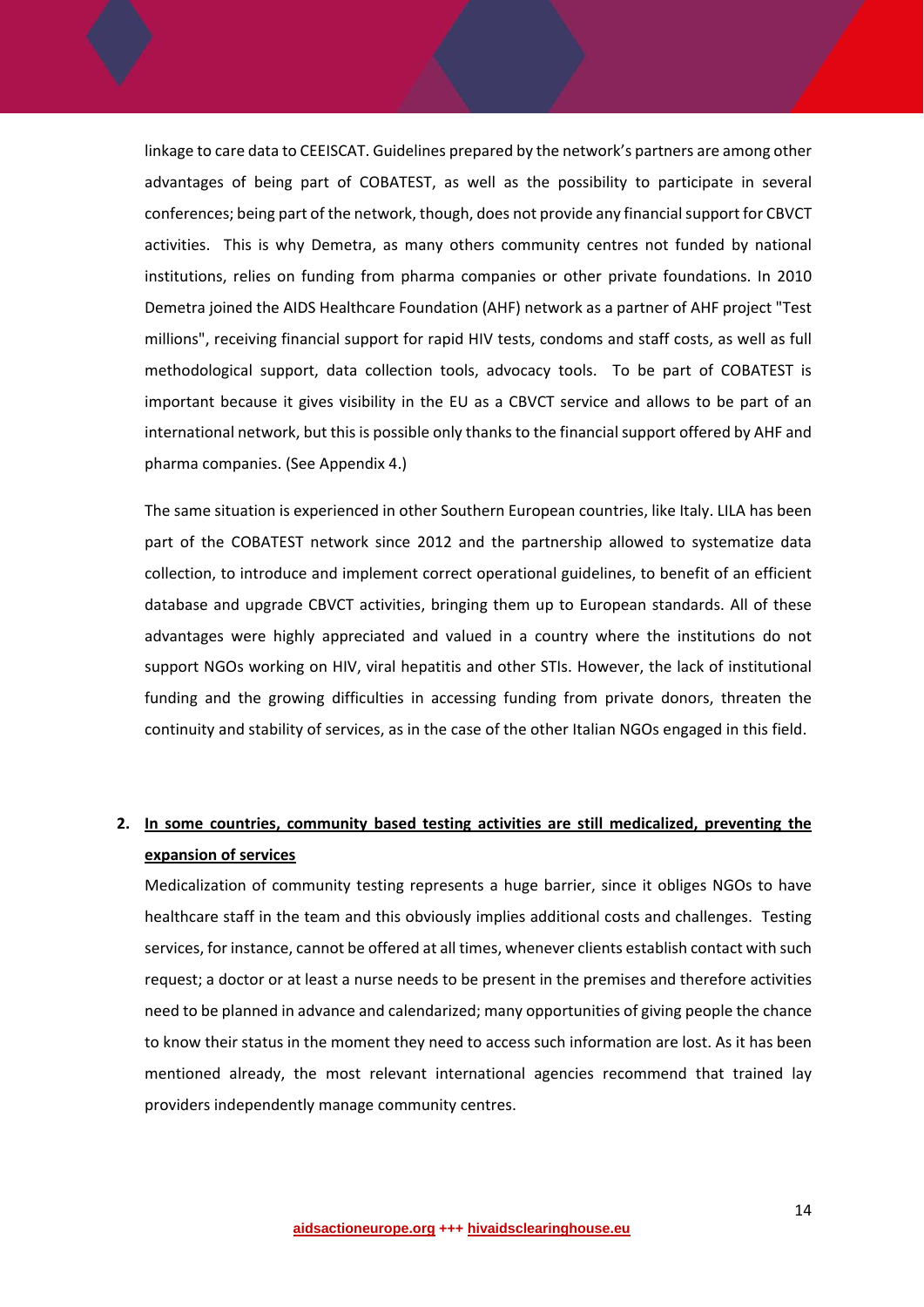As one of the surveys carried out during the HIV‐COBATEST project indicated, at the European level there is large heterogeneity, since in some countries screening with rapid tests are still required to be done by medical staff.

In France, in addition to medical staff, trained non‐medical staff are allowed to perform HIV or HCV rapid tests. Reactive results must be confirmed by a doctor or a laboratory. The type of tests available in CBVCT services are limited to HIV and HCV.

In Lithuania, only medical staff who work in medical institutions can perform rapid HIV tests (not tests for hepatitis B and C) in non‐medical facilities ‐ for example, in the premises of Demetra, which recently made very detailed agreements with medical facilities in order to be allowed to perform rapid tests.

In Spain it is not compulsory to have medical staff in CBVCTs. Even if Spanish regulations are very strict on assigning to health professionals the duty to perform diagnostic procedures, back in 2006, with the introduction of rapid testing, civil society and academia succeeded in having this type of tests considered only as screening devices; therefore, there is no need of having them performed by medical staff. Trained lay staff, peers and people from the community can offer rapid tests, as far as they comply sanitary requirements, particularly dealing with blood testing.

There is a tendency of a few community centres to become more medicalized and use high technology; in general, the others do not. They offer educational interventions, support and social services*.* The situation in Spain is anyway not easy to explain. The majority of autonomous governments only allow to perform rapid tests on saliva, but tests on blood samples are still medicalized. The Barcelona Checkpoint and Catalonia represent an exception: in the checkpoint there is no need for doctors but, on the other hand, medical staff belonging to the community, as well as nurses, pharmacists, etc. have been incorporated. The model is that of a community centre totally managed by people from the community – professionals, peers, volunteers. Doctors and nurses are needed when some STI tests are performed; furthermore, in case of a positive result it is of ultimate importance to prescribe treatment and cure the infections and hence break/stop the transmission chain within the community.

Self-testing is about to be introduced in Spain and rapid tests will be sold in pharmacies. However, according to community representatives it seems unrealistic that testing is still medicalized in CBVCT services, while people can buy freely the kits and take their tests at home without any support.

This is exactly the situation that Italy has been facing since December 2016, when self-testing was introduced and the HIV rapid test kits started to be sold in pharmacies. People can now test in their homes with very little competence and knowledge about HIV, the window period and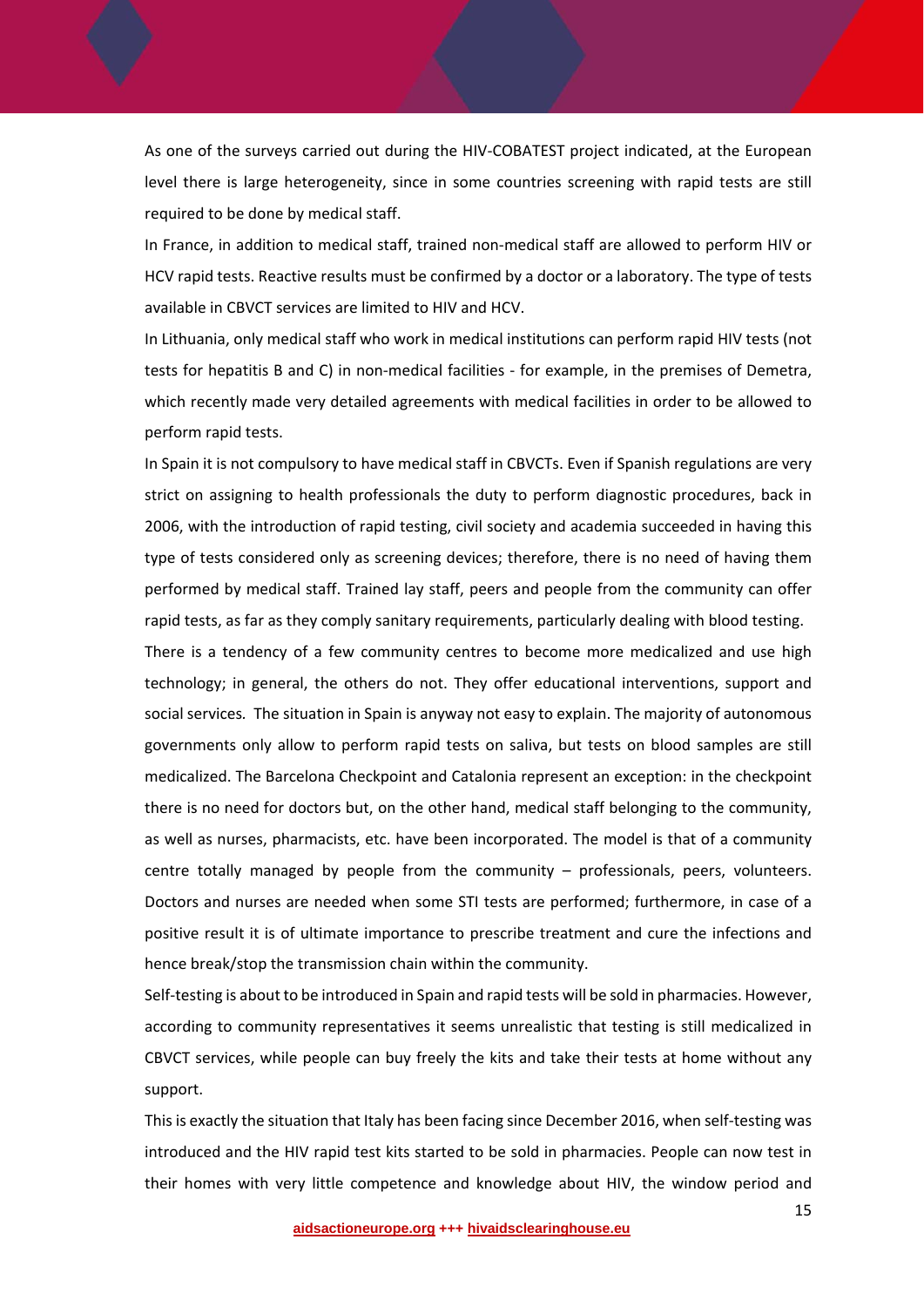testing procedures, but at the same time community centres are still medicalized and healthcare staff need to be present during testing activities, even for the collection of saliva samples. Italian NGOs have brought their difficulties and complaints many times to the attention of the institutions, but so far advocacy efforts have not given positive results.

Community centres' clients are in all cases very satisfied with the service they receive in these more welcoming and informal settings. The two interviews collected from clients in Athens and Milan cannot of course be taken as the average opinion of the thousands of clients accessing community testing centres throughout Europe, but all CHWs would likely agree that they reflect the general feelings of the people they meet. Both respondents highly valued the ease of access, the friendly and non‐clinical environment, the more intimate and relaxed, informal atmosphere, the expert advice, the competence and professionalism of staff. (See Appendix 7 and 8.)

Some community centres conduct surveys to assess the quality of their services and the results are reported as positive and encouraging; studies have also been conducted to better focus on clients' desires and needs. According to the respondents of an online survey<sup>11</sup> conducted and presented in 2014 by PLUS Onlus - the patient organization that opened the first Italian Checkpoint in Bologna ‐ the ideal HIV test should be: reliable (86%), with no medical prescription (75%), free (63%), rapid (55%), with no personal information collected (45%), with the opportunity to speak with a peer‐counsellor (36%). The study concluded that home‐testing and community-based testing seem to be among the best ways to offer new opportunities though they may require a change in the legal, social and cultural context to be implemented; the ideal picture identified by respondents calls for demedicalization and the required legal changes need to be made in such direction.

As already mentioned, the situation in the rest of the European countries is very different but it surely needs to be addressed. Demedicalization would translate in simplification, cost saving and a higher number of tests performed in community based services.

<sup>11</sup> http://www.plus‐onlus.it/ricerca‐plus‐test‐hiv‐come‐vuoi‐tu/#english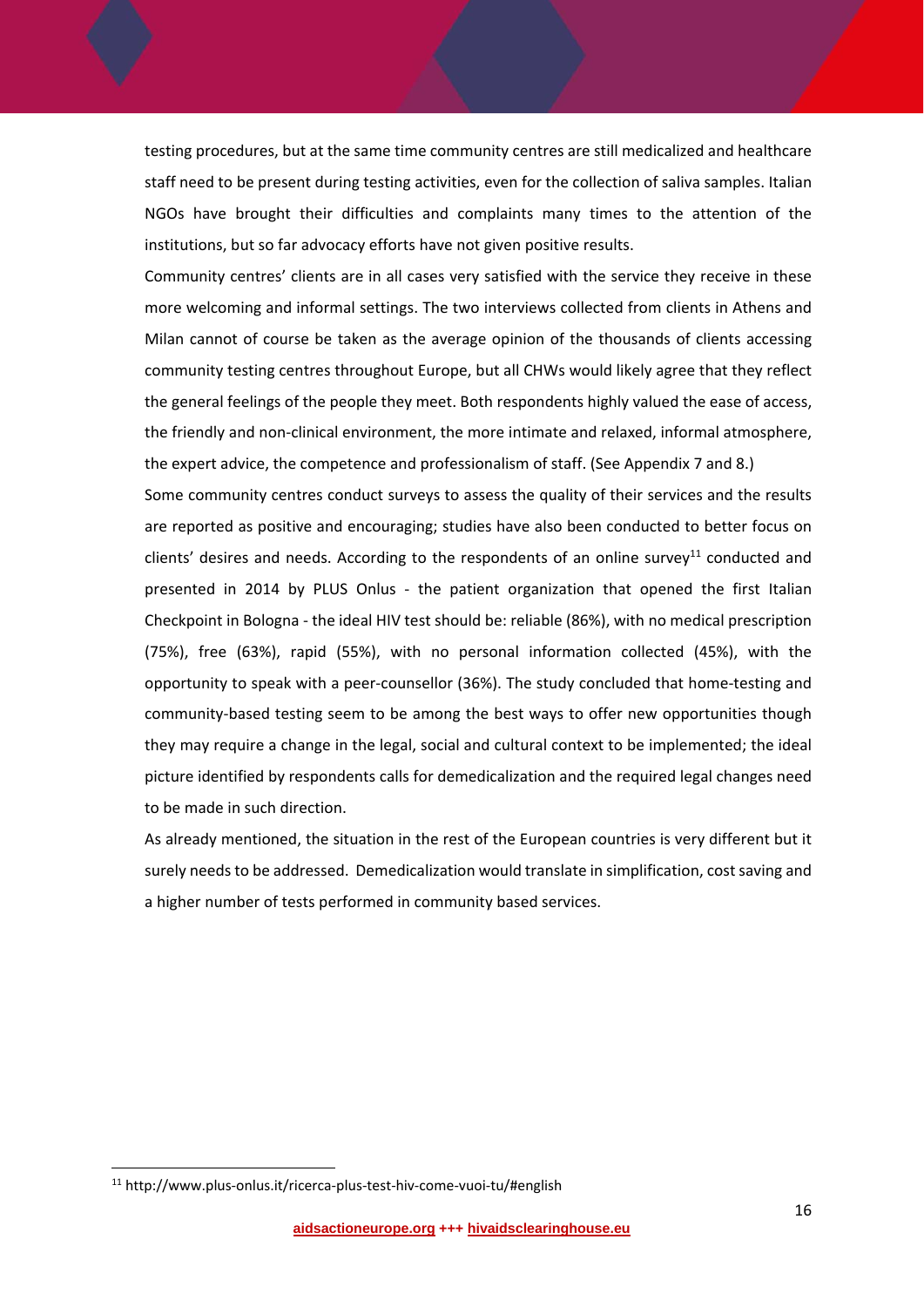## **4. Suggestions for an advocacy toolkit to support community testing services**

The interviews collected for this study clearly indicate that there are different positions and critical views concerning the present role of community centres in the European context and in the different countries where they are situated and offer their services.

Such a role needs to be recognized and attributed the right importance it deserves and, in order to achieve this goal, community health workers will have to advocate at various levels, otherwise they risk to experience growing difficulties due to the tough overall economic framework and to the diminished attention devoted to health issues in general and, going into detail, to HIV and the other STIs.

The position of one of the community representatives interviewed is that of limiting the collaboration with national stakeholders (academia and institutions) and of maintaining a critical relationship with European institutions, given the fact that CHWs are not considered as equal actors in the decision making process and that available funding is going almost entirely to institutions and academia. NGOs and CBVCT services are left with very little support and, in those countries where they do not receive funding from the national and regional authorities, they risk to shut down.

Academia representatives, on the other hand, seem to understand the problems experienced by community centres and agree on the fact that they should be incorporated in the health system and be granted more importance, recognition, as well as funding, tasks and the deriving responsibilities. They differentiate between their own role of academia officials and the role of public health institutional representatives, but perceive that sometimes NGOs think of them as being the same people covering same positions. In some countries, academia are part of the health departments and work in the same institutions which are supposed to fund the projects. Their responsibility is not financial though, and in countries where health is not adequately funded, these aspects often interfere with the implementation of projects.

The hope is that academia and community centres come to term with each other in order to advocate together in support of the same instances, both at national and European levels, involving other stakeholders. The role of civil society and NGOs has historically been that of taking very critical positions to bring about the needed changes, which do not come if not strongly requested. They need to take difficult positions and to keep them, in order to make their point. As the French community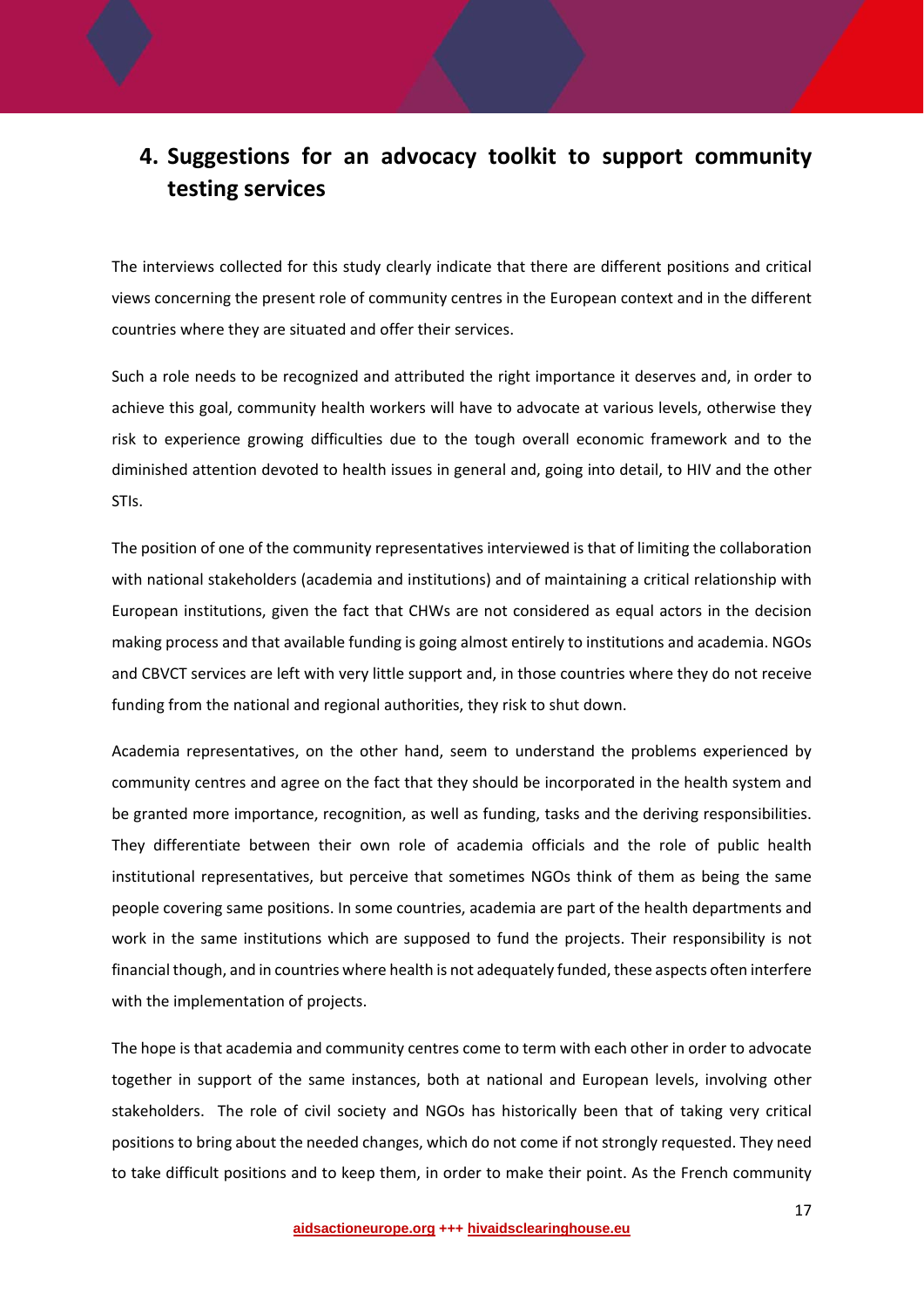representative noted during his interview, NGOs offer the chance to prove that different strategies work in changing contexts and therefore could be applied elsewhere, and they also offer the chance of bringing together a community driven voice calling for change, despite being complex to define. The other stakeholders should support their campaigns, battles and advocacy efforts since the entire society will then benefit of the improvements - even by giving up some of the advantages and privileges. As indicated in one of the interviews, a consensus process on these services should be developed at European level, addressing their role, organizational standards and financing strategies.

With this proposition in mind, what are the tools that today should be part of an advocacy toolkit in support of community centres offering testing services? The following are those suggested during the interviews of this study:

- 1. The recommendations of the most important international agencies which, as already mentioned, have collected evidence about the fact that lay providers – today we like to define them as community health workers ‐ can run efficient community centres for testing key affected groups.
- 2. Quality data of the services offered, to give evidence of the number of tests performed, number of reactive tests detected and acute infections detected, number of clientslinked to care. In some countries with well‐established CBVCT facilities, CHWs identify more or less 15‐20% of the total of HIV reported cases, mostly those cases that would not be identified or would be late(r) identified by the public health systems ‐ a very relevant contribution that cannot be ignored by health institutions. The information collected through the different projects has proven to be strategic in increasing the evidence on the need for strengthening community‐based service delivery models as an integral part of the HIV strategic investments.
- 3. Studies on the cost-effectiveness of community based testing services: Some research was already made to this extent in previous projects to inform policy changes in some countries. In addition, some checkpoints of the COBATEST network performed an economical evaluation showing the different factors that can influence the cost of each HIV diagnosis. More is needed to better assess the cost-effectiveness of CBVCTs, including outreach strategies, in the mid and long term, but these data are key to convince decision makers in making changes to health policies and budgets.
- 4. Special focus of the unique position and role played by NGOs with strong links with different key populations to access people at risk in the early phase of the infection, as well as to ensure their linkage to care.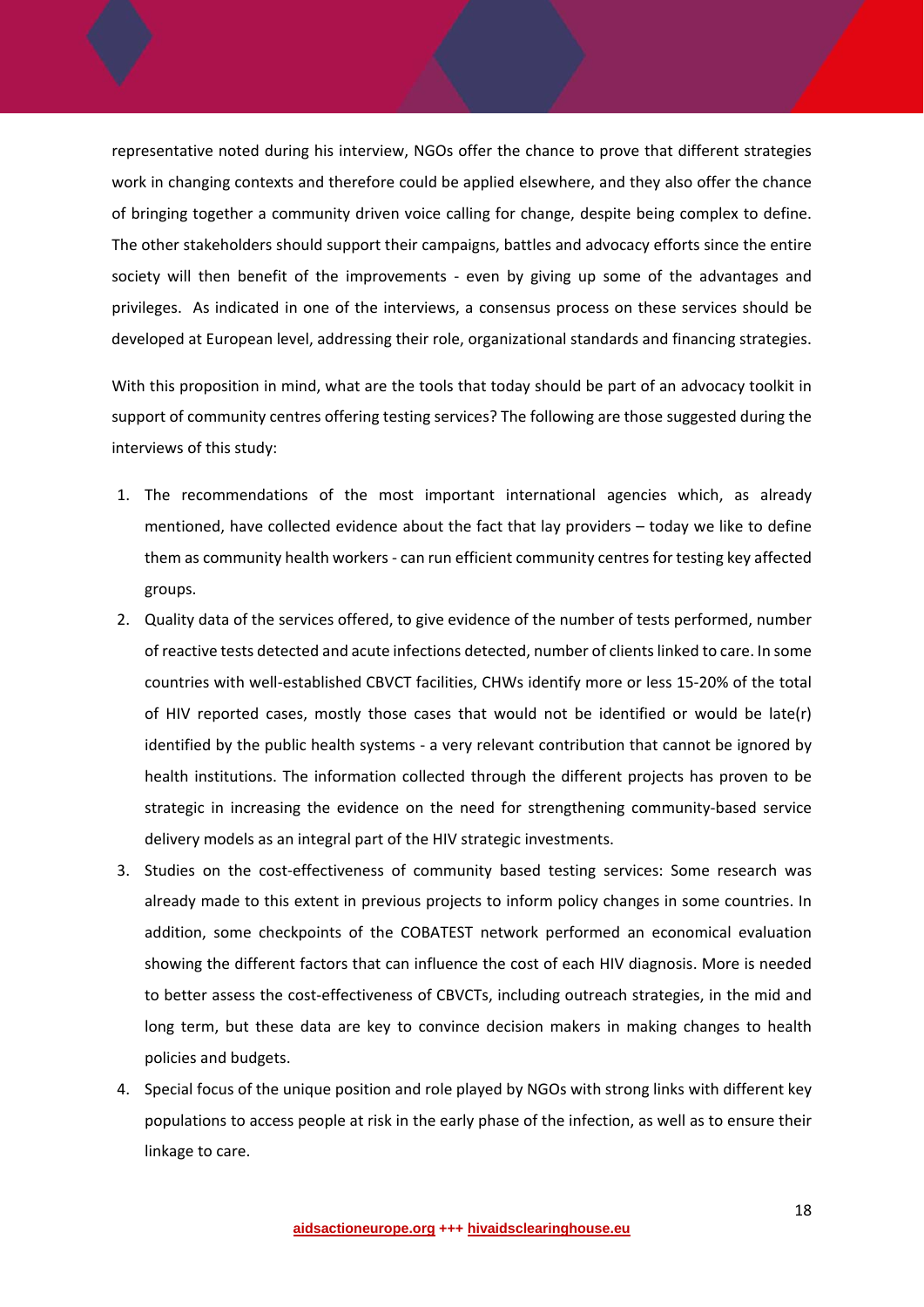- 5. The key role played (or to be soon played) by CHWs in the delivery and uptake of PrEP. Community centres are in fact precious sites not only for the offer of HIV testing services, but also for increasing testing frequencies in key populations, implementing newer technologies to detect infections in earlier phases, offering testing for other STIs and vaccination for hepatitis A and B. If adequately supported, they can provide faster linkage to care and treatments in case of positive results, and PrEP to those clients who receive a negative result to HIV and could benefit from it.
- 6. The integration in multi sectorial Public Health frameworks and, in some countries where it is needed, the willingness of more developed community centres to facilitate the integration of small ones with limited logistical capacities, to increase effectiveness and efficiency of their programs, and to offer continuous capacity building and training with new strategies and technologies, harmonization of indicators and data collection and systematic evaluation.
- 7. The possibility to increase outreach testing activities, which have proven to be extremely effective in reaching those people who not only do not access public healthcare services, but do not even access community services in the NGO premises; the CBVCT concept can evolve according to the epidemiological scenarios and evidence on new strategies and technologies.

Lastly, community centres have greatly evolved and changed since they opened their services several years ago and they differ a lot among themselves, due to the different contextsin which they operate. They all would like to improve some aspects of their activities and it is worth listing some of the desires expressed during the interview, since they give the evidence of the strong ideal impulse to move forward and to progress, which moves all CHWs despite the difficult situations and the barriers encountered along the way:

- to offer tests for all STIs, not only for HIV and viral hepatitis
- ‐ to deliver PrEP
- to be able to welcome and give support to all the people accessing the services, which is presently not possible due to insufficient funding
- ‐ to offer comprehensive sexual health education and related services
- to offer counselling of chemsex
- to have guidelines on demedicalised rapid testing as well as training, legal recognition, authorization and different tests covered, in order to overcome legal barriers and facilitate access across Europe
- to use same data collection tools and criteria in all of Europe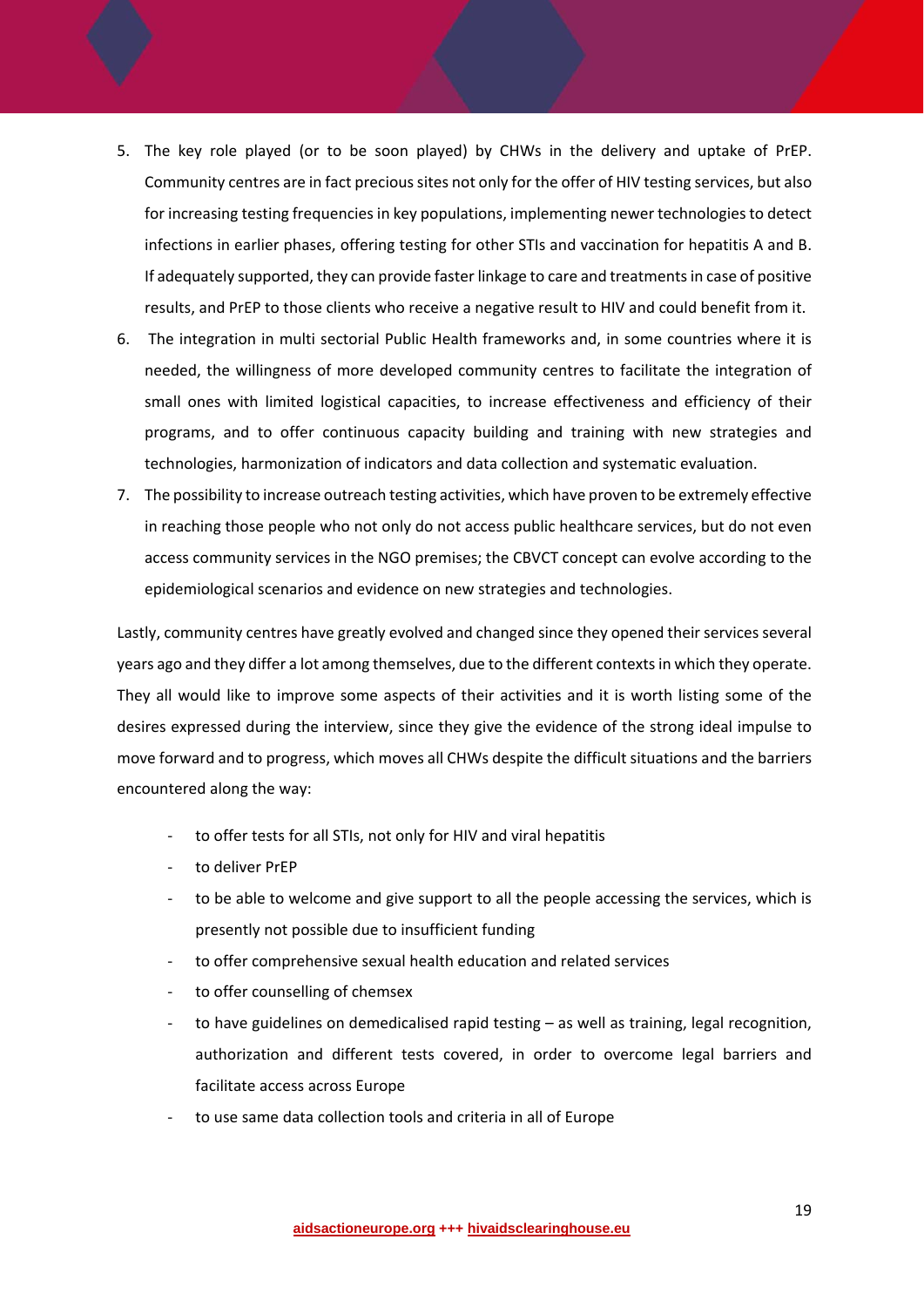## **5. References**

#### **Recent international guidelines and reviews on CBVCT services:**

Amitabh, B., Suthar, A.B., Ford, N., Bachanas, P.J., Wong, V.J., Rajan, J.S., Saltzman, A.K., Ajose, O., Fakoya, A.O., Granich, R.M., Negussie,E.K., Baggaley, R.C. (August 2013). Towards Universal Voluntary HIV Testing and Counselling: A Systematic Review and Meta‐Analysis of Community‐Based Approaches. *PLOS Medicine, Volume 10, Issue 8.*

ECDC European Centre for Disease Control and Prevention (September 2015). ECDC Evidence Brief – HIV Testing in Europe.

World Health Organization (July 2015). Consolidated Guidelines on HIV Testing Services. 5Cs: Consent, Confidentiality, Counselling, Current Results and Connections.

Mathews, R., Johnson, C., Verster, A., Baggaley, R. Annex 11 (2015). A systematic review of community-based HIV testing and counselling among key populations. In: Consolidated guidelines on HIV testing services: 5Cs: consent, confidentiality, counselling, correct results and connection. Geneva: World Health Organisation.

Kennedy, C.E., Yeh, P.T., Johnson, C., Baggaley, R. (2017): Should trained lay providers perform HIV testing? A systematic review to inform World Health Organization guidelines, AIDS Care, DOI: 10.1080/09540121.2017.1317710.

Policy Brief (July 2015). WHO recommends HIV testing by lay providers. Geneva: World Health Organization.

http://apps.who.int/iris/bitstream/10665/179519/1/WHO\_HIV\_2015.14\_eng.pdf?ua=1&ua=1

#### **Documents produced during the COBATEST and Euro HIV EDAT projects:**

Breveglieri, M., Furegato, M., Foschia, J.P., Casabona Barbarà, J., Agustí, C., Fernandez Lopez, L., COBATEST group (2012). The HIV‐COBATEST Project: Survey on Community‐Based Testing Services in Europe.

COBATEST team (July 2012). Core indicators to monitor community based voluntary counselling and testing (CBVCT) for HIV ‐ Guidelines for CBVCT services – Field‐test version.

COBATEST team (July 2012). HIV‐COBATEST Project: Cross‐National Survey on the Implementation of CBVCT Programmes ‐ Quantitative Report.

Rojas Castro, D., Quatremère, G., Le Gall, J.M., HIVCOBATEST Project Steering Committee (2012). Implementation of Community-Based Voluntary Counselling and Testing (CBVCT) Programs and Services ‐ Qualitative Study Report WP5.

COBATEST team (December 2012). Protocol of the CBVCT Services Network.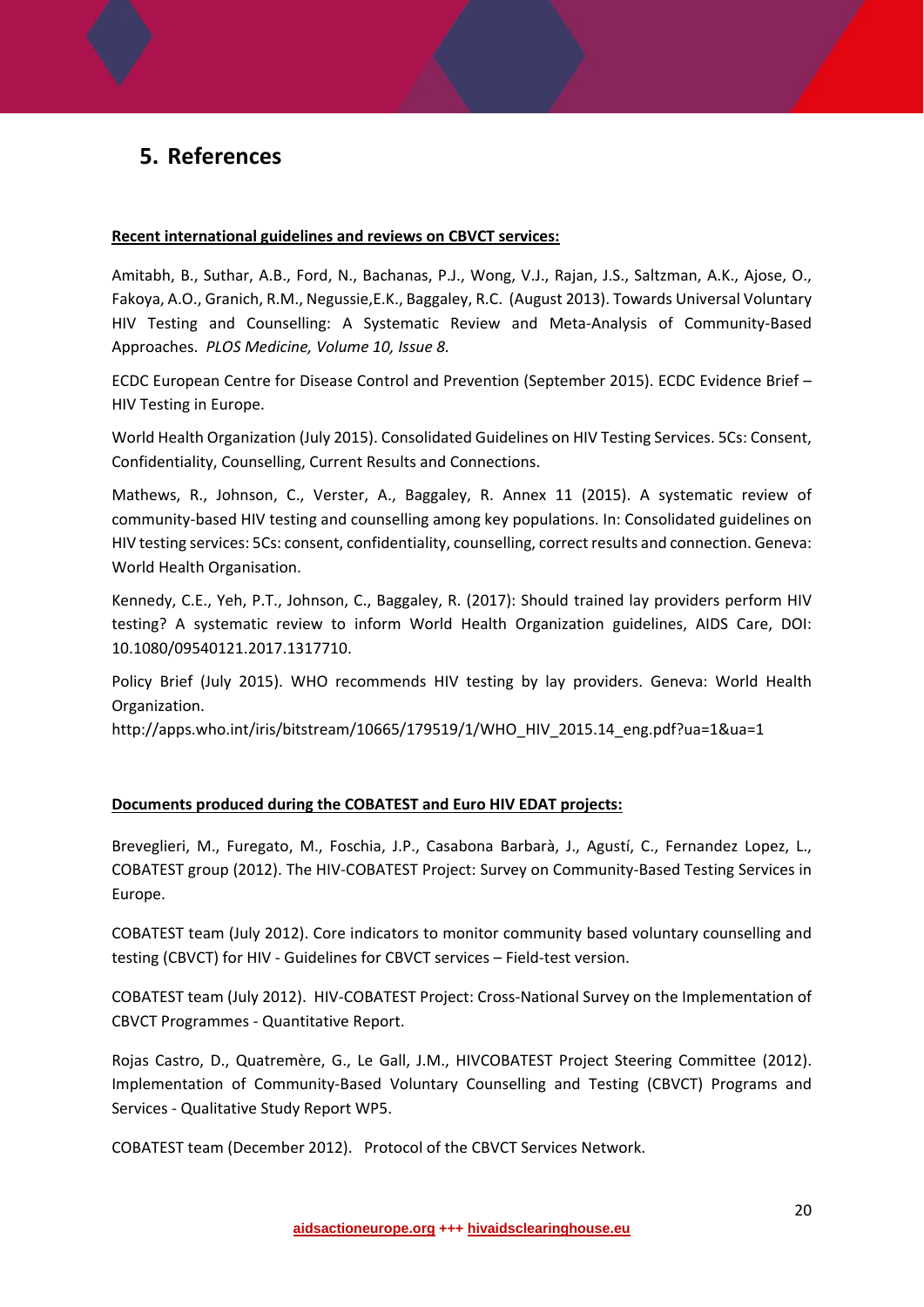COBATEST team (July 2012). Format for Periodical CBVCT Activity Report ‐ CBVCT Indicators Data Collection Form. HIV‐COBATEST Network of CBVCT Services and Programmes.

COBATEST team (July 2012). CBVCT Services Network – Study Report WP7.

Rios Guardiola, L., Le Gall, J.M., Umubyeyi‐Mairesse, B., HIV‐COBATEST Project Steering Committee, WP5 Working Group (2012). A guide to doing it better in our CBVCT centres ‐ Core practices in some European CBVCT centres.

Euro HIV EDAT team (December 2014). WP4 Guidelines for Data Collection for Monitoring and Evaluation of Community Based Voluntary Counselling and Testing (CBVCT) for HIV in the COBATEST Network.

Rios Guardiola, L., Le Gall, J.M., Umubyeyi‐Mairesse, B., HIV‐COBATEST Project Steering Committee, WP5 Working Group (2017). A guide to doing it better in our CBVCT centres ‐ Core practices in some European CBVCT centres. Update by the WP4T1 Working Group of Euro HIV EDAT.

Euro HIV EDAT team (2017). WP8. Access to HIV testing and linkage to care for migrant populations in Europe – Results of the qualitative study.

Euro HIV EDAT team (2017). Guide to best practices to improve early testing and care among migrant populations in Europe.

Euro HIV EDAT team (2017). Optimal linkage to care among MSM: a practical guide for CBVCT's and Points of Care.

Euro HIV EDAT team (2017). Recommendations for the roll‐out of innovative HIV testing strategies based on the results of a study conducted among MSM and stakeholders.

Euro HIV EDAT team (2017). Swab2know ‐ Manual for the development and implementation of an HIV testing approach using outreach and home sampling strategies and online communication of HIV test results.

#### **Documents produced during the OptTest Project:**

Power, L. (April 2017). OptTEST: Literature review of legal and regulatory barriers to HIV testing and access to treatment & care in Europe.

Power, L. (2016). OptTEST case study 2: Organising a Europe wide coalition to raise the profile of HIV testing (European HIV Testing Week). Retrieved from: www.opttest.eu.

Power, L. (2017). OptTEST Tip sheet 7 – How and where do I find evidence for a change in policy? Retrieved from: www.opttest.eu

Power, L. (2017). OptTEST Tip sheet 8 – How can we build alliances between community, clinicians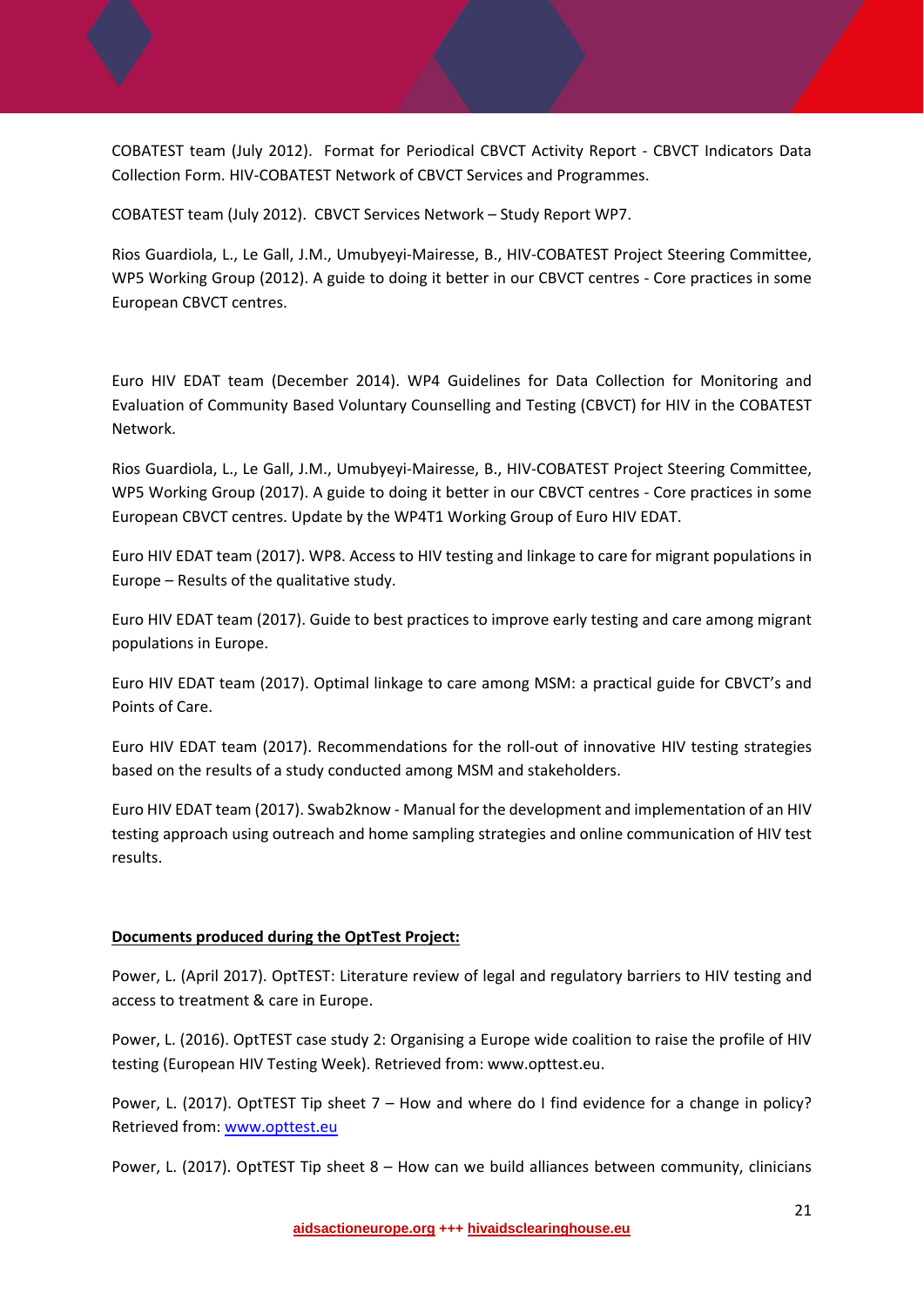and public health. Retrieved from: www.opttest.eu

Power, L. (2017). OptTEST Tip sheet 12 – What can we do when politicians ignore the evidence? Retrieved from: www.opttest.eu

#### **Other references:**

Belza, M.J., Hoyos, J., Fernández-Balbuena, S., Diaz, A., Bravo, M.J., de la Fuente, L. (2015). Madrid HIV rapid testing group. Assessment of an outreach street-based HIV rapid testing programme as a strategy to promote early diagnosis: a comparison with two surveillance systems in Spain, 2008‐2011. Euro Surveill. 2015;20 (14). pii: 21089.

Bogart, L.M., Howerton, D., Lange, J., Becker, K., Setodji, C.M., & Asch, S.M. (2008). Scope of rapid HIV testing in private non‐profit urban community health settings in the United States. American Journal of Public Health, 98, 736\_742.

Shrestha RK, Clark HA, Sansom SL, Song B, Buckendahl H, Calhoun CB, Hutchinson AB, Heffelfinger JD. Cost-effectiveness of finding new HIV diagnoses using rapid HIV testing in community-based organizations. Public Health Rep. 2008 Nov‐Dec;123 Suppl 3:94‐100.

Shrestha RK, Sansom SL, Schulden JD, Song B, Smith LC, Ramirez R, Mares‐DelGrasso A, Heffelfinger JD. Costs and effectiveness of finding new HIV diagnoses by using rapid testing in transgender communities. AIDS Educ Prev. 2011 Jun;23(3 Suppl):49‐57.

Suthar, A.B., Ford, N., Bachanas, P.J., Wong, V.J., Rajan, J.S., Saltzman, A.K., Ajose, O., Fakoya, A.O., Granich, R.M., Negussie, E.K., Baggaley, R.C. (2013). Towards universal voluntary HIV testing and counselling: a systematic review and meta‐analysis of community‐based approaches. PLoS Med. 2013;10(8):e1001496

Thornton, A.C., Delpech, V., Kall, M.M., Nardone, A. (2012) HIV testing in community settings in resource‐rich countries: a systematic review of the evidence. HIV Medicine. 2012; 13: 416–426.

Walensky, R.P., Morris, B.L., Reichmann, W.M., Paltiel, A.D., Arbelaez, C., Donnell‐Fink, L., Katz, J.N., Losina, E. (2011). Resource utilization and cost‐effectiveness of counselor‐ vs. provider‐based rapid point-of-care HIV screening in the emergency department. PLoS One. 2011;6(10):e25575.

Madoyan, H. (September 2016). Community based HTC in EECA region: practice, challenges and opportunities for advocacy. EQUO East Europe and Central Asia Union of PLHIV

#### **Links to relevant websites and docs:**

http://ec.europa.eu/chafea/documents/health/tb-2015-impact-act\_en.pdf

https://eurohivedat.eu/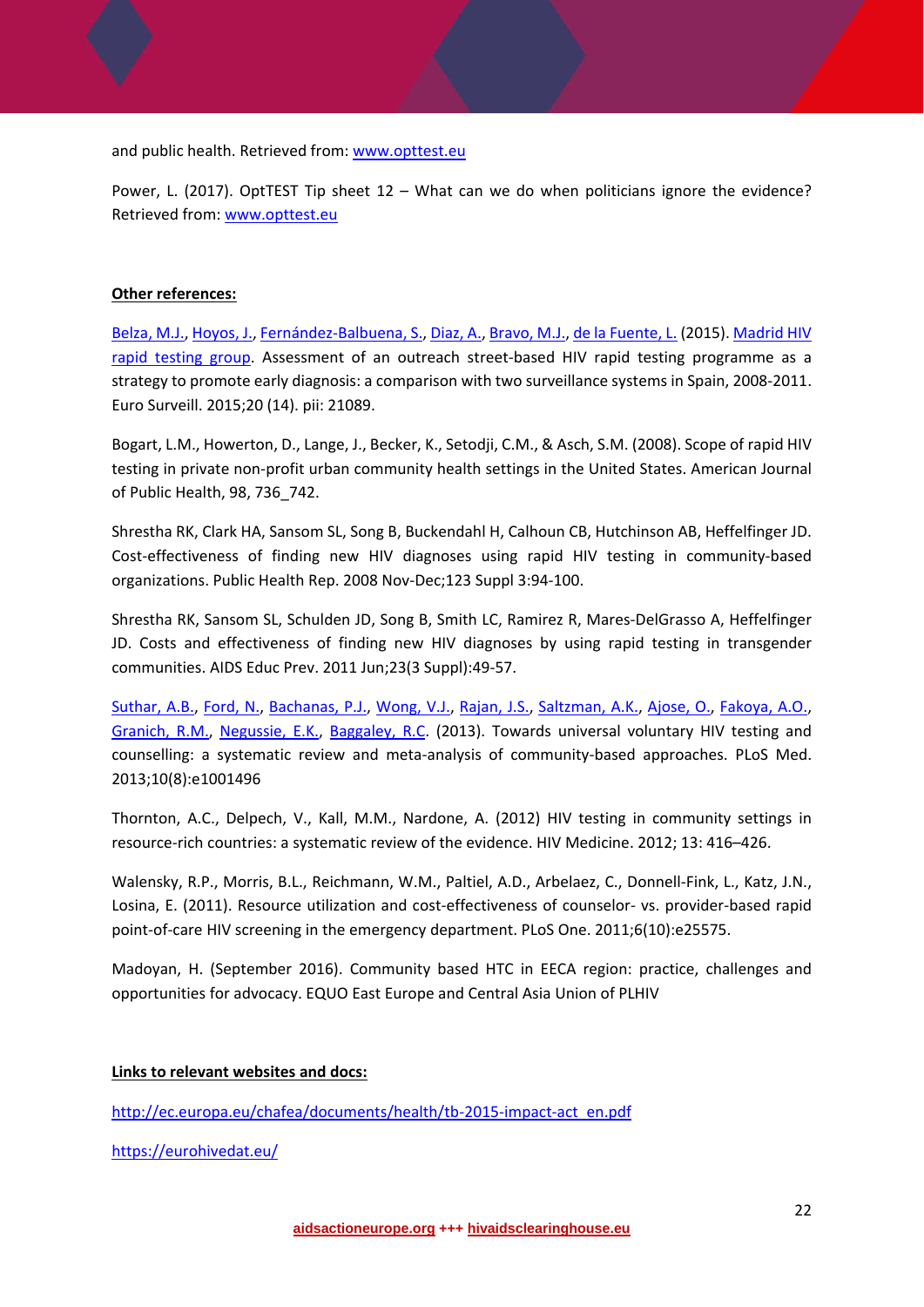http://www.opttest.eu/

http://apps.who.int/iris/bitstream/10665/180212/1/WHO\_HIV\_2015.22\_eng.pdf?ua=1

http://www.aidsmap.com/What-are-the-barriers-to-HIV-testing-and-treatment-access-and-how-dowe-overcome-them/page/3170458/?utm\_source=NAM-Email-Promotion&utm\_medium=eurobulletin&utm\_campaign=3172192

http://www.plus‐onlus.it/ricerca‐plus‐test‐hiv‐come‐vuoi‐tu/#english

http://msm‐checkpoints.eu/content/msm‐checkpoints‐in‐europe/

https://www.researchgate.net/publication/313441476\_From\_HIVtesting to Gay Health Centres A Mapping of European Checkpoints

http://www.villamaraini.it/it/attivita‐internazionali/progetti‐internazionali

http://www.who.int/hiv/pub/guidelines/hiv-testing-services/en/

http://www.legifrance.gouv.fr/affichTexte.do?cidTexte=LEGITEXT000023097030&dateTexte=20150 916

http://legalbarriers.peoplewithhiveurope.org/en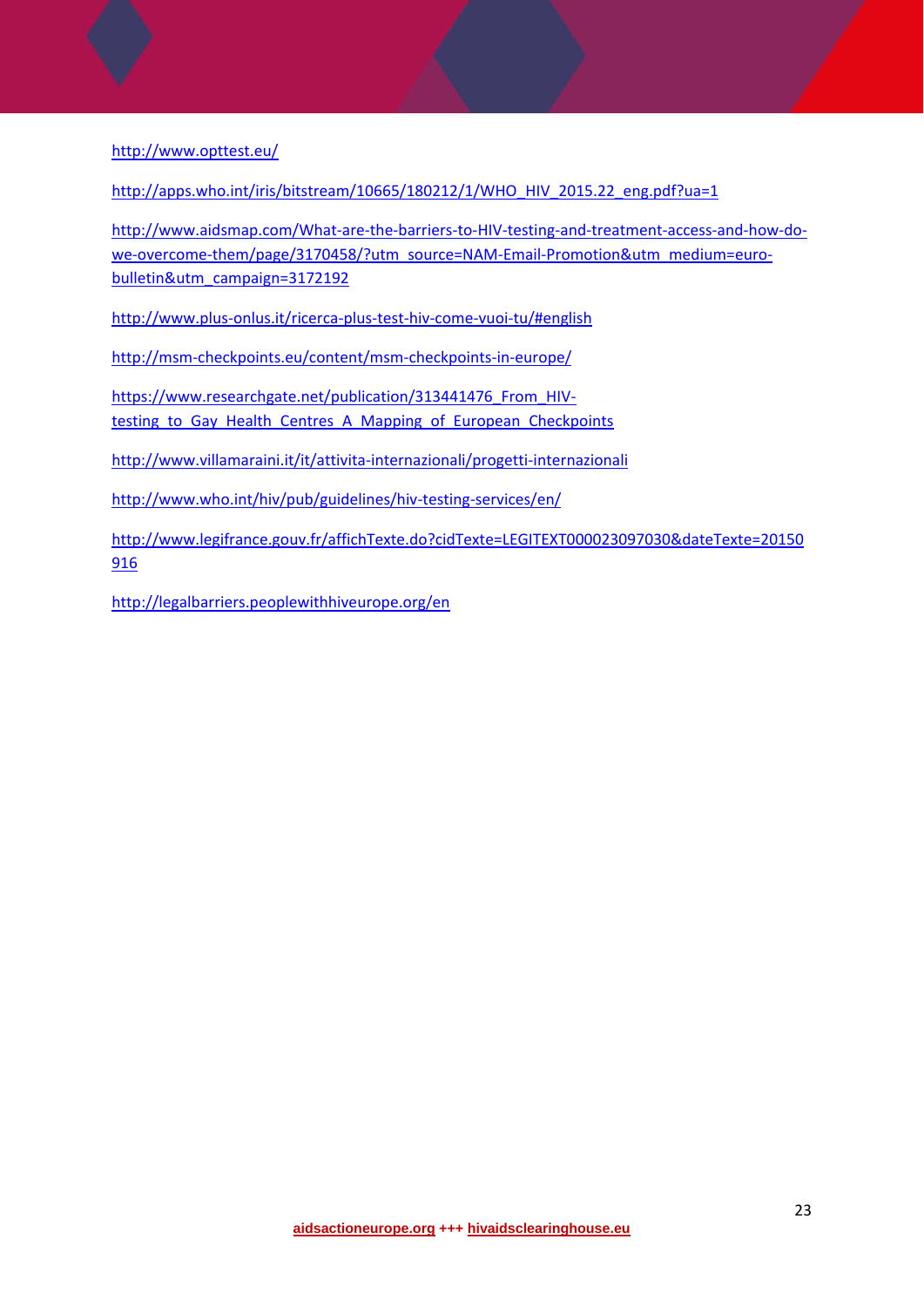## **6. Appendixes**

## **Appendix 1 – Table with information of the interviewed community testing sites**

|                                                                                                                                                                                                                                        | <b>AIDES, France</b>                                                                                                                                                                                                | <b>BCN</b><br>Checkpoint,<br><b>Catalonia</b>                                                                                                                                                                                                                                                                                             | Demetra,<br>Lithuania                                                                                                                                                                                                               | <b>LILA Milano, Italy</b>                                                                                                                                                                                                |
|----------------------------------------------------------------------------------------------------------------------------------------------------------------------------------------------------------------------------------------|---------------------------------------------------------------------------------------------------------------------------------------------------------------------------------------------------------------------|-------------------------------------------------------------------------------------------------------------------------------------------------------------------------------------------------------------------------------------------------------------------------------------------------------------------------------------------|-------------------------------------------------------------------------------------------------------------------------------------------------------------------------------------------------------------------------------------|--------------------------------------------------------------------------------------------------------------------------------------------------------------------------------------------------------------------------|
| ls.<br>your<br>organization<br>a<br>member of<br>the<br><b>COBATEST</b><br>network?                                                                                                                                                    | Yes                                                                                                                                                                                                                 | No                                                                                                                                                                                                                                                                                                                                        | Yes                                                                                                                                                                                                                                 | Yes                                                                                                                                                                                                                      |
| ls.<br>your<br>organization<br>a<br>member of other<br><b>CBVCT networks?</b>                                                                                                                                                          | No                                                                                                                                                                                                                  | Yes                                                                                                                                                                                                                                                                                                                                       | Yes                                                                                                                                                                                                                                 | No                                                                                                                                                                                                                       |
| Which network?                                                                                                                                                                                                                         |                                                                                                                                                                                                                     | "Network<br>оf<br>Checkpoints",<br>an<br>informal one.                                                                                                                                                                                                                                                                                    | <b>AIDS</b><br>Healthcare<br>foundation network                                                                                                                                                                                     |                                                                                                                                                                                                                          |
| community<br>Are<br>centers<br>medicalized?                                                                                                                                                                                            | No                                                                                                                                                                                                                  | No                                                                                                                                                                                                                                                                                                                                        | Yes                                                                                                                                                                                                                                 | Yes                                                                                                                                                                                                                      |
| Who is allowed to<br>perform<br>rapid<br>tests?                                                                                                                                                                                        | Medical<br>staff<br>and<br>trained<br>non-medical<br>people (lay providers)                                                                                                                                         | Most<br>autonomous<br>governments<br>only<br>demedicalized tests on<br>saliva; tests on blood<br>samples<br>still<br>are<br>medicalized.<br>BCN<br>Checkpoint<br>and<br>Catalonia<br>are<br>an<br>exception: no need for<br>doctors, but presence<br>of doctors belonging to<br>the community, as well<br>as nurses, pharmacists,<br>etc. | Only medical staff<br>(doctors,<br>nurses)<br>working in medical<br>institutions.<br>Only<br>medical staff can<br>perform rapid HIV<br>(only<br>tests<br>HIV,<br>excluding hepatitis<br>$C$ and $B$ ) in non-<br>medical facilities | Medical staff only                                                                                                                                                                                                       |
| To whom do you<br>data<br>report<br>relative<br>to your<br><b>CBVCT</b><br>services<br>(number and type<br>of<br>tests<br>performed,<br>number of reactive<br>results, number of<br>clients confirmed<br>linked<br>and<br>to<br>care)? | Local/regional<br>public<br>health services and/or<br>institutions                                                                                                                                                  | Catalonia<br>Health<br>Department                                                                                                                                                                                                                                                                                                         | Local/regional<br>public<br>health<br>and/or<br>services<br>institutions                                                                                                                                                            | some<br>In<br>cases,<br>to<br>local/regional<br>public<br>health services and/or<br>institutions                                                                                                                         |
| Which<br>the<br>are<br>stakeholders<br>you<br>keep in contact<br>with in relation to<br><b>CBVCT</b><br>your<br>activities?                                                                                                            | Hospitals/clinics<br>⊠<br>⊠<br>Local/regional<br>public<br>health<br>and/or<br>services<br>institutions<br>□<br>Pharmacies<br>GPs<br>□<br>⊠<br>Other NGOs<br>⊠<br>Regional/national<br>surveillance<br>institutions | Hospitals/clinics<br>⊠<br>図<br>Local/regional<br>public<br>health<br>and/or<br>services<br>institutions<br>⊠<br>Pharmacies<br>⊠<br>GPs<br>⊠<br>Other NGOs<br>⊠<br>Regional/national<br>surveillance<br>institutions                                                                                                                       | Institutional<br>authorities only                                                                                                                                                                                                   | Hospitals/clinics<br>⊠<br>⊠<br>Local/regional<br>public<br>health<br>and/or<br>services<br>institutions<br>П<br>Pharmacies<br>$\Box$<br>GPs<br>⊠<br>Other NGOs<br>区<br>Regional/national<br>surveillance<br>institutions |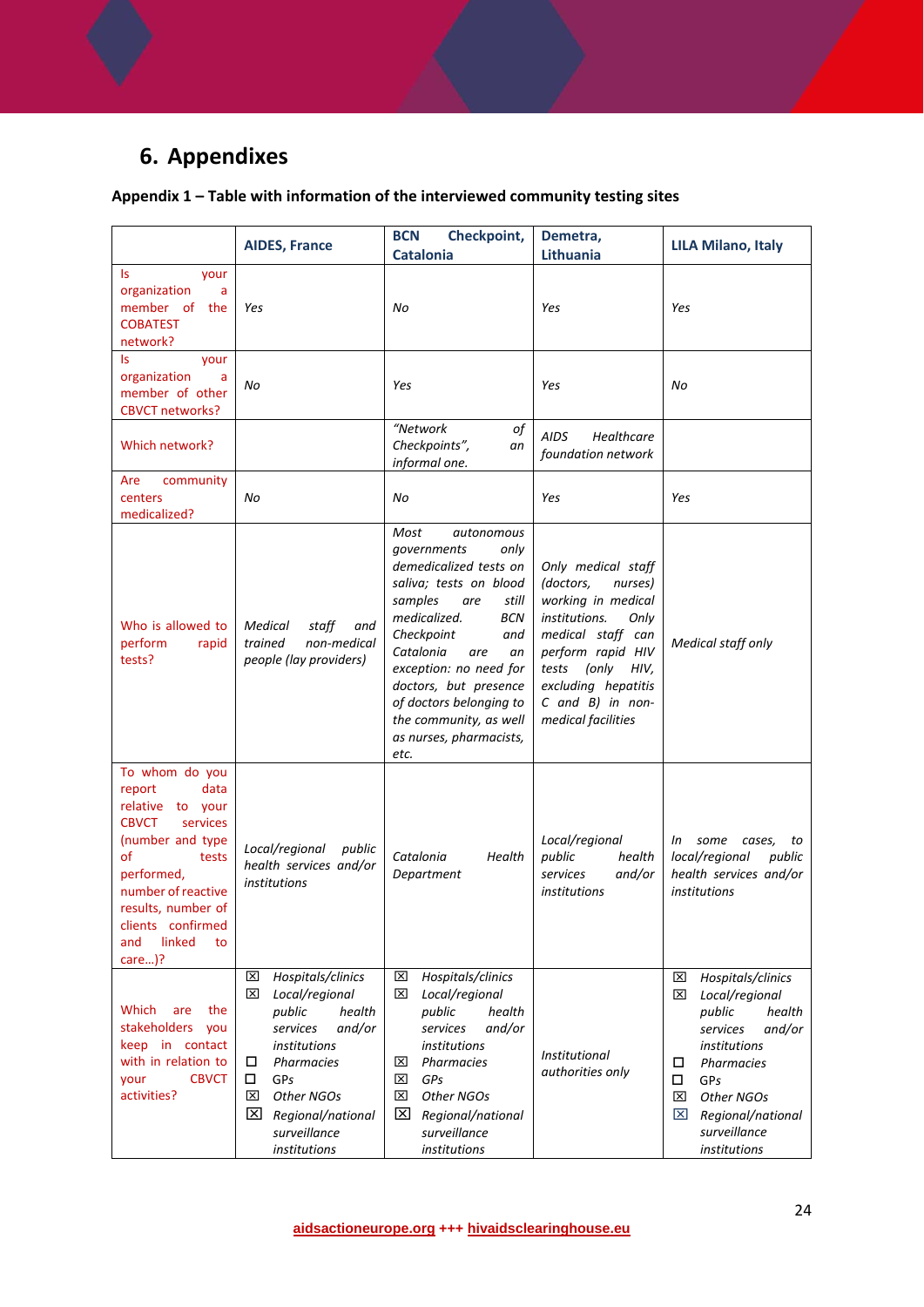| How<br>are<br>your<br><b>CBVCT</b><br>services<br>funded?                                              | By the state and other<br>institutions. | The<br><b>Barcelona</b><br>checkpoint is funded<br>for 1/3 by the Catalan<br>govt. and for the other<br>2/3 by foundations,<br>private<br>pharmas,<br>donors and clients | AIDS<br>Healthcare<br>Foundation<br>and<br>pharmaceutical<br>companies | In Italy there is no<br>fundina<br>public<br>for<br>CBVCTs, we need to<br>look for funds and<br>some succeed to get<br>funds from<br>private<br>donors and pharmas |
|--------------------------------------------------------------------------------------------------------|-----------------------------------------|--------------------------------------------------------------------------------------------------------------------------------------------------------------------------|------------------------------------------------------------------------|--------------------------------------------------------------------------------------------------------------------------------------------------------------------|
| Did<br>your<br>organization<br>experience<br>any<br>interruption in the<br>delivery<br>0f<br>services? | No                                      | No                                                                                                                                                                       | Yes                                                                    | No                                                                                                                                                                 |

#### **Appendix 2 – AIDES, France ‐Interview to Grégory Braz**

## **Community Based Voluntary Counselling and Testing Services**

### **Present obstacles and Opportunities**

Your organization: *AIDES*

Your name: *Grégory Braz*

The country where you live and work: *France*

#### **Structure of your CBVCT services**

- $\boxtimes$  My organization's main activity is to offer CBVCT services
- $\Box$  My organization has a broader mission and periodically runs CBVCT services as part of its activities
	- o Once a week
	- o More than once a week
	- o Once a month
	- o More than once a month
	- o A few times during the year
- $\Box$  My organization is defined as a checkpoint

### **CBVCT networks ‐ Europe**

Is your organization a member of the COBATEST network?  $\boxtimes$  Yes  $\Box$  No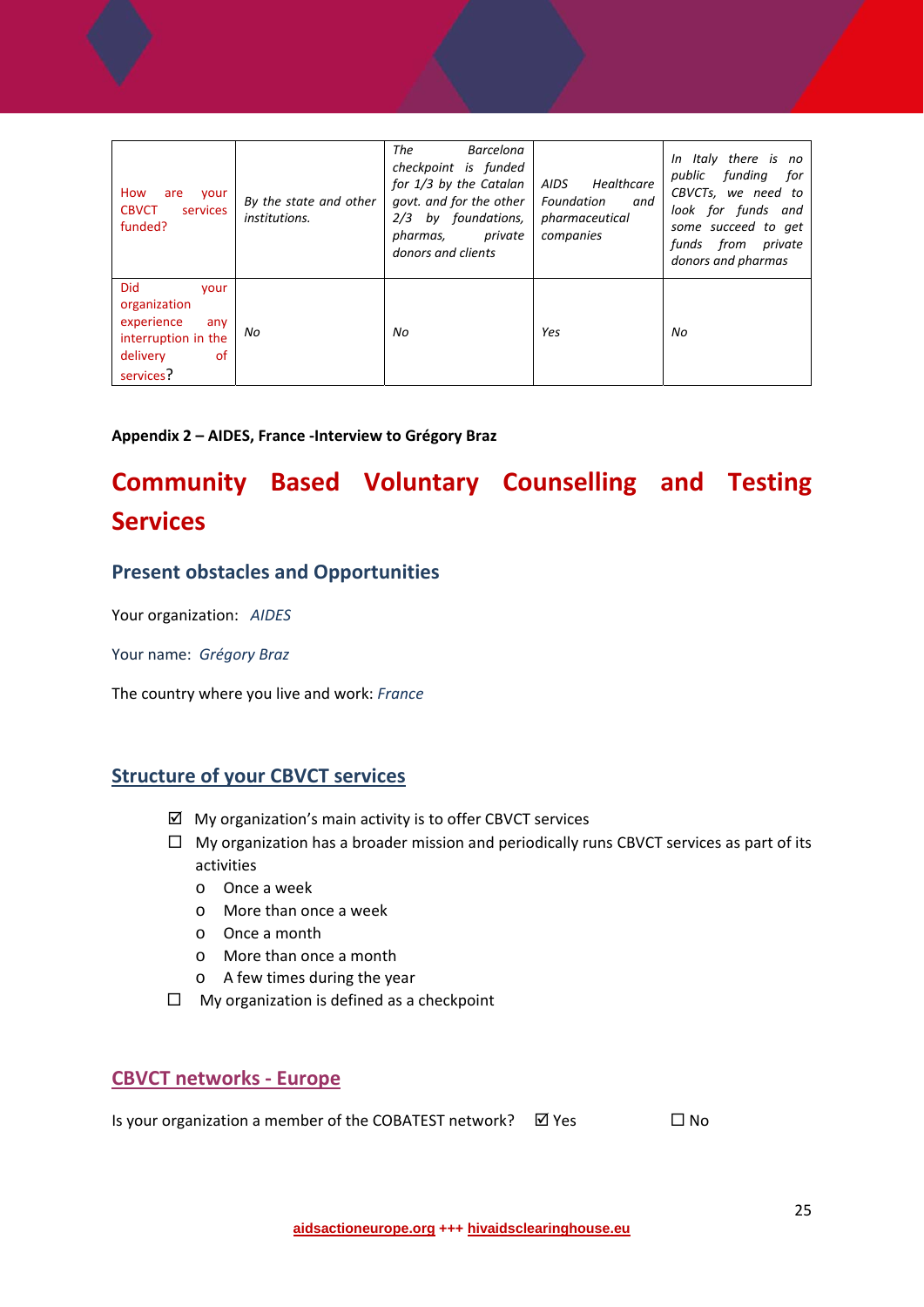If yes, what is your experience as a member of the network?

We wrote the guide on improving screening practices, updating it with a table for auto-evaluation. In *addition, we created a questionnaire to evaluate how members of the network had disseminated the guide.*

If no, why haven't you joined the network?

Is your organization a member of other CBVCT networks?  $\Box$  Yes  $\Box$  No

If yes, how did you come to know about the network/s and why did you join?

*‐‐‐* 

*‐‐‐* 

What benefits did the membership in the COBATEST and/or other CBVCT networks bring to your organization?

*The guide on improving practices was disseminated internally and externally; however, the guide was not used very much internally. We had no feedback from the COBATEST network on the guide…*

Which tools do you utilize in your CBVCT work that were introduced thanks to the membership in your CBVCT network(s)? Please indicate precisely:

*‐‐‐* 

Are there any negative aspects/shortfalls in being part of your CBVCT network(s)? Please explain so that your opinion can be taken into account to lead to a constructive improvement:

*‐‐‐* 

Do you find it easier to connect to other CBVCT services at European level or at local/national level?

At European level, there is always the question of which language to use and the differences in legal *set‐ups which can hamper connections. However, we have participated in several meetings (e.g.: Ljubljana).*

At national level, we work with other NGOs also doing testing but there are few networks really (see *below).*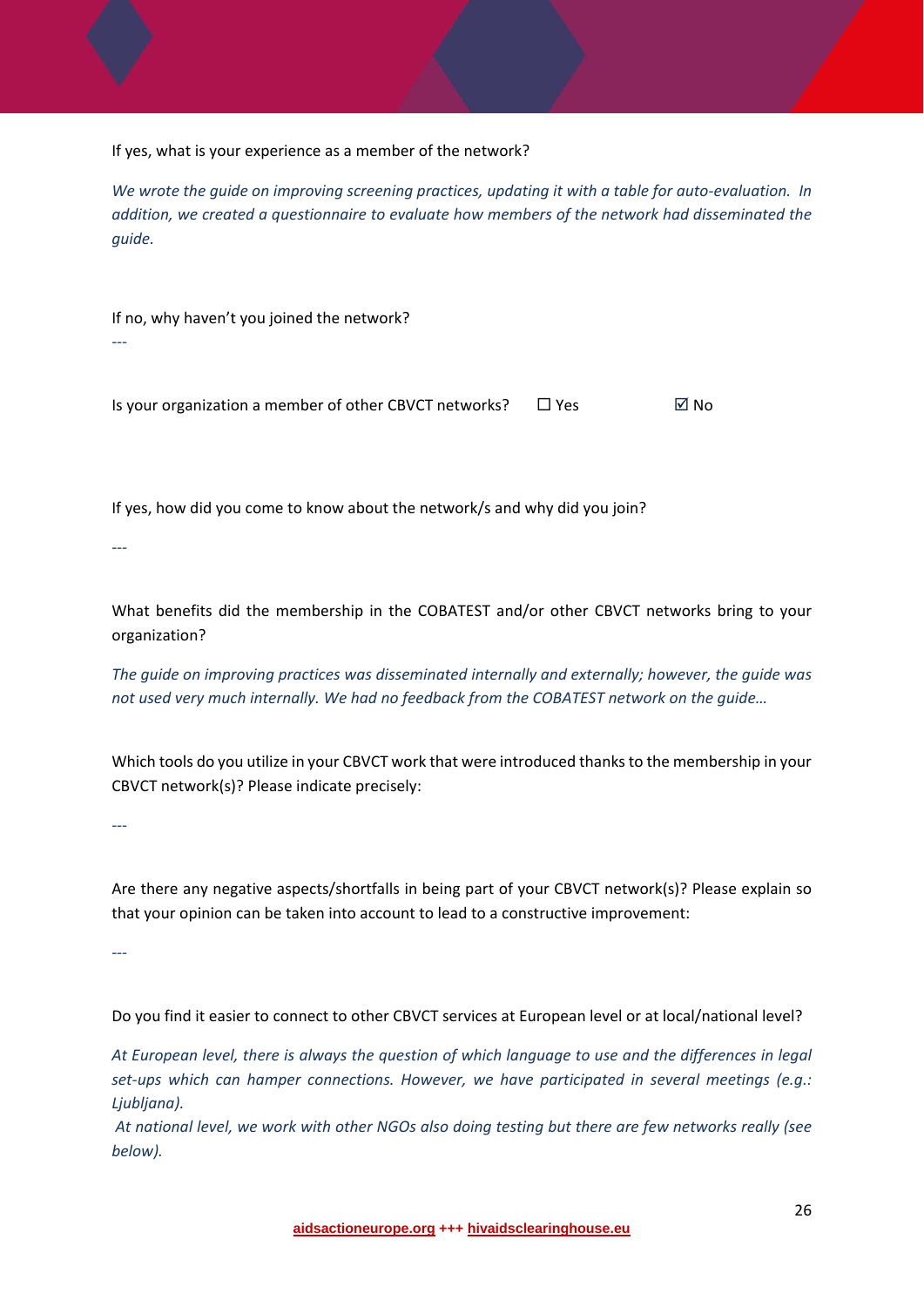### **CBVCT networks – National/local level**

What is your experience of networking for CBVCT services at local/national level?

*AIDES is the main French organization offering CBVCT services. Between 2012 and 2015, 211.900 HIV rapid tests have been made by NGOs, 70% of them were made by AIDES. In 2016 we had a partnership with another French organization named ENIPSE: it resulted in 402 outreach actions and 376 screenings.*

Are CBVCT services in your country medicalized?  $\Box$  Yes  $\Box$  No

Who is allowed to perform rapid tests in your country?

As well as medical staff, trained non-medical people are allowed to perform HIV or HCV rapid tests. A *positive result must be confirmed by a doctor or a laboratory. An accompaniment can be proposed to facilitate confirmation and linkage to care.* 

To whom do you report data relative to your CBVCT services (number and type of tests performed, number of reactive results, number of clients confirmed and linked to care…)?

- $\Box$  Hospitals/clinics
- $\boxtimes$  Local/regional public health services and/or institutions
- $\Box$  Regional/national surveillance institutions
- $\square$  Other
- $\Box$  None of the above

Are you requested to meet specific reporting requirements?

One report for every Region is to be transmitted to the ARS (the Regional health authority) and CPAM *(the social security agency) and one global/national report needs to be sent to the DGS (the Health Ministry).* 

*We collect data relative to number of TROD performed, gender, key populations, rapid tests made in premises versus outreach, positive results and confirmatory tests.*

Which are the stakeholders you keep in contact with in relation to your CBVCT activities?

- $\boxtimes$  Hospitals/clinics
- $\boxtimes$  Local/regional public health services and/or institutions
- $\Box$  Pharmacies
- $\square$  GPs
- Other NGOs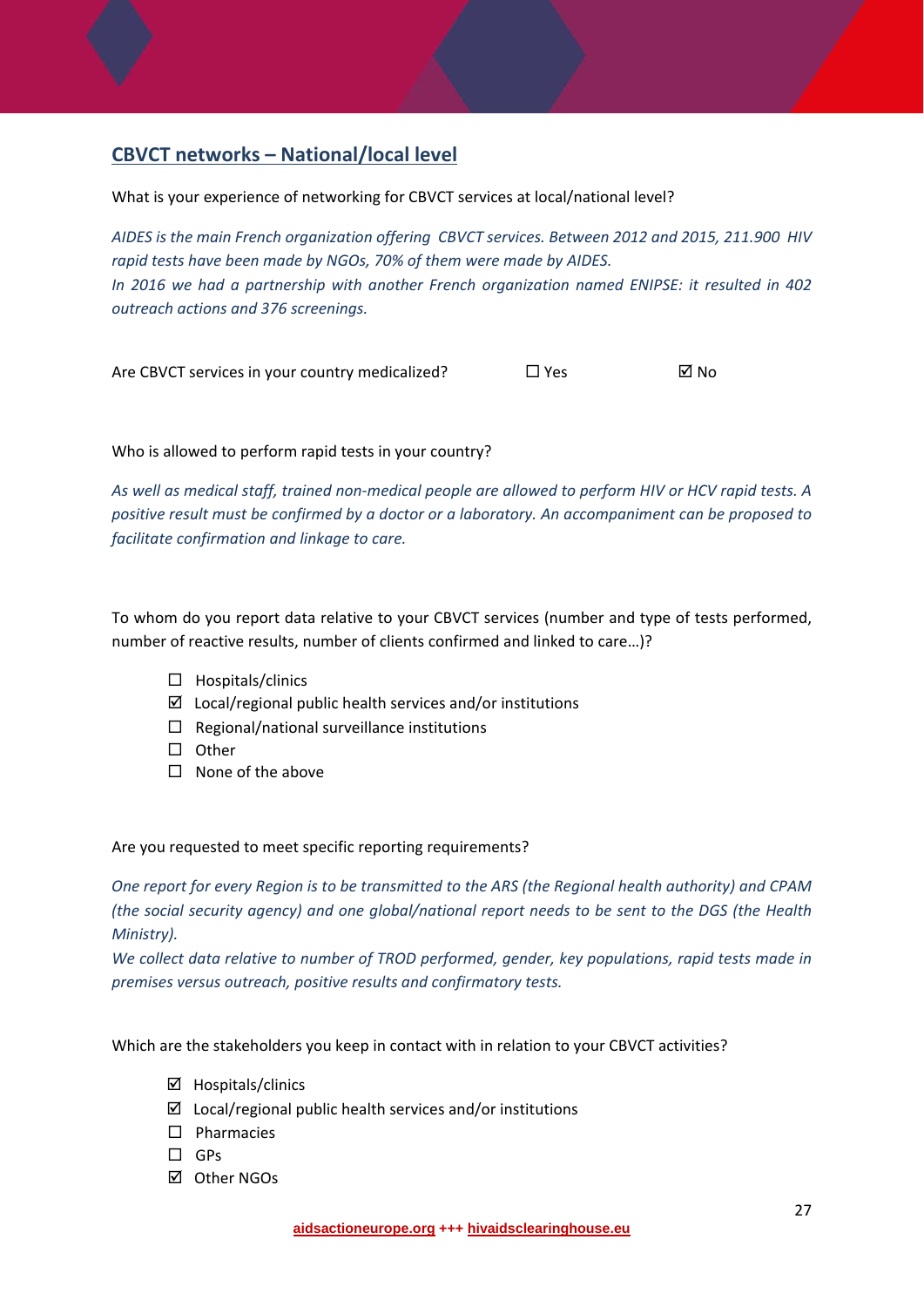- $\boxtimes$  Regional/national surveillance institutions
- $\square$  Other
- $\Box$  None of the above

#### How are your CBVCT services funded?

*The General Direction of Health (DGS Health Ministry) with the help of CNAMTS (Caisse Nationale de l'Assurance Maladie des Travaileurs Salaries) organize a national call for projects every three years.* CBVCT services receive 32 $\epsilon$  per each person who benefits of the service, i.e. for a single HIV test, or a single HCV test, or for both of them. This amount includes the purchase of rapid tests and the costs *relative to CBVCT activities (training, treatment of sharps'& medical waste disposal, monitoring, etc.)* 

Did your organization experience any interruption in the delivery of CBVCT services?

*Never since 2012 and the beginning of CBCVT services.*

What was the reason causing the interruption?

*‐‐‐* 

### **The way forward – Obstacles and opportunities in the development of CBVCT services**

In your opinion, which are the obstacles still present that prevent a fruitful collaboration among partners and stakeholders in the field of CBVCT services at European level?

The lack of a common outlook on who can perform tests and on which tests can be offered in CBVCT *services. Guidelines on non‐medicalized rapid testing would be helpful –training, legal recognition and authorization, and tests covered. This could help to overcome legal barriers and facilitate access across Europe. There is also the issue of funding, of course. And also, common data collection tools and criteria are needed.*

In your opinion, which are the obstacles still present that prevent a fruitful collaboration among partners and stakeholders in the field of CBVCT services at national level?

*Nationally, in France, the type of tests available in CBVCT services are limited to HIV and HCV…* 

In your opinion, which are the opportunities that the collaboration among partners and stakeholders in the field of CBVCT services offers today at European level?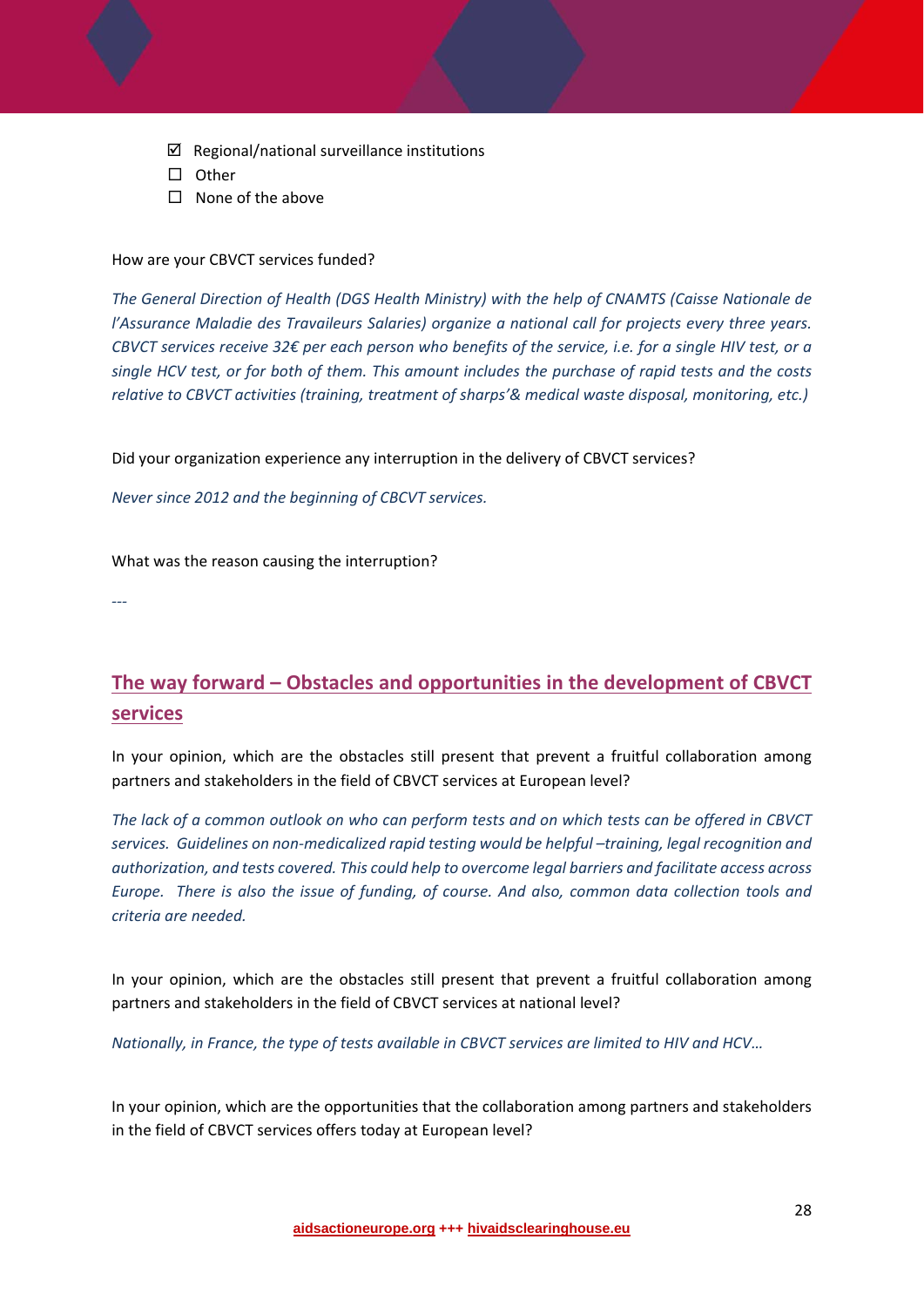*They offer the chance to prove that different strategies work in other places and therefore could be applied elsewhere. They also offer the chance of bringing together a community driven voice calling for change, despite being complex to define.*

In your opinion, which are the opportunities that the collaboration among partners and stakeholders in the field of CBVCT services offers today at the national/local level?

*Same as above (common voice and demands). We need to get a wider panel of tests available and better coordination within the health systems.*

If you were given the chance to improve one only aspect of your CBVCT services, what would such aspect be?

*To better target key populations, especially MSM and migrants, and to improve repeat screening* among MSM (in 2015, 30% of those who tested in our services had taken an HIV test in the last 6  $month$ ).

If you had to launch an advocacy campaign for the improvement of CBVCT services, what would be your key messages and requests? What tools would you use ‐ or would like to have in your hands ‐ to be more effective in your advocacy efforts?

*From the above answers: European guidelines on greater CBVCT testing.* 

Are there any additional comments/suggestions that you would like to make on the topic of CBVCT services?

*‐‐‐* 

Thank you very much for your time!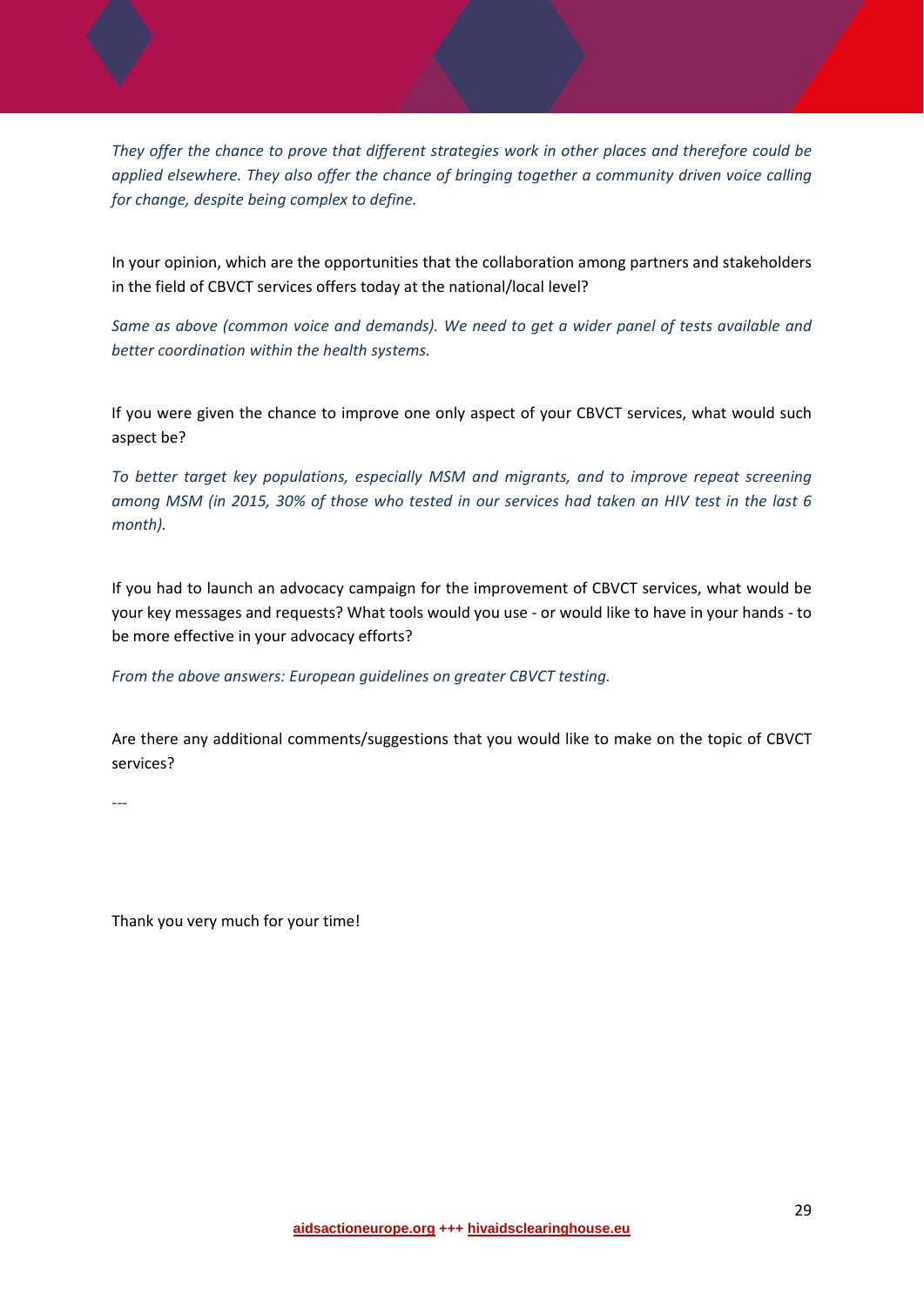**Appendix 3 – BCN Checkpoint, Catalonia ‐Interview to Michael Meulbroek**

## **Community Based Voluntary Counselling and Testing Services**

#### **Present obstacles and Opportunities**

Your organization: *BCN Checkpoint, Barcelona*

Your name: *Michael Meulbroek*

The country where you live and work: *Catalonia*

### **Structure of your CBVCT services**

- $\Box$  My organization's main/only activity is to offer CBVCT services
- $\Box$  My organization has a broader mission and periodically runs CBVCT services as part of its activities
	- o Once a week
	- o More than once a week
	- o Once a month
	- o More than once a month
	- o A few times during the year
- $\boxtimes$  My organization is defined as a checkpoint

#### **Initial remarks**

*I think that the topics of this interview are outdated. We, the community, keep on repeating and providing the same information to many different parties, in meetings and conferences; it has been 12* years of work and results now. We provided case studies that have been incorporated in the reports of *WHO Europe, ECDC, UNAIDS and are included as best practices in testing. We keep on giving the same* advice but our voice is not heard in the sense that things do not change, we do not receive the attention *we deserve and our big contribution maybe recognized but is certainly not rewarded. Nor has the knowledge ever been translated into new policy implementation.*

*Also, in my opinion the acronym CBVCT is obsolete. Counselling and testing services are always voluntary in community centers; why should we still underline the fact that people come to community services voluntarily? We should come up with a new definition because thisis an outdated terminology. In fact, we did, we call it now community centers!*

#### **CBVCT networks ‐ Europe**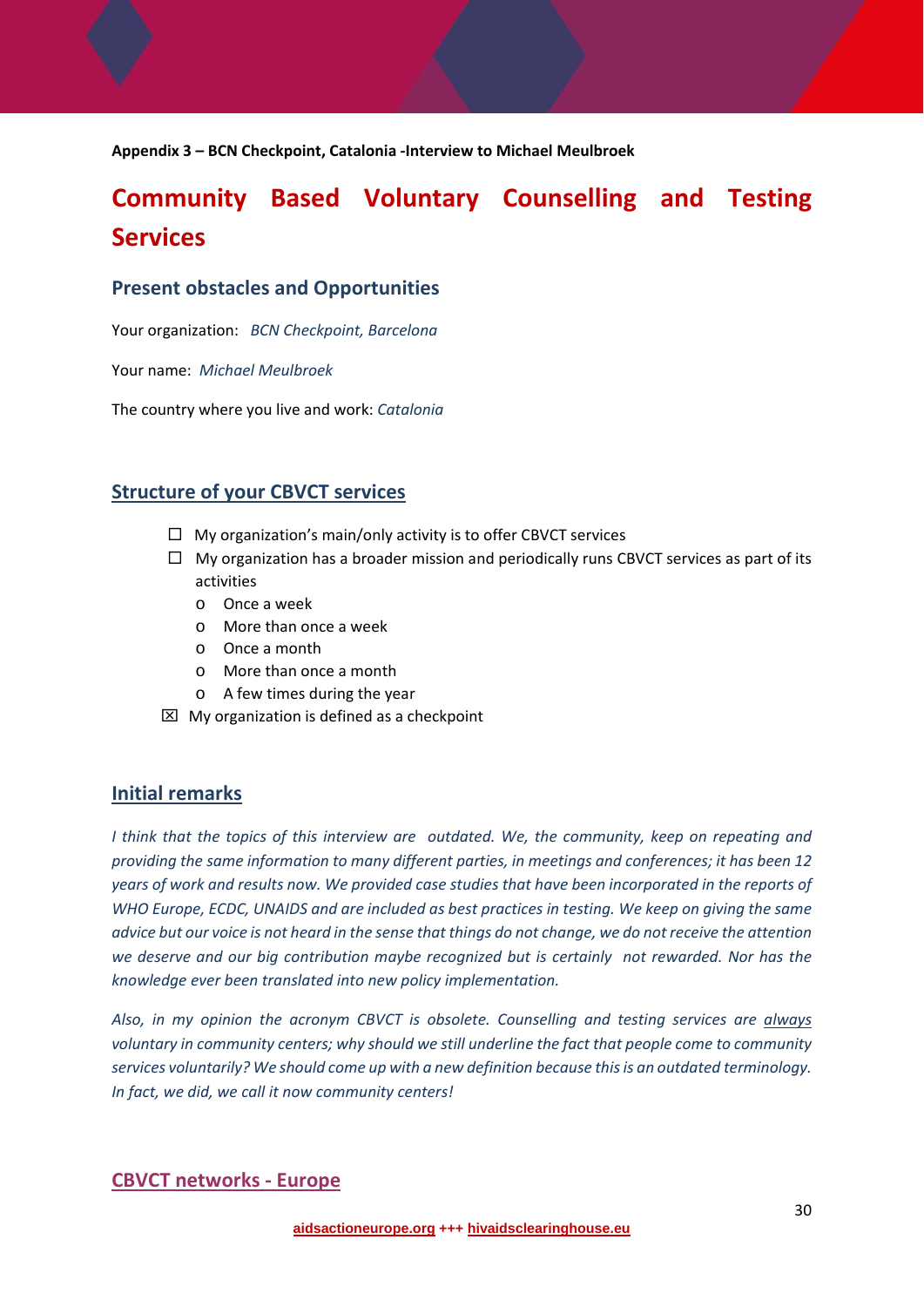Is your organization a member of the COBATEST network?  $\Box$  Yes  $\boxtimes$  No If yes, what is your experience as a member of the network? ‐‐‐

#### If no, why haven't you joined the network?

We did not join the network because it was not clear to us what the objective of the network was and *who would be making decisionsin the network. Nor do we encounter clear information on the financial compensation for the network members for all the work done. We are talking of a network of community based testing services which is not lead by the community and where the community* representatives are not involved in the decision-making process. It should be us making decisions for *the community centers, not only the institutions or academia. These are the reasons why we did not join the network.*

Is your organization a member of other CBVCT networks?  $\boxtimes$  Yes  $\Box$  No

If yes, how did you come to know about the network/s and why did you join?

We are part of the "Network of Checkpoints", which is an informal one. It grew in a natural way. Twelve *years ago everything was new, we created something totally new and it was successful; we obtained good results and others followed our path. This informal network started around 2006, with the Portuguese colleagues, and then others followed, mostly from Southern European countries: France, Greece, Italy… There are advantages of being an informal network, which mainly have to do with no* specific structures to fulfil: we are connected to each other and communicate when there is a need to do so, when we believe in an interesting common project and when we have the time to do so.

What benefits did the membership in the COBATEST and/or other CBVCT networks bring to your organization? Again, we are not a member of the Cobatest network.

In case of the Checkpoint Network, the fact that the BCN Checkpoint is the pioneer has allowed us to share our expertise with the new partners. However, even if you are the one who started, you always *have opportunities to learn from the others. We learn from what the other partners do and introduce* in their countries; we all share our experiences and every partner is free to "copy and paste" some *ideas they get from the other checkpoints, if we need to; we surely all benefit from the mutual exchange.*

Which tools do you utilize in your CBVCT work that were introduced thanks to the membership in your CBVCT network(s)? Please indicate precisely:

*We did not adopt any specific tool, but we rather meet and share our work, encourage new partners to start the same process.*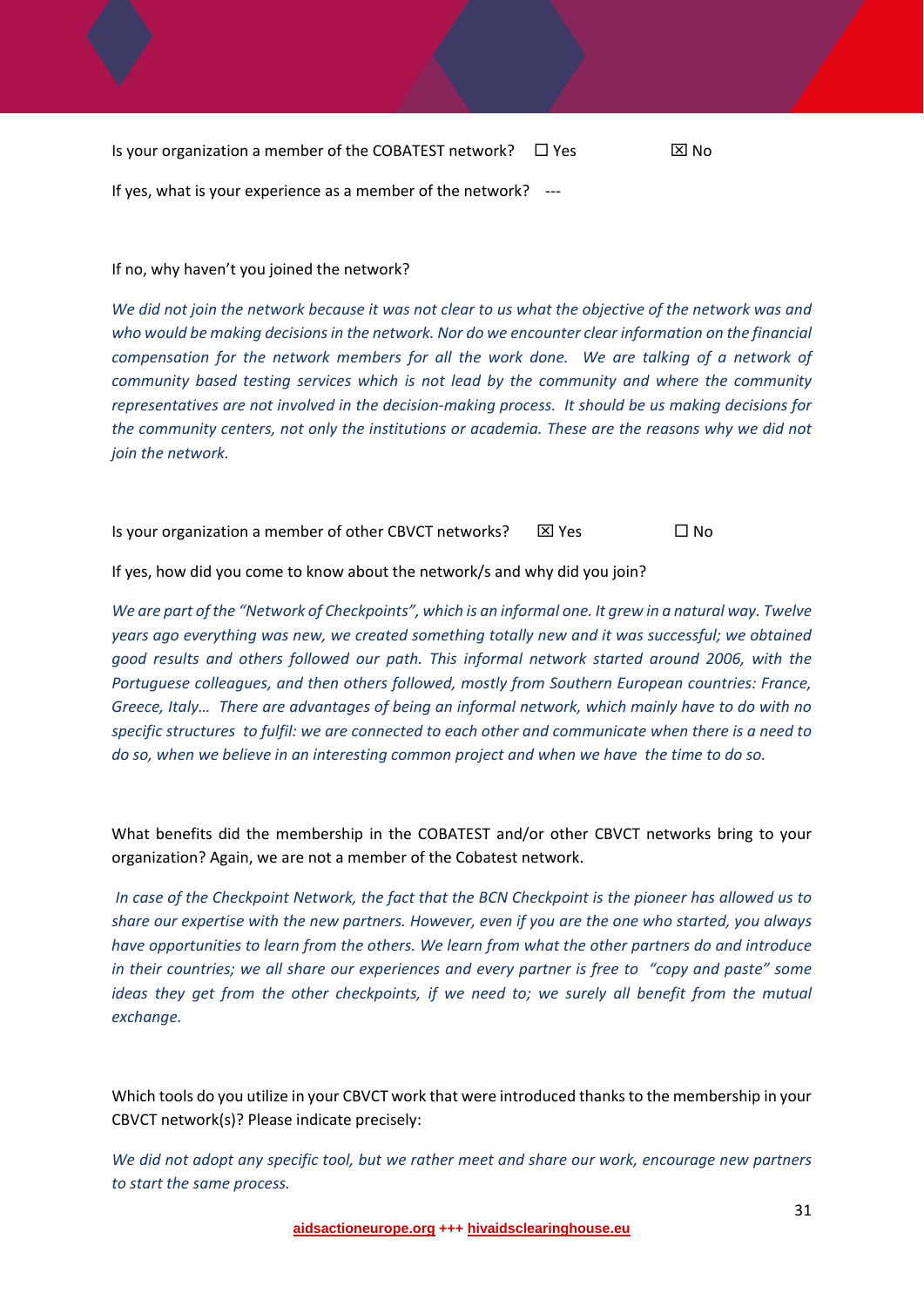Are there any negative aspects/shortfalls in being part of your CBVCT network(s)? Please explain so that your opinion can be taken into account to lead to a constructive improvement:

*We started our community center with the goal to lower the HIV incidence in our community and to* end HIV. We want to progress in this objective as a community and to do so we need to be a part of *society, an actor that receivesrecognition. Community centers are giving a very important contribution* to the achievement of the global targets, but our financial resources are the lowest of all Europe. And *recognition of our work means that there is a serious and proportional budget line created and destined at local, national and European level.*

*It would be important to see that the data we collect during our testing activities are used for something, but it does not seem that our data make a difference both at national and at European* level. The relevance of the data we collect did not bring the EC to introduce substantial changes. What *we are doing is important, we succeed in keeping the epidemic under control but this does not seem to translate into increased recognition for the role that community centers play.* 

We should be able to use part of the European funds which as of now are only accessible by European *institutions. Our services have proven to be effective and, moreover, to be cost effective and should be supported adequately; we have said so many times in the past.* 

Do you find it easier to connect to other CBVCT services at European level or at local/national level?

For us, both the national and the European levels are easy to connect with. As I previously said, we know each other within Europe and for a newcomer it is easy to connect with any of us and we are all *delighted to help and support where needed. For example, a new checkpoint just opened last week in* Seville and other checkpoints will be opened in Madrid and other cities. We keep in contact also within *Spain with these other checkpoints, there is an easy collaboration.*

#### **CBVCT networks – National/local level**

What is your experience of networking for CBVCT services at local/national level?

*AsI mentioned already, we collaborate with other checkpoints but the collaboration goes back in time. In 2010 we organized a symposium on CBVCT services here in Spain and many HIV organizations afterwards began to offer testing services in their premises. That was the beginning of a good collaboration among the different NGOs.*

Are CBVCT services in your country medicalized?  $\boxtimes$  Yes  $\Box$  No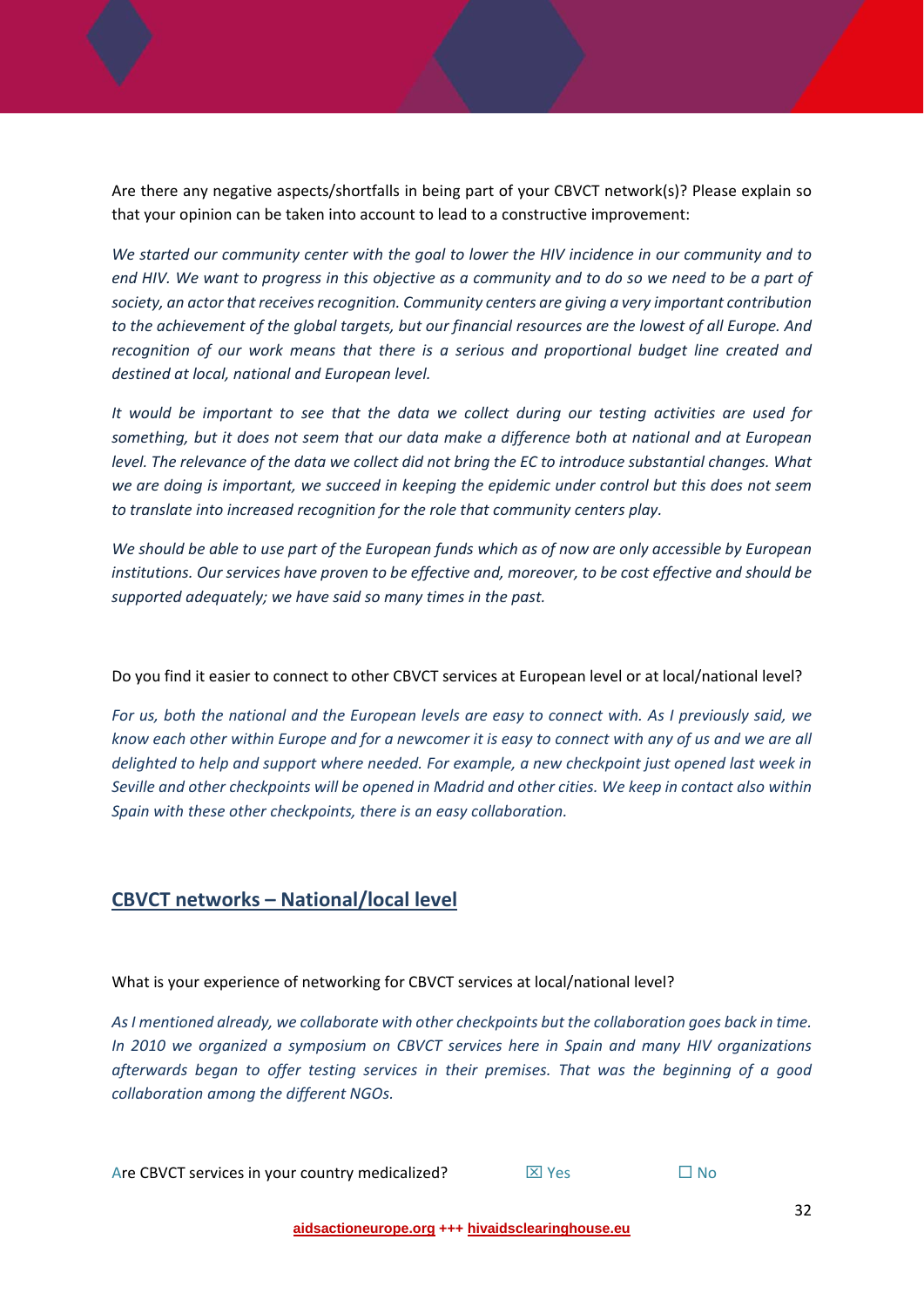Who is allowed to perform rapid tests in your country?

*The situation in Spain is not easy to explain. The majority of autonomous governments only allow to perform rapid tests on saliva, but tests on blood samples are still medicalized. Our Barcelona Checkpoint and Catalonia are an exception, we do not need doctors but, on the other hand, we have incorporated doctors belonging to the community, as well as nurses, pharmacists, etc. We are a community center totally managed by people from the community – professionals, peers, volunteers.* For example, we need also doctors and nurses when we offer some STIs tests; in case of a positive *result, it is of ultimate importance to prescribe treatment and cure the infection and hence the transmission chain within the community.*

Self-testing is about to be introduced in Spain and rapid tests will be sold in pharmacies. However, it seems to be surrealistic that testing is still medicalized in CBVCT services in Spain, while people can buy *freely the kits and take their tests at home with no support.*

To whom do you report data relative to your CBVCT services (number and type of tests performed, number of reactive results, number of clients confirmed and linked to care…)?

- $\Box$  Hospitals/clinics
- Local/regional public health services and/or institutions *(We report our data at the end of*

*each year at the Catalonia Health Department)*

- $\Box$  Regional/national surveillance institutions
- $\square$  Other
- $\Box$  None of the above

#### Are you requested to meet specific reporting requirements?

*We report on the basic data (number of tests performed for the different infections, number of positive* results, clients linked to care...) but we also report on data which we find extremely important, like for *example the number of clients receiving the HIV diagnosis within 3 months after acquiring the* infection. We all know how important it is to detect new infections during the acute phase and to give *treatment to people immediately after; in our checkpoint we are very efficient in this and provide all* the data. We also report data related to the surveillance of STIs for MSM, which was non-existent, and *to vaccination of hepatitis A and B.*

Which are the stakeholders you keep in contact with in relation to your CBVCT activities?

- **区** Hospitals/clinics
- $\boxtimes$  Local/regional public health services and/or institutions
- $\boxtimes$  Pharmacies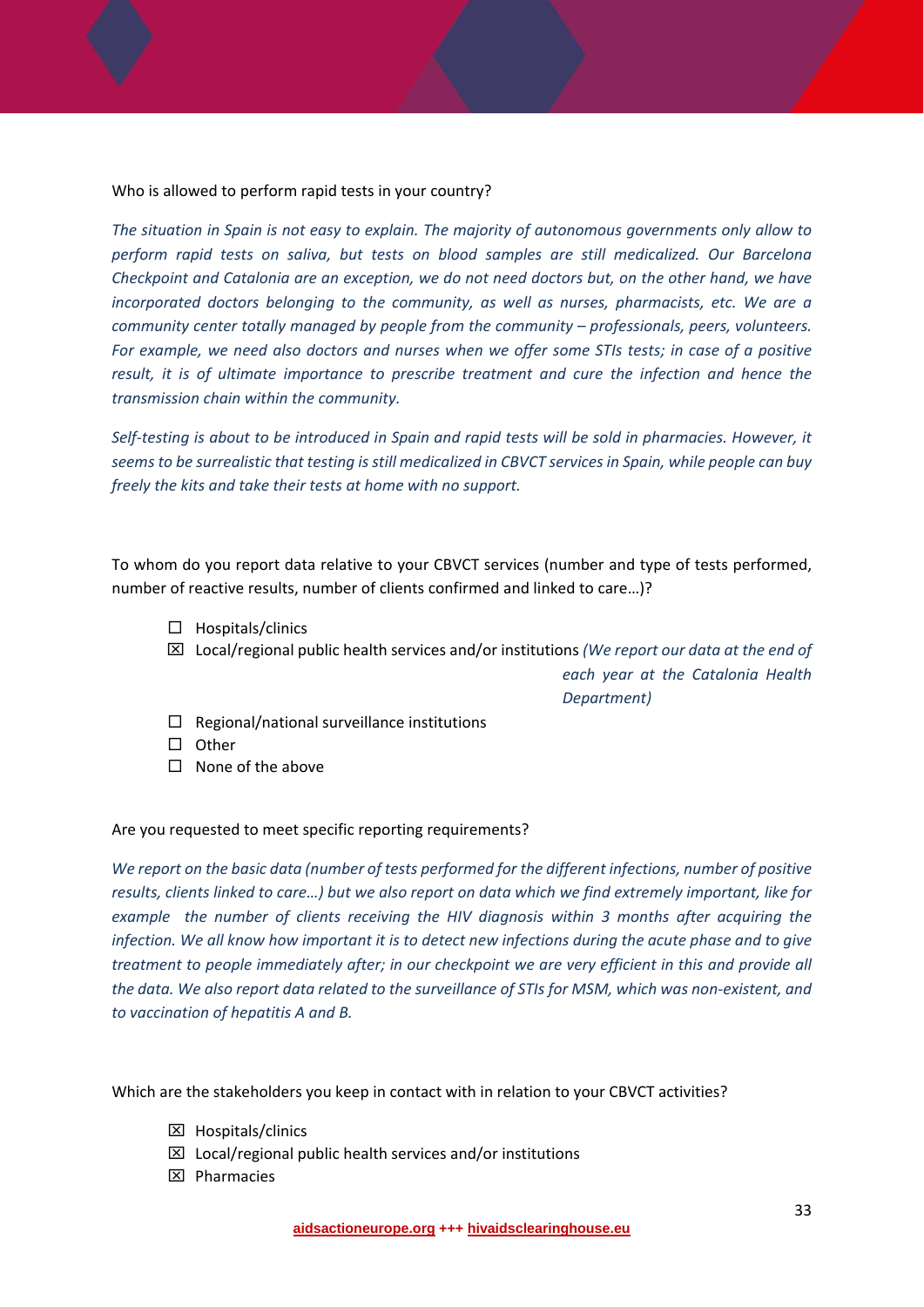- **区**GPs
- Other NGOs
- $\boxtimes$  Regional/national surveillance institutions
- $\square$  Other
- $\Box$  None of the above

How are your CBVCT services funded?

*The Barcelona checkpoint is funded for 1/3 by the Catalan government and for the other 2/3 by foundations, pharmas, private donors and clients.*

Did your organization experience any interruption in the delivery of CBVCT services?

*No.*

What was the reason causing the interruption?

 $-$ 

### **The way forward – Obstacles and opportunities in the development of CBVCT services**

In your opinion, which are the obstacles still present that prevent a fruitful collaboration among partners and stakeholders in the field of CBVCT services at European level?

As already said, the big obstacle is that we are not equal partners with the other stakeholders: we are allowed to sit at the same table but we are not part of the decision-making process, both at European *and national levels. And this is illogical because we are the ones that help controlling the epidemic* today. In Europe the Checkpoints detect 20% of all cases in their countries, but this is not given the *necessary attention and value. We should all be taken more seriously, since without our work and commitment the HIV epidemic and STIs epidemics would rise again, but we are not adequately supported. On the other hand, the assessment and evaluation should be translated in an adaptation of current policies.* 

In your opinion, which are the obstacles still present that prevent a fruitful collaboration among partners and stakeholders in the field of CBVCT services at national level?

*Same as above.*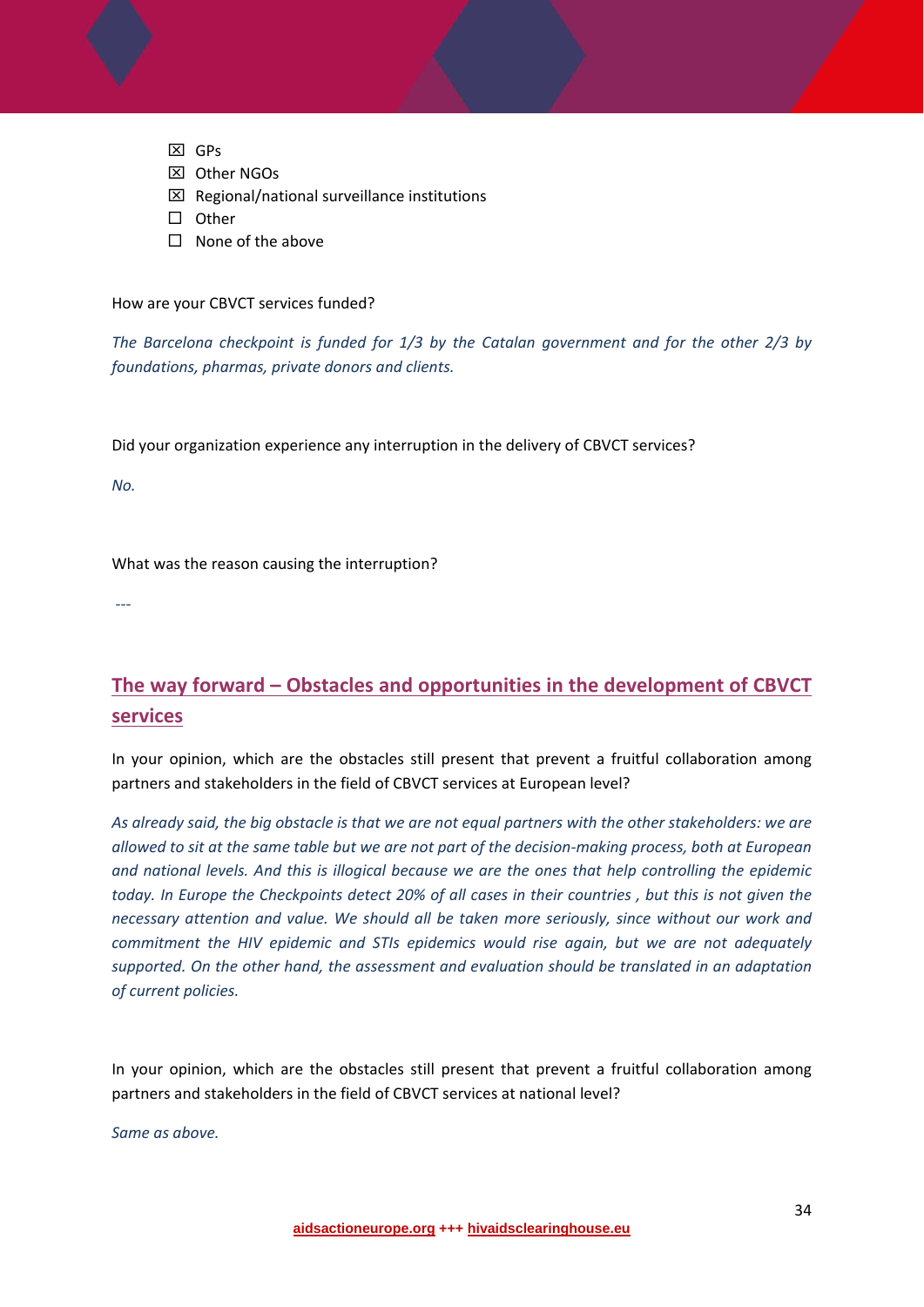In your opinion, which are the opportunities that the collaboration among partners and stakeholders in the field of CBVCT services offers today at European level?

*Today there are lots of great opportunities. Let's think for instance about PrEP. Community centers should be taken more seriously and engaged much more in the game now, because we are key players* in this process and we definitely play or will play a key role in the delivery and uptake of PrEP. *Community centers should be organized not only for performing HIV testing services, but also for what follows next: increase testing frequencies in key populations, implement newer technologies to detect* in earlier phases, offer testing for other STIs and vaccination for hepatitis A and B. Therefore, we should be put in the condition to provide faster linkage to care and treatments in case of positive results, and to provide PrEP to those clients who receive a negative result to HIV and could benefit from PrEP. To *do this, obviously more and adequate resources would be needed.*

In your opinion, which are the opportunities that the collaboration among partners and stakeholders in the field of CBVCT services offers today at the national/local level?

#### *Same as above.*

If you were given the chance to improve one only aspect of your CBVCT services, what would such aspect be?

I can think of many. First, I would like to have enough, reasonable and accessible resources to be able *to attend more people; Unfortunately, the Checkpoint cannot meet the needs of all the people who* come to us, which means a loss of opportunities. Secondly, I would like to offer a complete check-up for STIs to all clients. Then, I would like to offer counselling and services on chemsex, on sexuality issues - people come to us with many different needs, so this will make the Checkpoint a real reference point *on sexual health.* 

If you had to launch an advocacy campaign for the improvement of CBVCT services, what would be your key messages and requests? What tools would you use ‐ or would like to have in your hands ‐ to be more effective in your advocacy efforts?

We have the results and the evidence we produce and this evidence should put us right in the middle of the decision-making process; in our hands we have the capacity to evaluate what we are doing, to valorize the cost effectiveness and benefits of our work and to cut on what does not produce the desired *results. These tools should be attributed great value.*

Are there any additional comments/suggestions that you would like to make on the topic of CBVCT services?

*‐‐‐* 

Thank you very much for your time!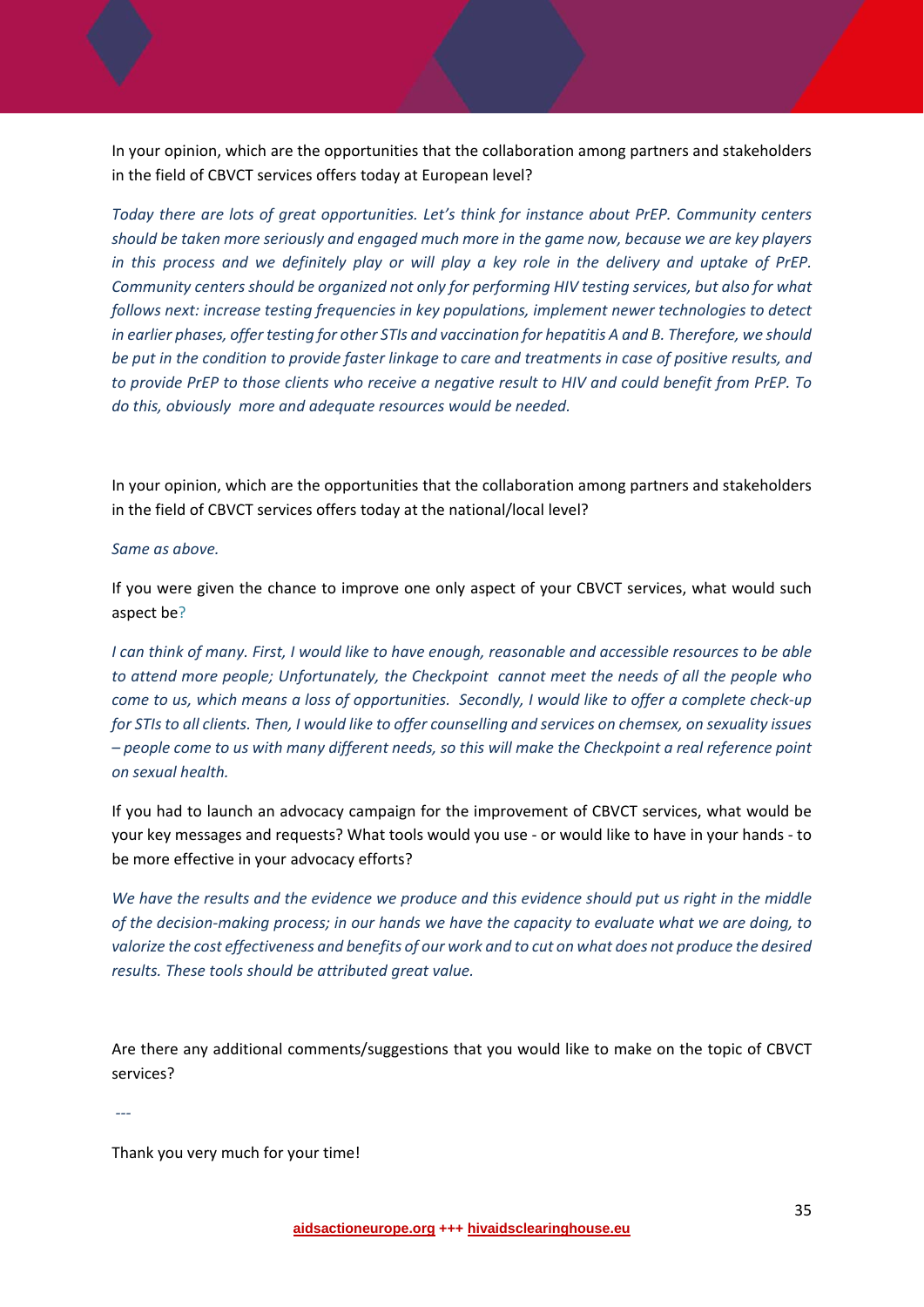#### **Appendix 4 – Demetra, Lithuania ‐Interview to Loreta Stoniene**

## **Community Based Voluntary Counselling and Testing Services**

#### **Present obstacles and Opportunities**

Your organization: *Association of HIV affected women and their families "Demetra"*

Your name: *Loreta Stoniene*

The country where you live and work: *Lithuania*

#### **Structure of your CBVCT services**

- $\boxtimes$  My organization's main/only activity is to offer CBVCT services
- $\Box$  My organization has a broader mission and periodically runs CBVCT services as part of its activities
	- o Once a week
	- o More than once a week
	- o Once a month
	- o More than once a month
	- o A few times during the year
	- My organization is defined as a checkpoint *(In our structure there is a checkpoint)*

#### **CBVCT networks ‐ Europe**

Is your organization a member of the COBATEST network?  $\boxtimes$  Yes  $\Box$  No

If yes, what is your experience as a member of the network?

*We joined the network in 2013,we benefited from the standardized data collection tool which was translated into Lithuanian and also connected with the network. We submitted HIV testing and linkage to care data periodically since 2014. When HIV testing was interrupted in 2017 due to gaps in the national legislation, we informed the network about it.* 

*Also, we benefited from the guidelines prepared by partners. One scientific article was published where our data was included. http://www.tandfonline.com/doi/full/10.1080/09540121.2016.1146218.* We do not receive any support with HIV tests, but we have had the possibility to participate in several  $conferences.$ 

If no, why haven't you joined the network?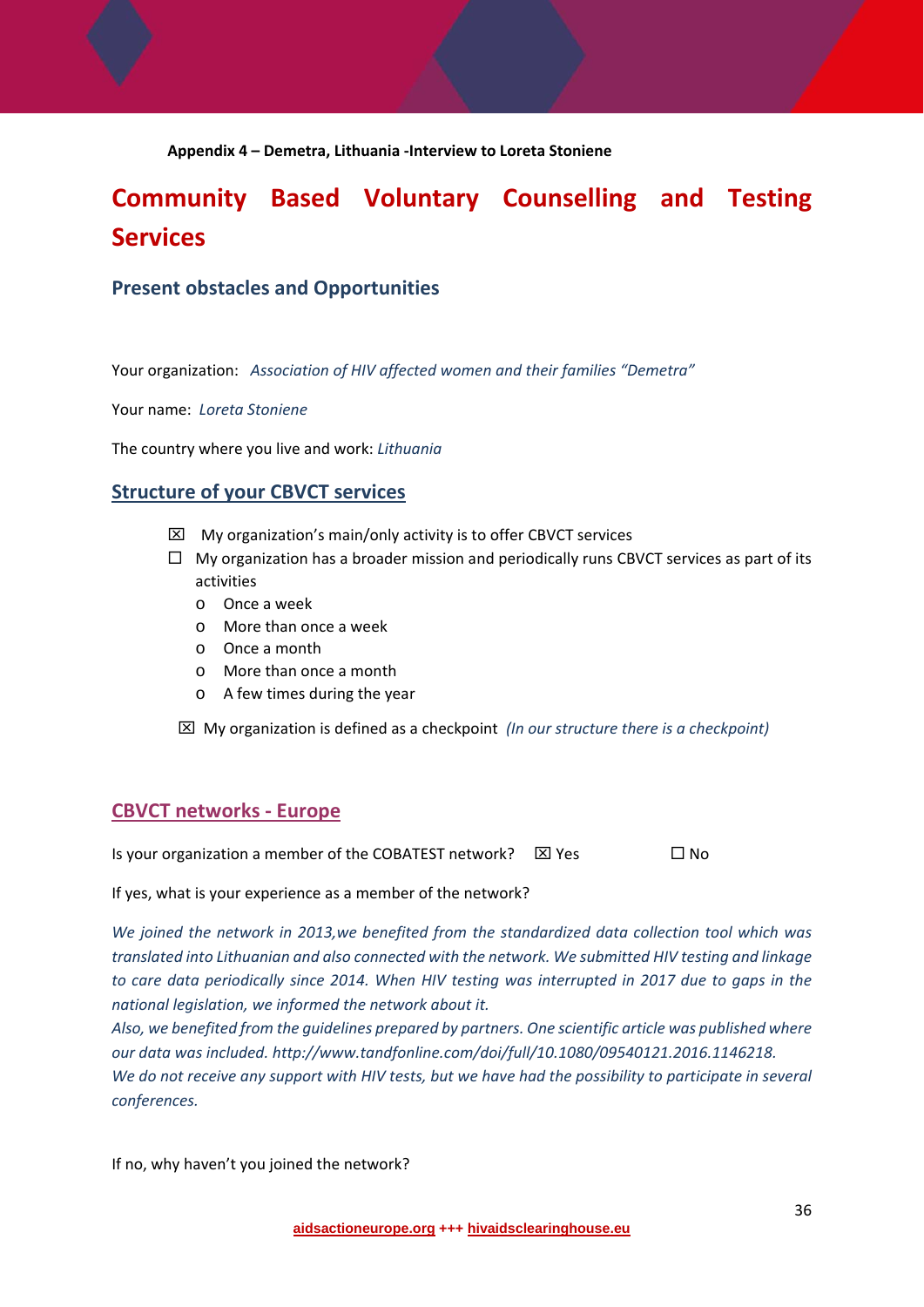Is your organization a member of other CBVCT networks?  $\boxtimes$  Yes  $\Box$  No

If yes, how did you come to know about the network/s and why did you join?

*In 2010 we joined the AIDS Healthcare foundation (AHF) network as a part of AHF project "Test millions". This project is based on support with rapid HIV tests, condoms and staff. Also, we are receiving full methodological support, data collection tools, advocacy tools on access to rapid testing, treatment and support, etc. Demetra is part of the AHF international network which this year celebrated its 30 years anniversary. AHF is a main donor for rapid HIV testing in the country.* 

What benefits did the membership in the COBATEST and/or other CBVCT networks bring to your organization?

To be a part of COBATEST was important for the reason that we are known in the EU as a CBVCT and as a partner of the international network. But we are there as a partner because of AHF support with *rapid HIV tests, etc. Otherwise we would not be able to participate in COBATEST at all. From AHF we benefit from all financial and methodological support needed for rapid HIV testing and linkage to healthcare.* 

Which tools do you utilize in your CBVCT work that were introduced thanks to the membership in your CBVCT network(s)? Please indicate precisely:

*During our daily work we use AHF tools and collect data about every anonymous tested person – age* (full years), gender, testing reason, testing time and last test result, current test result. If the HIV test result is positive, we link our clients to the healthcare system - we have the HIV test result confirmed, *organize the visits to ART therapists and help with prescriptions for blood tests including CD4 count. Linkage to care in our project means that people are registered in the healthcare system and received their CD4 cell test result.* 

*For COBATEST, we are submitting the requested data periodically. The requested information differs a* little bit from that requested by AHF. For this reason, only the data related to the Checkpoint is *submitted.* 

Are there any negative aspects/shortfalls in being part of your CBVCT network(s)? Please explain so that your opinion can be taken into account to lead to a constructive improvement:

*No.*

*‐‐‐* 

Do you find it easier to connect to other CBVCT services at European level or at local/national level?

*Of course, it is easier to connect at EU level.*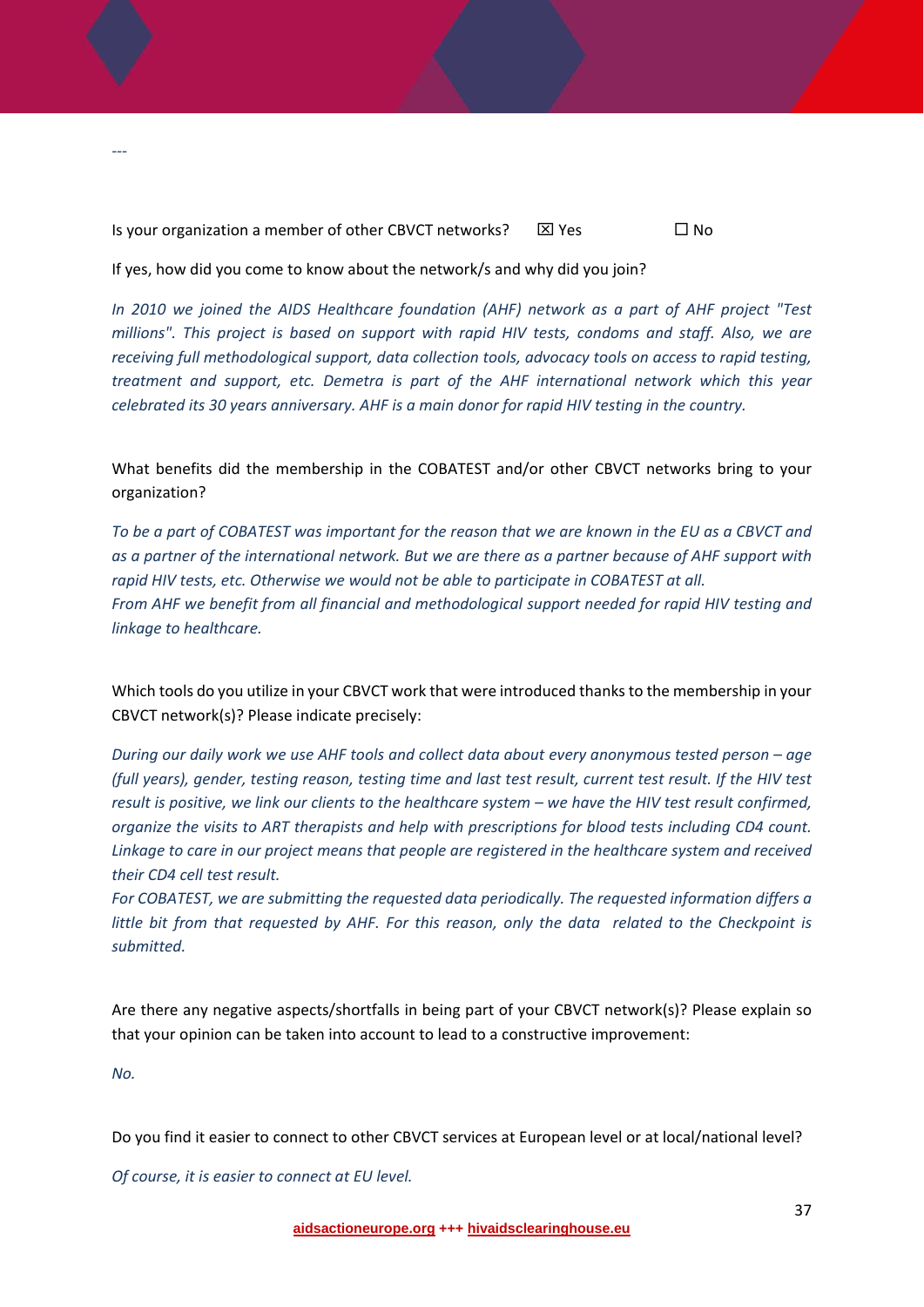### **CBVCT networks – National/local level**

#### What is your experience of networking for CBVCT services at local/national level?

*Demetra as a main institution implementing rapid HIV testing in the country has partnersin Lithuania– our own Demetra network. The network consists of more than 20 institutions in 16 cities. They are mostly medical institutions, some NSPs. Collaboration is driven by a cooperation agreement which clarifies responsibilities from Demetra side (free HIV tests, condoms and methodological support) and partner's side (performing HIV tests for most at risk populations, condom distribution and monthly*  $reports$ ).

Are CBVCT services in your country medicalized?  $\boxtimes$  Yes  $\Box$  No

#### Who is allowed to perform rapid tests in your country?

*Only medical staff (doctors, nurses) who are working in medical institutions can perform rapid HIV tests (excluding hepatitis C and B) in non‐medical facilities ‐ for example, "Demetra" (New Guidelines 2017). This non‐medical facility has taken very detailed agreements with medical facilities about all testing episodes.* 

To whom do you report data relative to your CBVCT services (number and type of tests performed, number of reactive results, number of clients confirmed and linked to care…)?

- $\Box$  Hospitals/clinics
- Local/regional public health services and/or institutions *(explanation below)*
- $\Box$  Regional/national surveillance institutions
- $\square$  Other
- $\Box$  None of the above

*Medical personnel who are working in medical facilities and performing HIV testing in Demetra (non‐ medical facility) premises have had responsibility to report to public health institutions every month using standardized reporting forms 65 and 67.*

#### Are you requested to meet specific reporting requirements?

*Reporting about number of performed rapid HIV tests based on standardized forms no 65 and 67. A non‐medical facility does not report, but medical personnel from medical institutions, who perform HIV*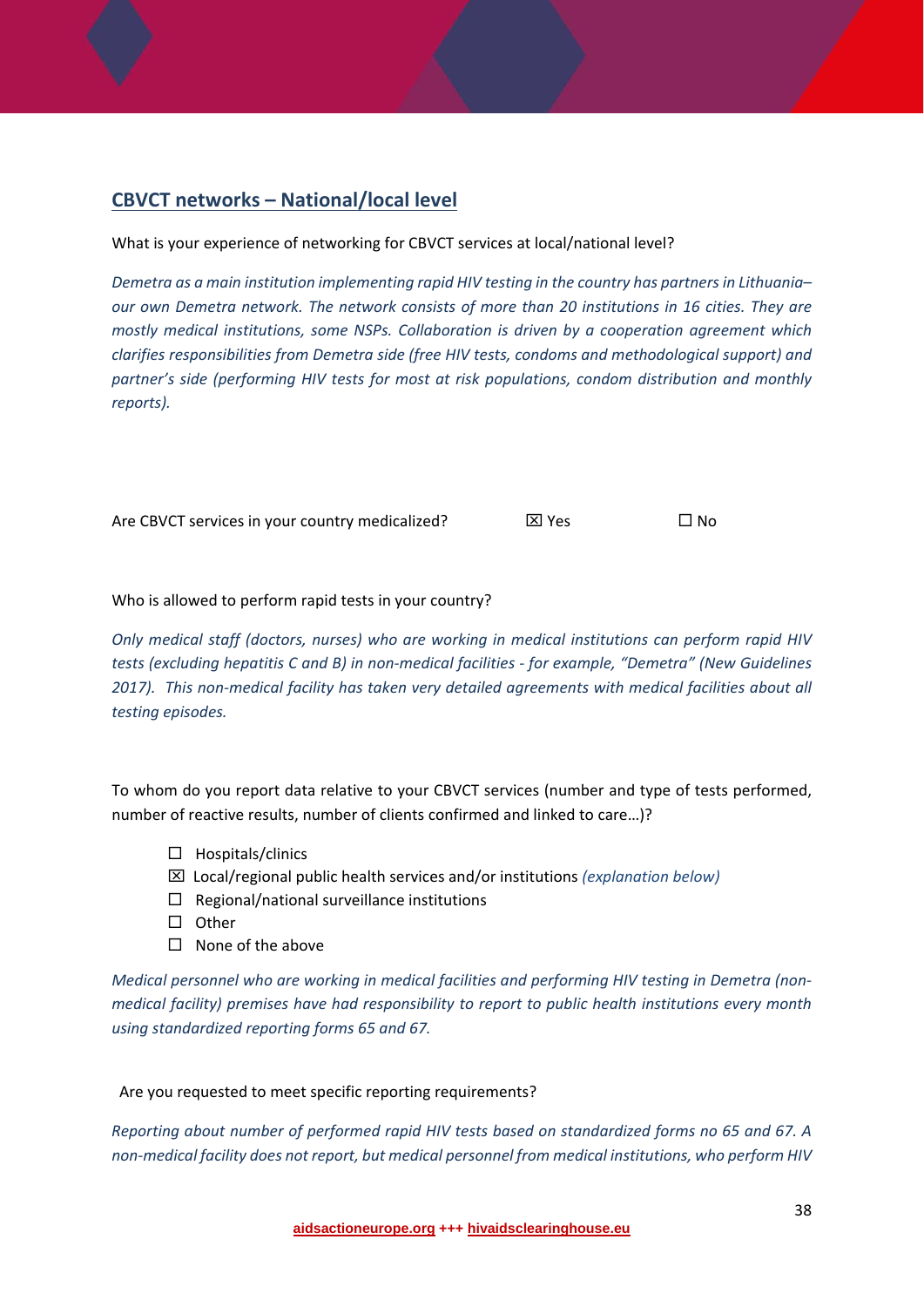*tests in Demetra ,do report. These reporting requirements are strictly regulated in agreement between Demetra and the medical facility.* 

Which are the stakeholders you keep in contact with in relation to your CBVCT activities?

- $\Box$  Hospitals/clinics
- $\Box$  Local/regional public health services and/or institutions
- $\square$  Pharmacies
- $\square$  GPs
- Other NGOs
- $\Box$  Regional/national surveillance institutions
- $\square$  Other
- $\boxtimes$  None of the above

We are in contact with the Ministry of Health of the Republic of Lithuania and the Advisor of the Prime *minister (a young open minded man who finished course in Hungary).* 

*The second level authority ‐ the director of the National Surveillance institution under the MoH, is the main opposition who sends complaints to the Accreditation Institution for medical services that* Demetra activities (HIV testing) are illegal. This institution decided to stop rapid HIV testing till the new *amendments of legal acts will be signed.*

How are your CBVCT services funded?

*AIDS Healthcare Foundation and pharmaceutical companies GSK and AbbVie.*

Did your organization experience any interruption in the delivery of CBVCT services?

*Yes. Since 2011 we tested for HIV about 73,000 people anonymously and for free. We knew that legal* acts were in a "grey" zone as in many countries, but that situation was known to the MoH and they *gave us permission to do it. Official letters were received. But when the vice Minister who had supported us for several years stepped down due to new elections, the Director of the National Center of Communicable Diseases and AIDS started to act institutional violence against Demetra and others NSPs.* 

The situation was terrible because of the weak will of decision makers to counter the Director of the *National Center of Communicable Diseases and AIDS; also, our complicated legislation system does not allow simple solutions.*

*International organizations and networks expressed concerns that the ban blocked access to services* for the most vulnerable and would be detrimental to the control of the HIV epidemic. Soon, 60 national *and international organizations signed an open letter to the Minister of Health of the Republic of Lithuania demanding that rapid testing be made available again. After five months of strong advocacy efforts, an interim victory was won. The Minister of Health signed amendments to the legal acts which* allow HIV testing to be offered as before, through cooperation with medical facilities. In spite of all the *barriers, Demetra began rapid HIV testing in community settings again on 1st September 2017.*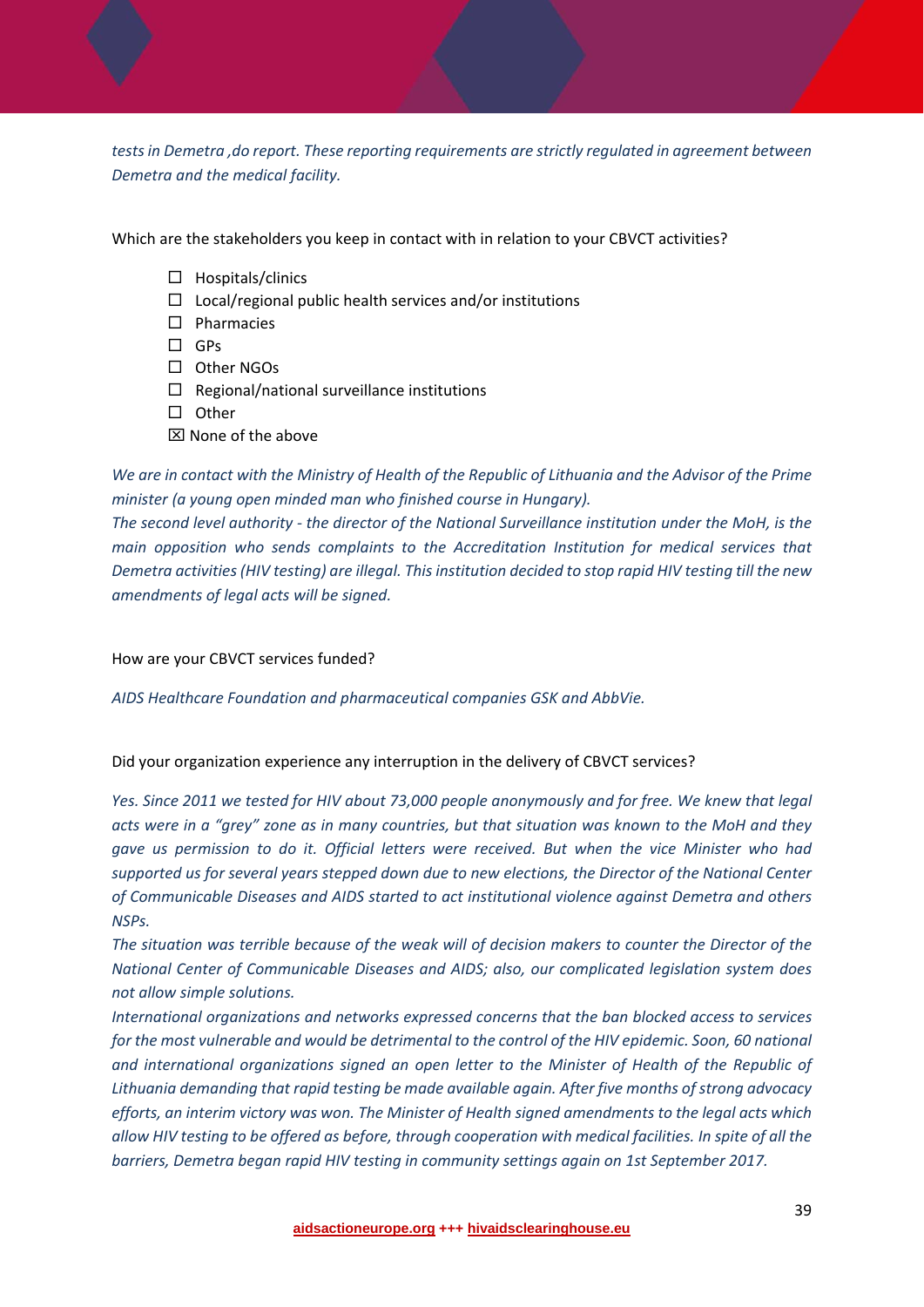This is just an interim achievement. The next task is to ensure that non-medical staff in Lithuania can *perform rapid HIV testing, like in other EU countries.* 

What was the reason causing the interruption?

*On the basis of complaints of "illegal activities" from the National Center of Communicable Diseases and AIDS. Due to the ambiguity within the national legislation and a regulation that is not in accordance to international practice and recommendations, rapid HIV testing has been stopped in non‐ medical settings.*

### **The way forward – Obstacles and opportunities in the development of CBVCT services**

In your opinion, which are the obstacles still present that prevent a fruitful collaboration among partners and stakeholders in the field of CBVCT services at European level?

*In my opinion the different legislation basis, legal acts that medicalized rapid testing and skin perforating with lancets are assigned to serious medical procedure. Those who cannot perform such procedures legally (non‐medical staff) cannot move forward for improvement of the services. When in* other countries CBVCTs are thinking what to do more and better, we are still facing an old fashioned *approach. These inequalities are the major barriers for the cooperation.*

In your opinion, which are the obstacles still present that prevent a fruitful collaboration among partners and stakeholders in the field of CBVCT services at national level?

Legal acts, which are the same as octopuses: you cannot touch one leg without influencing the others. And a mentality which is not based on patients' benefit, but rather on the stability of the health system: *all the attempts to change it are interpreted as a threat to the system.*

In your opinion, which are the opportunities that the collaboration among partners and stakeholders in the field of CBVCT services offers today at European level?

*This is a very important platform for information and experience, best practices exchange, also to advocate together both at the EU and national levels.* 

In your opinion, which are the opportunities that the collaboration among partners and stakeholders in the field of CBVCT services offers today at the national/local level?

*"Demetra" is the strongest community organization which at the moment fits national legislation and has had the possibility to legally test for HIV. For advocacy purposes, we united forces with "Coalition I can live" and "Lithuanian patient forum". Both are pretty strong organizations in the advocacy field.*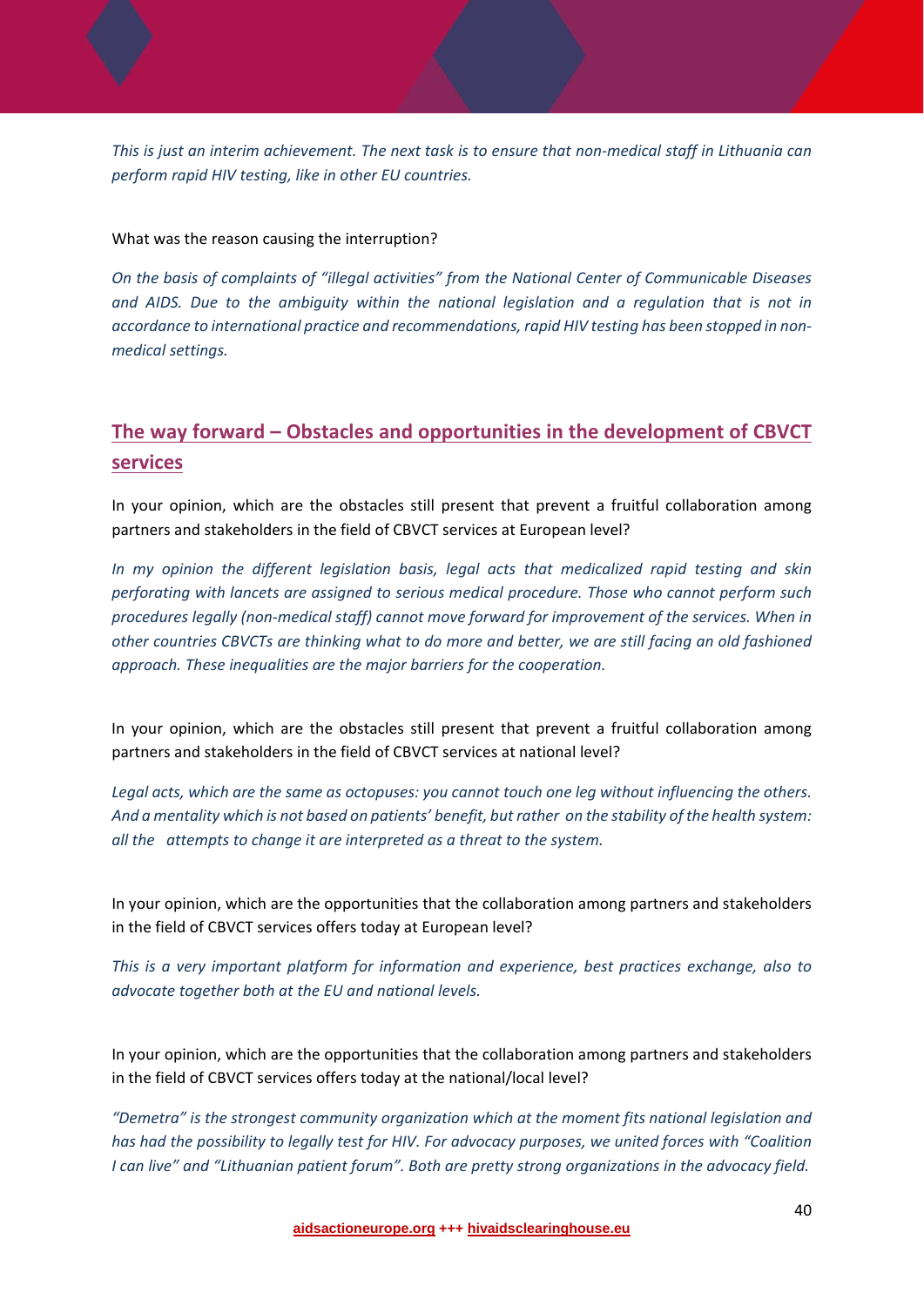The Ministry of Health of Lithuania for many years has had a Minister who is not strong in decision *making. For this reason, lower level authorities as the Director of the National AIDS center, who has been in the position for more than 20 years, are acting without any control and behaving disrespectfully towards community organizations, community leaders, etc.* 

If you were given the chance to improve one only aspect of your CBVCT services, what would such aspect be?

*HIV testing by non‐medical personnel.*

If you had to launch an advocacy campaign for the improvement of CBVCT services, what would be your key messages and requests? What tools would you use ‐ or would like to have in your hands ‐ to be more effective in your advocacy efforts?

*HIV testing by non‐medical personnel, obtained through the tool of legislation changes. For that, we need a good lawyer/expert who can give us advice on what we need to do. Also, another tool is wide publicity about the existing situation: articles in the press, online media, social media, and outdoor advertisement.*

Are there any additional comments/suggestions that you would like to make on the topic of CBVCT services?

‐‐‐

Thank you very much for your time!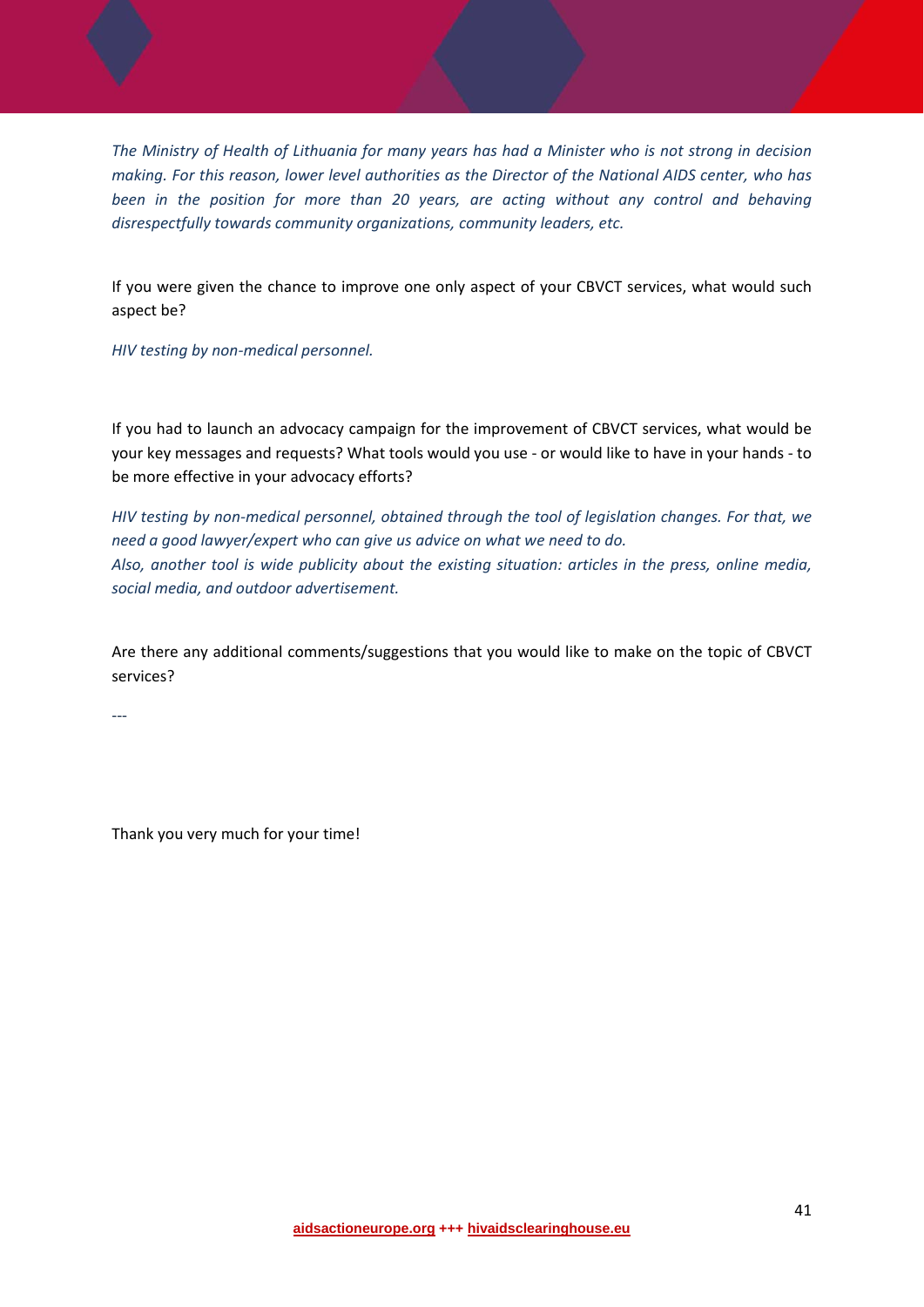**Appendix 5 – CEEISCAT, Catalonia ‐ Interview to Jordi Casabona**

## **Community Based Voluntary Counselling and Testing Services**

#### **Present obstacles and Opportunities**

Your organization: Center for Epidemiological Studis on HIV and STI of Catalonia (*CEEISCAT). Health Department of the Generalitat de Catalunya.* 

Your name: *Jordi Casabona*

The country where you live and work: *Catalonia (Spain)*

Other:

*Principle Investigator of the COBATEST and EUROHIVEDAT projects. Member of the HIV in Europe Steering Committee.*

Does your organization maintain a collaboration with CBVCT services at European, national or local level?

*Yes. So many collaborations, both at national level, being part of the Health Department of the Generalitat de Catalunya, and at the European level through a number of European Commission funded projects.* 

#### If yes, what is the purpose of your collaboration?

At the local level, the collaborations are part of the mandate of our center since its creation back in *1995, which involve HIV/STI surveillance (including bio‐behavioral surveillance), monitoring and evaluation of services and applied research to improve the response towards these infections. In Catalonia most of the CBOs/NGOs working in the HIV field are offering testing services, so our collaboration with them involves different aspects. Regarding testing, the collaboration mainly consists in monitoring and evaluating the CBVCT activities together with them, as well as assessing on the introduction of new strategies like outreach programs or new diagnostic tools like rapid saliva and blood test. Community research at the regional level in Catalonia has always been a pillar of our research agenda.*

*At the European level, we have coordinated two projects funded by the European Commission* addressed to CBVCT services - the HIV-COBATEST and the Euro HIV EDAT projects - with a number of *different objectives and work packages. These projects were inspired on our local experience and have been carried out in close collaboration with a number of NGOs from more than 15 countries and* representing about 50% of the partners. With WHO, we are now involved in a pilot study on different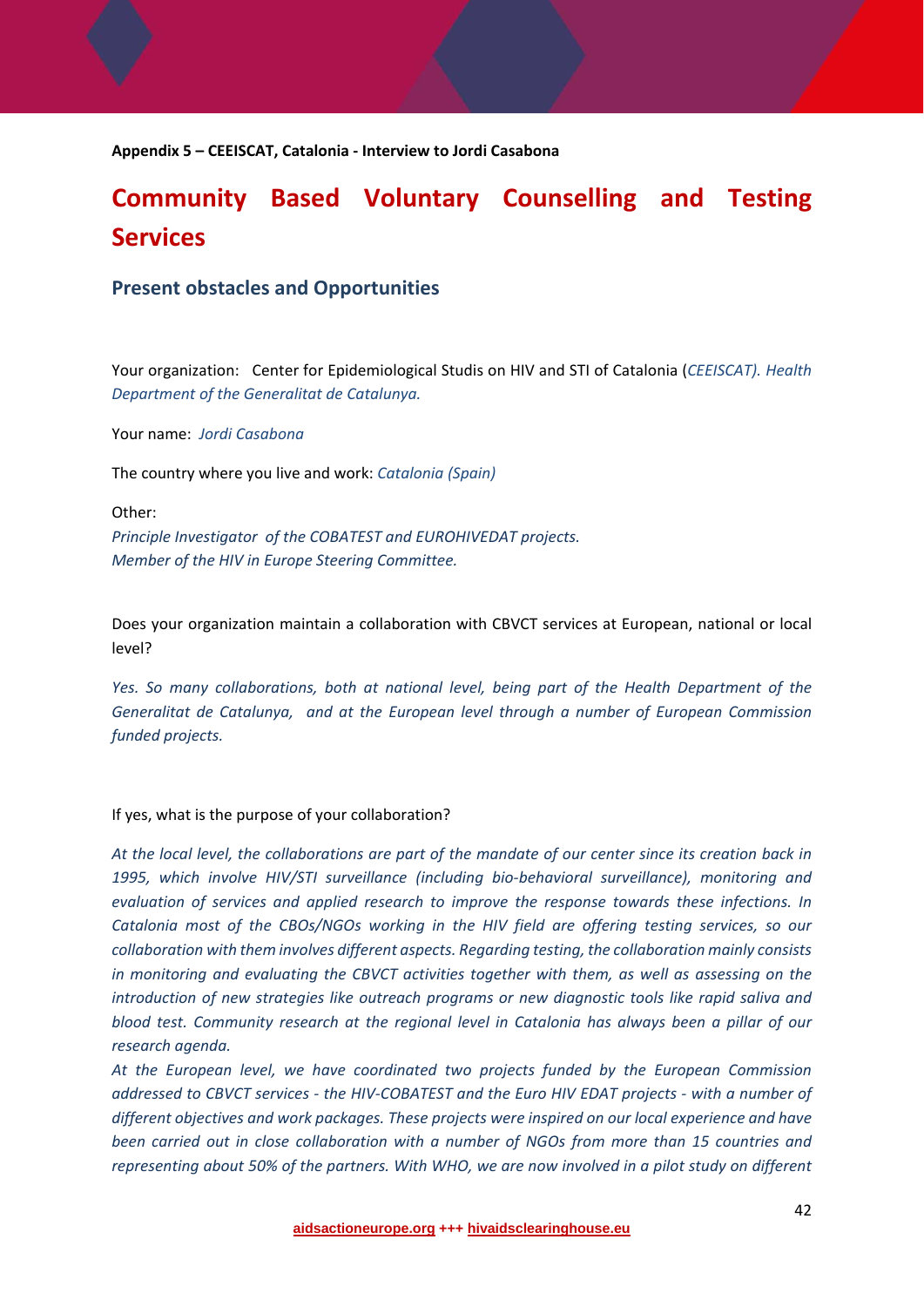*Point of Care technologies; we are assessing their acceptability with some NGOs participating in the COBATEST Network (currently involving 40 centers from 20 countries)‐ one of the outputs of the previously mentioned projects (Fernadez L et al, AIDS Care 2016).*

*The purpose of the COBATEST network is:* 

*To develop and implement standardized questionnaires and procedures for monitoring and evaluation of CBVCT activity* 

*To evaluate the potential impact of CBVCT services in the improvement of HIV early diagnosis and linkage to care* 

*To consolidate a network of CBVCT services in which to perform operational research To use the network for advocacy and good practices dissemination*

If no, would you like to initiate a collaboration with CBVCT services? What would such collaboration be useful for?

 *‐‐‐* 

Are there any negative aspects/shortfalls in the actual collaboration between academia/institutions and CBVCT services? Please explain:

I think it is very difficult to generalize because we have identified different gaps and some problems in *a number of countries.* 

*At the local level, apart from suffering from a weak historical culture of collaboration, there is very little collaborative research between the administration, public health academia and NGOs, and as a matter of fact the concept of "community research" was introduced quite recently. Both community* and public health organizations are not as strong and consolidated as in other countries. A part from this I see that NGOs, again, especially in Southern Europe, are forced to work in a very tough economic *framework and ‐even though the research we do is very operational and usually involves to help to develop information systems, collect and analyze programmatic data‐ the economical issues are always an element in these collaborations, From 2009, the economicalsituation in Spain has worsened* not just the funding of NGOs but also of healthcare in general and of public health and research in *particular. So, when establishing collaborations with NGOs, there is always a mix up between the need* of funding the services and funding the research itself. This is a discussion that of course needs to *involve other actors, namely the public administration and other donors.* 

*Nevertheless, I would say that the research we have been doing during those years has been quite useful for the servicesinvolved and the acceptability has been very high, because the first consequence* is the use of the results by the NGOs themselves to improve their activity and for advocacy. Of course *we always have exceptions, particularly with organizations or groups that receive resources from the* industry and the private sector and do not see any benefit in sharing data with administrations which *they consider as not being helpful enough. It is understandable, but WHO and UNAIDS, in the strategic information document, say that the information should be both shared between the different actors and used by policy makers to improve the response.* 

*At the European level, of course each country has a different scenario in terms of public health* resources, funding and community health work, but I would say that, in general, in the HIV field during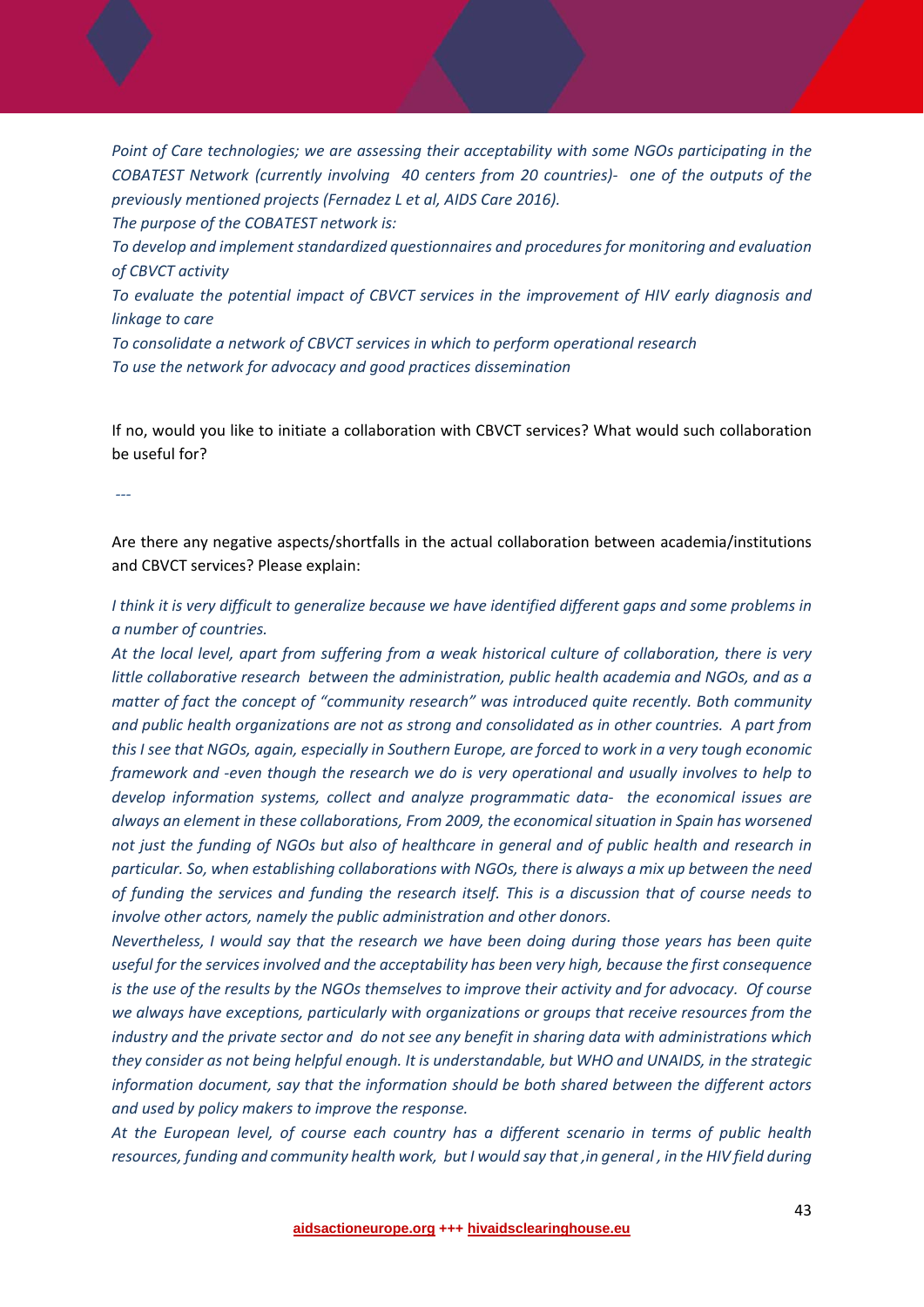the last years there has been a huge consistent increase in the collaboration between NGOs and public *health academia that has allowed to learn a lot from each other.* 

Are you aware that checkpoints and other CBVCT services feel their contribution and efforts are not recognized and valued?

Again, I think there are many different backgrounds and scenarios across Europe. In Europe as a whole *the concept of "community services" and the role of non medical staff in running them has not been* as developed as for instance in the USA and we are in this process; but, as I said before, I do think that during the last years it has been great progress which has been reflected in many initiatives by both *the public and private sector empowering NGOs. Most of the HIV related projects funded by the European Commission –among them the ones we have coordinated ‐ have been inclusive in all the process of design, analysis, implementation and dissemination of the research. >The evaluations of COBATEST and Euro HIV EDAT have clearly identified that they have been useful to improve community programs and many times the organizations themselves. Overall, more than half of the partners of these projects were NGOs, many have lead specific work packages, they are always part of the scientific publication process and we know that data generated by these projects are extensively used by NGOs for both advocacy and planning. This is an evolving process: in some places NGOs have undergone an intensive learning process and now they know more about public health than the official institutional officers themselves.* 

In general, I would say that if the different roles of each sector are recognized and both technical *aspects and visibility are discussed and agreed from the beginning of the projects, empowerment and recognition should not be a problem. However, this requires a framework with a clear commitment from all actors in accepting each other role, having the common purpose of pushing the agenda for evidence based policies, as well asthe capacity to properly fund community services and the vision that only working together we could improve the response.* 

In your opinion, is it a fact that CBVCT services are not given the right consideration, attention and reward at European level?

During the last years, CBVCT as a concept has gained a very important role and visibility in Europe and I hope the projects that I mentioned helped in such sense. As a matter of fact, an operational definition *of CBVCTs was developed within the projects, being one of its purposes to make clear that community based testing cannot be done without the community members and organizations to whom these services are addressed:* 

*"CBVCT is any program or service that offers HIV counselling and testing on a voluntary basis outside the formal health facilities and that has been designed to target specific groups of the population most at risk and is clearly adapted for and accessible to those communities. Moreover, these services should ensure the active participation of the community with the involvement of community representatives either in planning or implementing HIV testing interventions and estrategies."*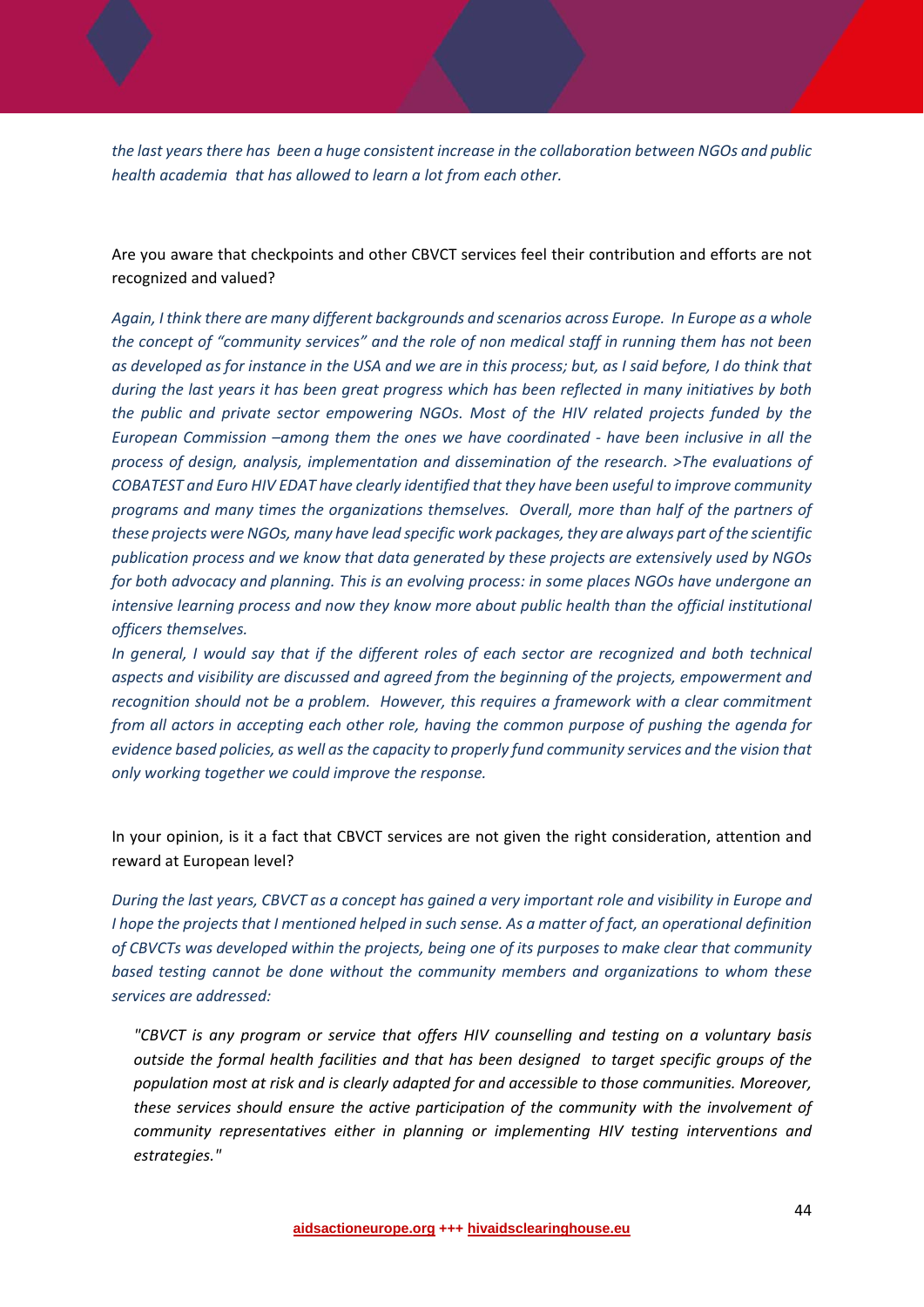*ECDC, WHO and other international agencies have recognized its crucial role in improving early diagnosis and treatment; most of the international and national guidelines include CBVCT as a main activity.* 

*Another issue is the visibility of the organizations that run CBVCT services. Again, there is huge heterogeneity. There are important platforms like AAE and the CSF, which play an important role at European level, but some NGOs do not access these platforms and they complain about it. Yesterday, during a local meeting, different NGOs running CBVCT services complained about their capacity to be more involved in European meetings, the main barriers being language and the lack of economic means to travel.*

In your opinion, is it a fact that CBVCT services are not given the right consideration, attention and reward at national level, in your country?

*At national level, health administrations should consider community based services as a formal health* provider and use the info they generate to M&E the national response. CBVCT services should be part *of the overall health system and be funded and monitored as it is usually done with other health services and providers.* 

What would you suggest to make checkpoints and CBVCT services feel as equal partners at the European and national levels?

*At European level there are already many platforms and initiatives with their lead and participation. ECDC is systematically involving NGOs in the testing guidance development and other front line issues* in the field of prevention, like PrEP. Many research calls take into account the participation of NGOs *and RRI. Keep going in that direction. Countries should facilitate the creation of networks and their participation in European initiatives.*

As I said, at national level, to include these services and programs in the formal health systems, *through whatever legal frameworks exist in the different countries for other providers; NGOs running CBVCT and other community programs and services should be included in the process of discussing and defining National Plans; data generated by them should be shared and analyzed together with public health authorities. We need a formalization of these services to insure sustainability and keep improving their effectiveness.* 

What in your opinion is the contribution of CBVCT services to the European efforts in reaching the global targets 90‐90‐90 and the end of AIDS?

CBVCTs are key in the response. In our setting currently CBVCT services identify more or less 15-20% of the total of HIV reported cases and this is a very relevant contribution. It makes sense because people at risk do not go to the health system unless they have symptoms; NGOs with strong links with different vulnerable and key groups are in a unique position to access people at risk in the early phase of the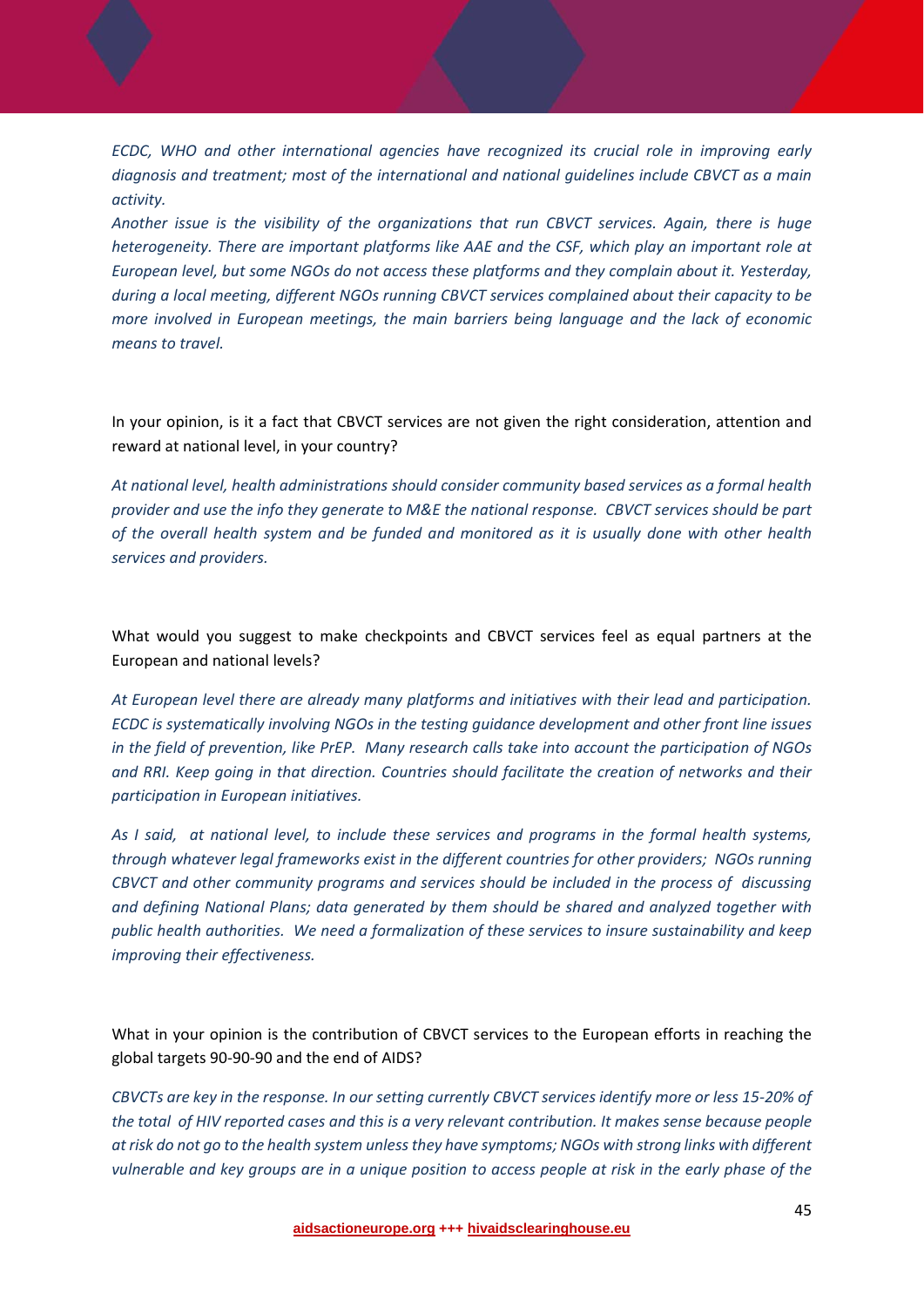infection as well asi in ensuring linkage to care. So, both in terms of test numbers and early diagnoses *and treatment, community services surely play a key role, but there is still room for improvement. The information collected through the COBATEST network have proven to be strategic in increasing the evidence on the need to strengthen community‐based service delivery models as an integral part of the HIV strategic investments, to be used as an important source of information contributing to supporting quality services along the HIV care cascade.* 

#### Are CBVCT services in your country medicalized?  $\Box$  Yes  $\Box$  No

If by "medicalized" we understand the presence of medical staff, no, but there is a tendency of very few of them to become more medicalized and use high technology; in general the others are not, they *offer educational interventions, support and social services and are not willing to become more*  $medicalized$ *.* 

As it showed the survey done in the HIV-COBATEST project (www.eurohivedat.eu and Reyes-Ureña J et al, Int J of STI & AIDS, 2015) at the European level there is also a large heterogeneity, since in some *countries medicalstaff isstill required to perform screening with rapid test. After 7 years of thissurvey, we would like to repeat it shortly to assess how the "medicalization" among other characteristics of the CBVCTs have evolved. Nevertheless, what is important is to guarantee the continuum of care through the different levels of the local health systems, being the community servicesthe starting point* and to decrease as much as possible the time between the bars of the Cascade of Services. With this purpose, the need of medicalization of CBVCT is also a function of how good primary health care and *specific STI services are performing in each country.* 

#### Who is allowed to perform rapid tests in CBVCT services in your country?

It is not compulsory to have medical staff in CBVCTs. Besides the Spanish regulations are very strict on *the need of being a health professional who actually performs the diagnosis procedures, back in 2006,* with the introduction of rapid testing, we succeeded in having this type of tests considered only as a *screening procedure and therefore there is no need of having them performed by medicalstaff. Trained* lay staff, peers and people from the community can offer rapid tests, as far as they comply sanitary *requirement, particularly dealing with blood testing.* 

Do CBVCT services in your country report data relative to their activities to the health authorities? (number and type of tests performed, number of reactive results, number of clients confirmed and linked to care…)?

 $\Box$  Yes  $\Box$  No

*In 1994, in Catalonia we established the DEVO network, which inspired the COBATEST network, and started to systematically collect data on testing activitiesincluding some epidemiological characteristic* of the users and linkage to care information. We systematically collect data since 1994 and a few years ago we introduced the COBATEST data collection tool at the local level, which is used by all of them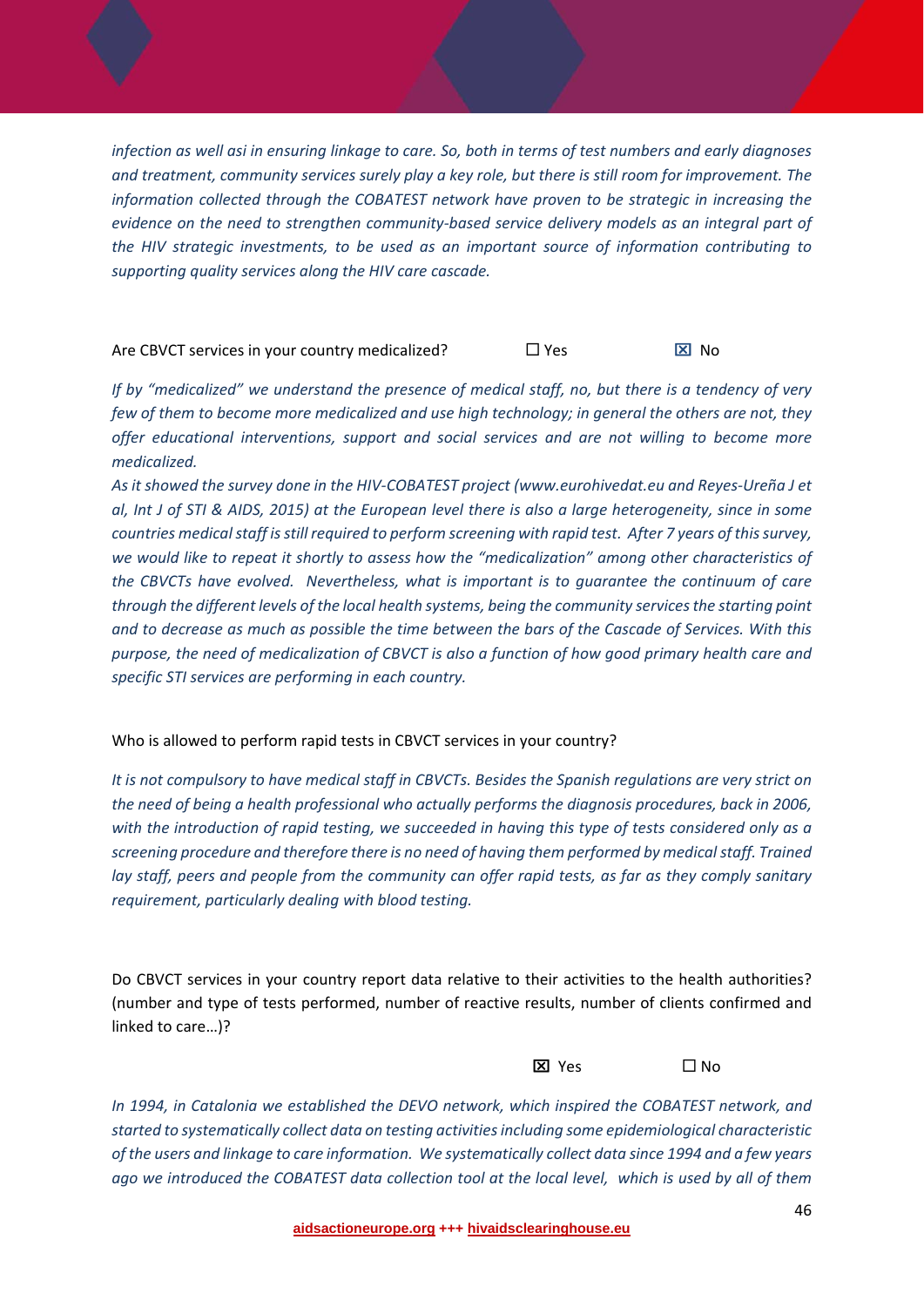but one who a few years ago decided sharing only overall activity figures with the administration. In the rest of Spain, the Ministry of Health is working on an application to systematically collect data *from all NGOs offering HIV testing; the variables have been harmonized with those of the DEVO and COBATEST networks and an agreement has been made to share these data at national level and with the COBATEST network. Data from CBVCT is crucial to construct some of the indicators of the Dublin Declaration and to assess the contribution of this strategy in the overall increase of early detection.* 

If yes, to whom they report?

- $\Box$  Hospitals/clinics
- $\Sigma$  Local/regional public health services and/or institutions
- **EX** Regional/national surveillance institutions
- $\square$  Other
- $\Box$

Are they requested to meet specific reporting requirements?

*At the local level, tests performed by NGOs implementing CBVCT are paid by the Health Department;* although this is not mandatory by law, there is an agreement to use a common technical protocol and *to share the programmatic data with CEEISCAT/Health Department. There are periodical meetings to discusstechnical aspects, to analyze the data and proposed new actions within the network. No specific legal requirements, but to have the necessary training (informal) and sanitary safety conditions and if blood test are used. Before the development of the COBATEST tool, each CBVCT collected the data on paper and we digitalized at CEEISCAT. From the development of the COBATEST tool, each organization* enters directly the data and has access to its own data; we help them for specific analysis they may *need.*

Which are the stakeholders CBVCT services keep in contact with in your country?

- **区** Hospitals/clinics
- Local/regional public health services and/or institutions
- **区** Pharmacies
- $R$  GPs
- Other NGOs
- Regional/national surveillance institutions *(CEEISCAT)*
- $\square$  Other
- $\Box$  None of the above

#### How are CBVCT services funded in your country?

*In Catalonia, NGOs in general are almost 100% funded by the Health Department, except for a few of* them which have access to funds from the industry or other private donors. For the rest of Spain the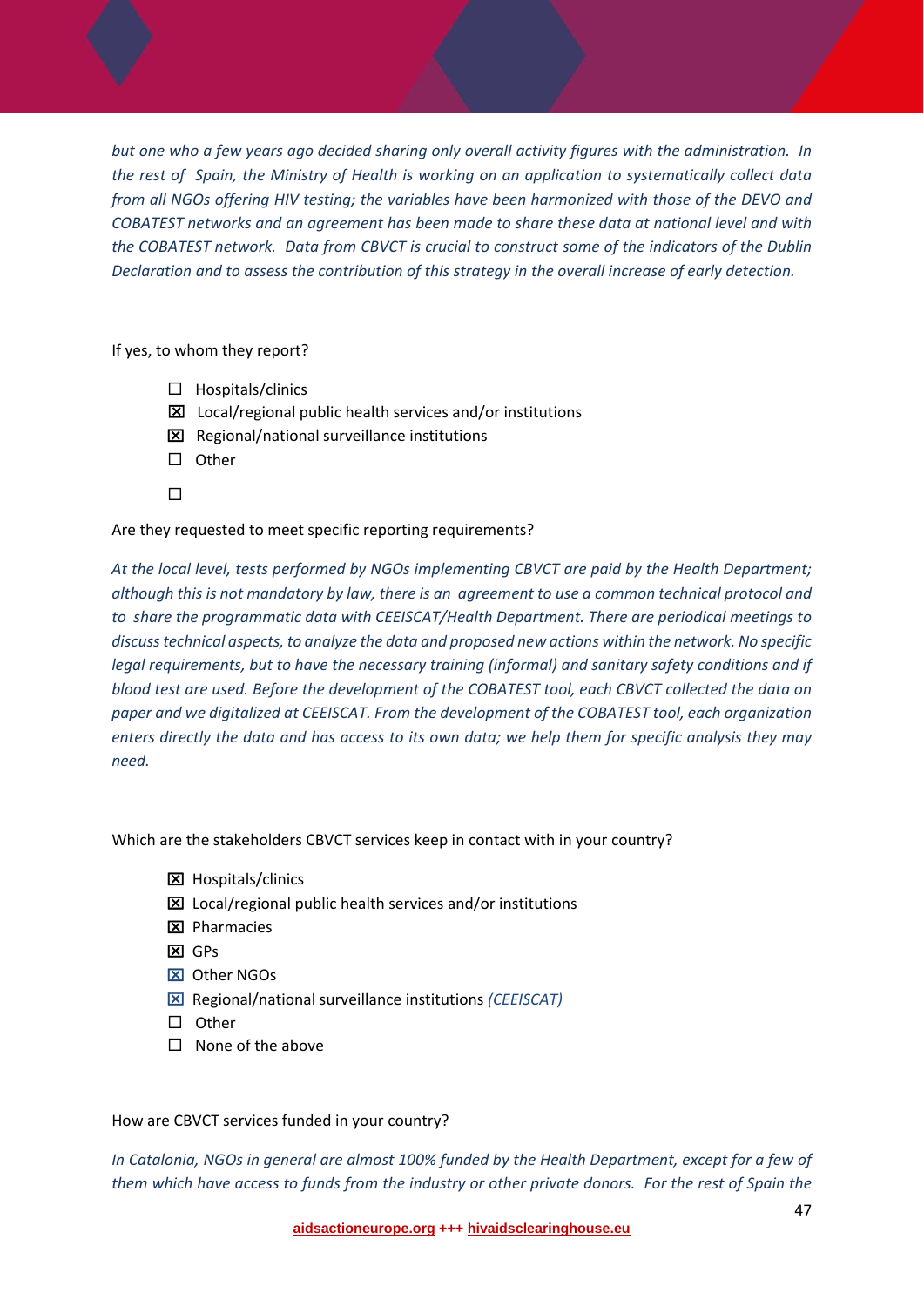situation is not so different: some of the CBVCTs have access to resources from the pharma, but most of them are funded by the Health Ministry or regional administrations. It would be nice if all NGOs were funded by a diversity of sources, but the reality is that the majority are funded only by the public *administration and due to the economic crisis they have important limitations.*

#### Did CBVCT services experience any interruption in the delivery of services in your country?

They did not close as far as I know, but there have been ups and downs due to the instability of funding *and the difficulties in midterm planning. Overall the number (and more important the effectiveness) of tests could still increase if well funded and local tailored strategies were in place.* 

#### What were the reasons causing the interruption?

*As I said, financial restrictions and a lack of formal framework to consider CBVCT formal health providers.*

## **The way forward – Obstacles and opportunities in the development of CBVCT services**

In your opinion, which are the barriers that prevent a fruitful collaboration between CBVCT services and other stakeholders at European level?

*At the European level, I think there is already a clear commitment of institutions like the European Commission, WHO and ECDC to include reps of the CBVCT in all meetings and processes addressed to elaborate CBVCT documents and guidelines, in collaboration with technical experts. So, I would say* one of the main needs is to insure a good collaboration first at the national level and the existence of *local networks and platforms which may facilitate a rotating and representative participation of its members in European initiatives and meetings.* 

*Moreover, platforms like Civil Society Forum and AIDS Action Europe among others need to include community testing in a broad sense in their agendas and facilitate meetings with technical experts. A very good example of this is the meeting "Communities, clinics and academia. Collaboration in CBVCT: Good practices and obstacles" organized by AIDS Action Europe and the European Commission in Glasgow in 2016.* 

*Finally, projects like COBATEST, Euro HIV EDAT and INTEGRATE among others have contributed to harmonize indicators and data collection tools, dissemination of information and therefore to establish strong collaborations across sectors. Sustainability of some of these efforts is crucial to keep these collaborations alive and improving. Private donors and in particular the pharma industry and diagnosis* companies should be aware of the added value of focusing their efforts in helping to consolidate *initiatives that involve both NGOs and technical experts at the European level. These initiatives in*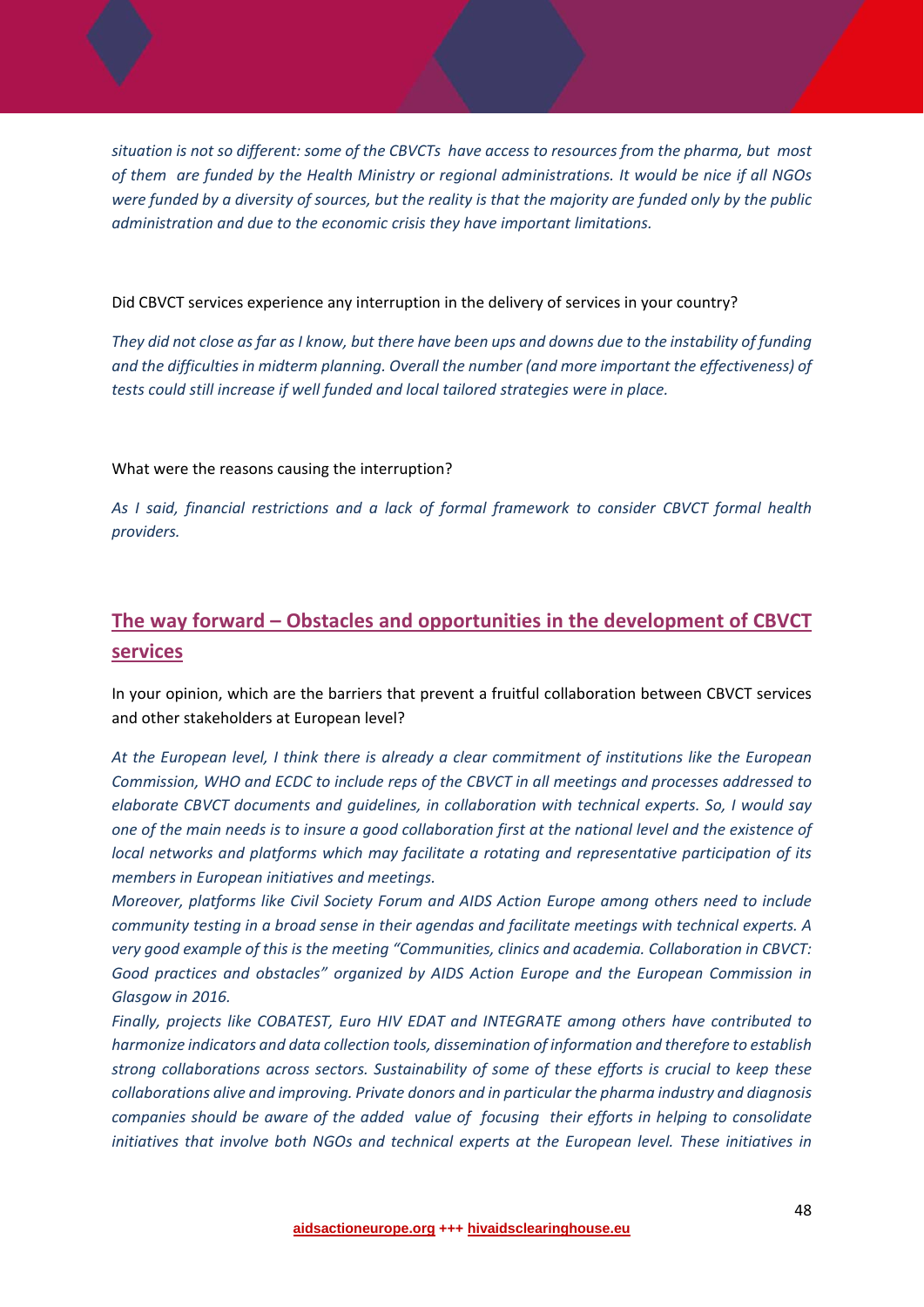*collaboration with ECDC and other agencies would help to push local agendas at national level in a harmonized manner.* 

*Finally, it would be difficult to establish sound, consistent and representative collaboration across Europe, if at the national level there are not the objectives and structures to establish such collaboration, this being even more important in large countries, like Spain, with a huge heterogeneity and dispersion of organizations working both in the field and in the public administration.* 

In your opinion, which are the barriers that prevent a fruitful collaboration between CBVCT services and other stakeholders at national level?

*I think I already answered that previously, but the lack of political commitment towards evidence* based policies, the lack of willingness of all actors in working together to achieve the 90-90-90 objectives, the lack of funding and a the lack of a strong public health multi sectorial framework, are *in my opinion the main issues that may threaten fruitful collaborations across sectors. Strong local networks and associations, like AIDS Hilfe in Germany, are very helpful to gain efficiency in the communication with the local administrations and in participating and being represented in European initiatives.* 

In your opinion, which are the opportunities that a fruitful collaboration between CBVCT services and other stakeholders offers today at European level?

*I think we are in an excellent momentum. The concept of CBVCT has been consolidated, disseminated and accepted, there are plenty of data showing its effectiveness in detecting undiagnosed HIV* infections, as well as other STIs (which as everyone knows also help transmission of HIV), there are a *number of European projects which have been working with CBVCT related issues involving both the community and expertsin Public Health, in most of the countries NGOsrunning CBVCTs have increased and gained visibility during last years, some organizations, like EATG, are transnational, there are strong and consolidated initiatives like CSF and EAU in which the community is actively leading, and there are institutions like the European Commission and ECDC who have already shown their recognition for both CBVCT as effective preventive strategies and NGOs as necessary actors to implement them… so …*

I would say that now we need to keep showing the value of CBVCT in a broad perspective and the *importance of cross sectorial collaborations to improve and scale them up. Dissemination of the outputs of such collaboration is crucial to increase awareness of local administrations, and this is also an issue to be improved. I am sure there are so many more aspects than other stakeholders and organizations will identify, but I would like to mention a few particular ongoing initiatives and opportunities for the next years I am aware of:* 

1. Monitoring and Evaluation. *As any other service or program CBVCT needs a continuous M&E component to increase their effectiveness and to be use for advocacy purposes. It has been agreed with AAE in including some of the outputs of both COBATEST and Euro HIV EDAT projects, namely the COBATEST network, the tool for implementing CVBCT addressed to MSM (www.eurohivedat.org) and the COBA‐COHORT (Lorente N et al, BMJ Open 2016), within the Operational Grant submitted by AIDS*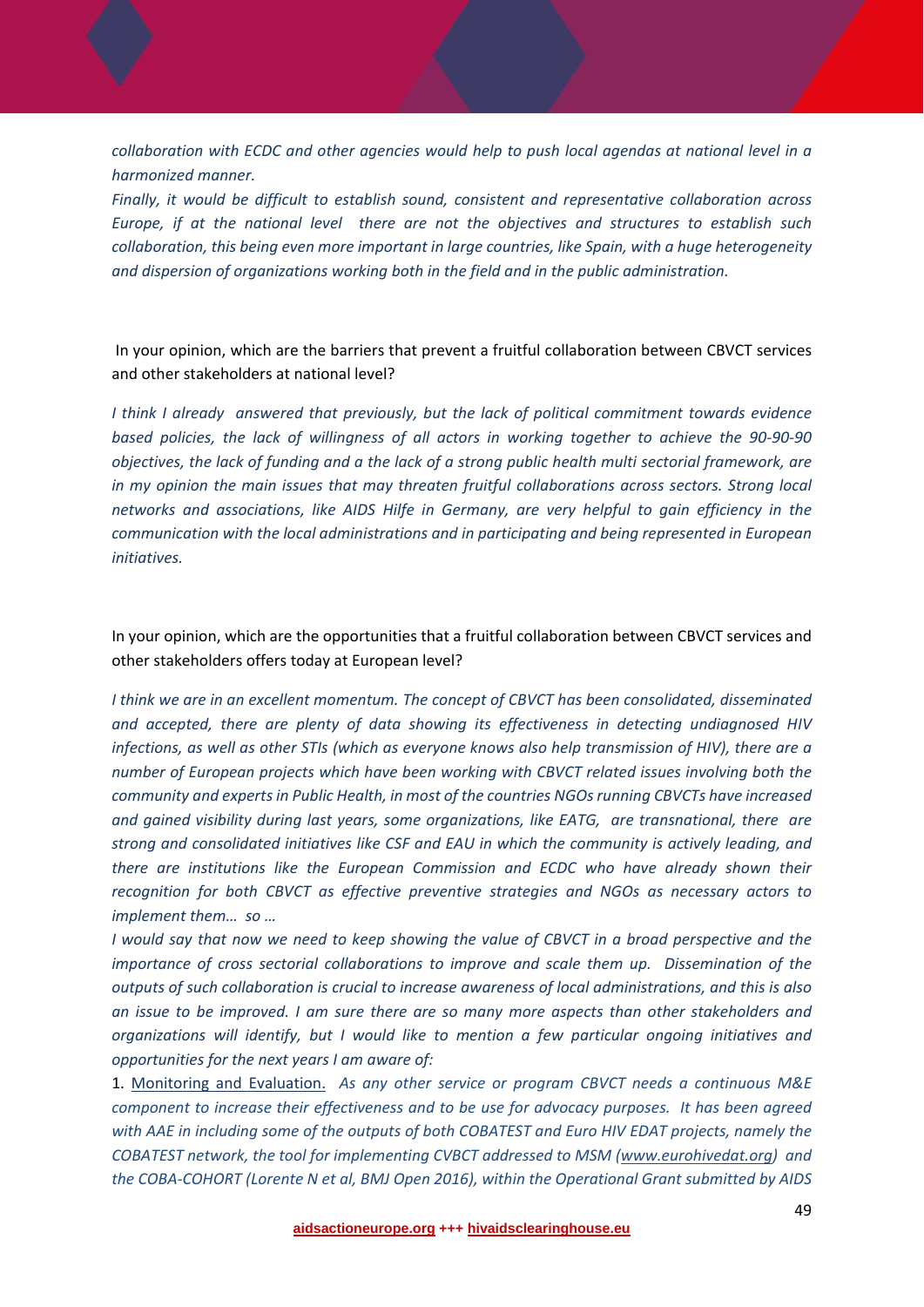Action Europe. We hope that it will help not only to keep these initiatives ongoing but also to increase *the participation and visibility of community organizations in them by means of establishing new collaborative governance structures. Moreover, we have been working with ECDC to include some indicators of CBVCTs in the Dublin Declaration; this should stimulate countries to better support these services.* 

2. Integration. *As it was shown in many countries, CBVCT initiatives have been implemented without* the participation of public administrations, and on the other hand these do not know and not use the *data generated by these services. Within the new European Commission funded Joint Action , the* INTEGRATE project lead by CHIP in Denmark, there is a work package with one of its objectives being *to assess how data from CBVCTs could be better integrated into the formal national surveillance* systems; some pilot studies will be performed in several countries. We hope that these pilots will help *authorities to consider these services and the data they generate an important part of their information systems, as well as to help NGOs running CBVCTs to share the data more easily.*

3. HIV in Europe and Testing Week. *The HIV in Europe initiative has been promoting the Testing Week (currently for HIV and Hepatitis) during last years and it has facilitated many organizations to start testing activities. Within the already mentioned INTEGRATE project, a work package will be especially* identify how to improve the assessment of the impact of the Testing Week, as well as how to improve *M&E. HIV in Europe have been very active and effective in promoting testing, particularly among health settings, together with the INTEGRATE project. This is also a good framework from which to further strengthen CBVCTs in Europe, and a working group has already been established to identify different and new strategies.* 

4. Concept of "community health worker". *While in Anglo Saxon countries, particularly the USA, the concept of "community health worker (CHW)" is well established and used, in many European countries* it is not. If we are trying to "normalize" CBVCTs as health providers, it would be useful to have a *description and some mapping of the health promotion work and the profile of the people who are delivering it at the community level. The European Commission funded project ESTICOM (www.esticom.eu), has a work package with this aim, and currently an Internet‐based survey (ECHOES ‐ www.echoessurvey.eu) is being implemented collecting data on community health activities* addressed to MSM. For the purpose of the project, a wide CHW operational definition has been set-up: *"anyone who provides sexual health support to MSM in community settings, whether medically* trained professionals, counsellors or lay-persons, whether the work is done on a full-time, part-time or occasional basis, and whether the work is done on a paid or voluntary basis". That could be the first *piece of data on CHW at European level and the first step to further define and empower "community health work" including of course CBVCT work.* 

#### 5.Cost‐effectiveness. *Within the European Commission funded OptTEST Project, lead by*

*CHIP, one of its work packages studied the cost‐effectiveness of different testing strategies with the health settings and developed an algorithm that can help consider the most cost‐effective strategy for testing according to GDP and national epidemic. The work has already informed policy changes in France and local data is seen as an important tool to change HIV testing guidance* 

*At the CBVCT level, with some checkpoints of the COBATEST network and with fundsfrom a competitive Gilead Grant (GoSHAPE), an economical evaluation was also implemented (Perelman J et al. AIDS Care, 2016), showing the different factors that can influence the cost of each HIV infected person detected.*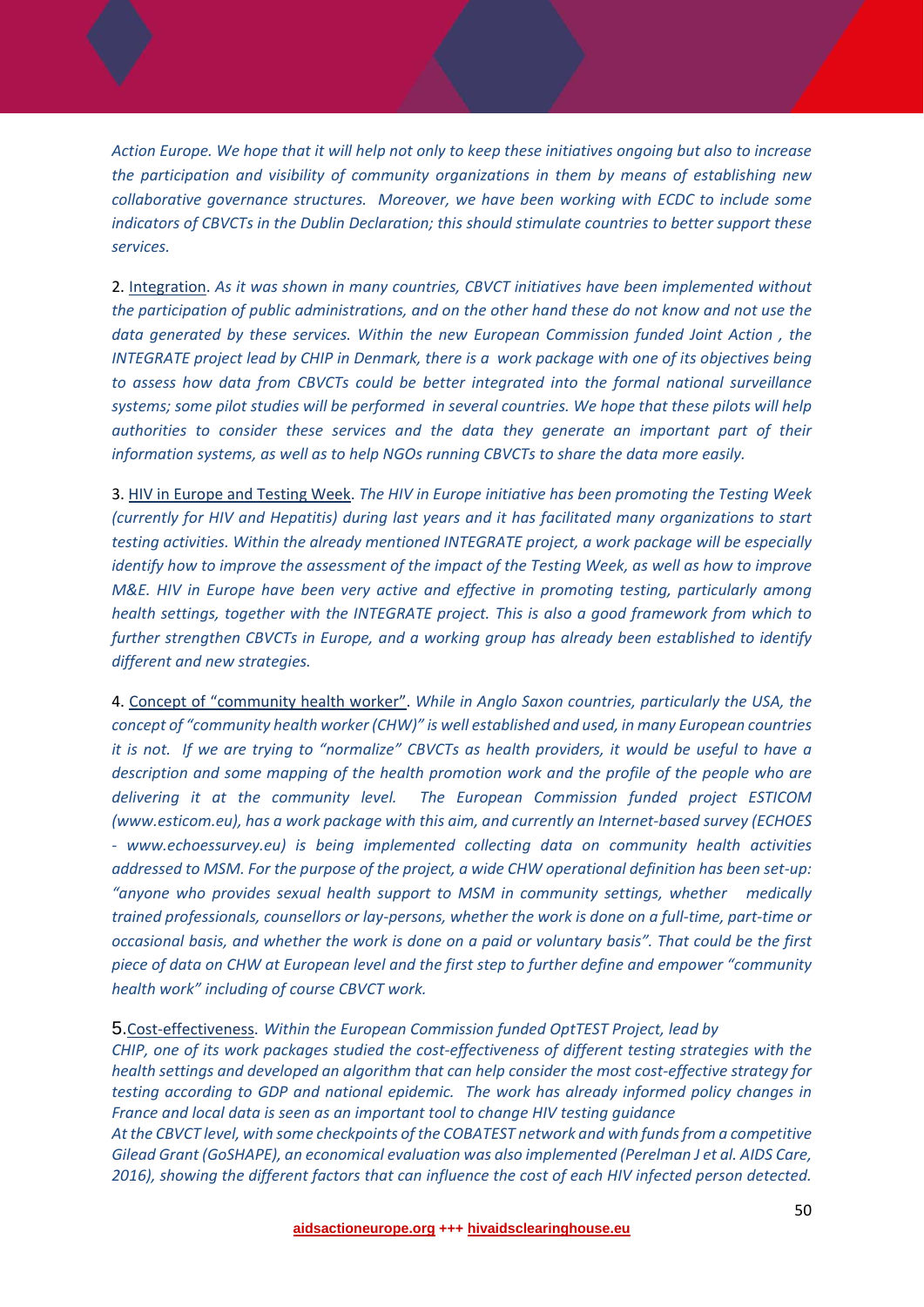*Nevertheless, more studies are needed to better assess the cost‐effectiveness of CBVCTs, including outreach strategies, in the mid and long term.* 

6.POC. *New point of care technologies are evolving very rapidly for different STIs. Many of them could* be easily implemented at the community level. That would allow to also offering an STI test to users *who may have been also exposed to these infections and increase the effectiveness of CBVCTs. With WHO and a number of CBVCTs from the COBATEST network, there is an ongoing study to assess the potential acceptability and viability of some of these new technologies, including dual rapid test for HIV and syphilis.* 

In your opinion, which are the opportunities that a fruitful collaboration between CBVCT services and other stakeholders offers today at the national/local level?

*Apart from the general issues I already mentioned, in our particular case funding for both community services and public health agencies, political support to the already existing information systems, to assure the collaboration between the different levels of the administration and to improve the collaboration between NGOs and Public Health academia.* 

To your knowledge, are there any countries that have already implemented a successful collaboration among the different stakeholders? If so, could you name a few? Could you indicate the outcomes / good practices deriving from such fruitful collaboration?

*Mentioning specific examples is always difficult, because there are so many good case studies and you* always miss some. But as examples I can think right now, I know that in Denmark, the collaboration is *very good between NGOs and the health department and the surveillance unit; in Germany, they have* a very good network, AIDS Hilfe, to deliver information and fund these services; in France they have *had a very strong policy in implementing testing servicesthrough the country and in collaboration with large NGOs as AIDES, and the COBATEST network have shown the relevance and viability of collecting standardized data from CBVCT across Europe. But, again, there are many other examples; the Euro HIV EDAT as well as the Testing Guidelines of WHO have identified many good practices examples and ECDC is currently updating its guidance document and also has identified several good case studies.* 

If you were given the chance to improve some aspects of CBVCT services, what would such aspects be?

Given the heterogeneity of the European scenarios there is no single issue, but in general I would say *the main issues are: funding, integration in multisectorial Public Health frameworks, in some countries facilitate the integration ofsmall entities with limited logistical capacitiesto increase effectiveness and efficiency of their programs, continuous capacity building and training with new strategies and technologies, harmonization of indicators and data collection and systematic evaluation.*

*With this regards CBVCT services' data quality is critical in ensuring that appropriate conclusions are drawn from the information captured at the CBVCT services and to ensure that data can be integrated*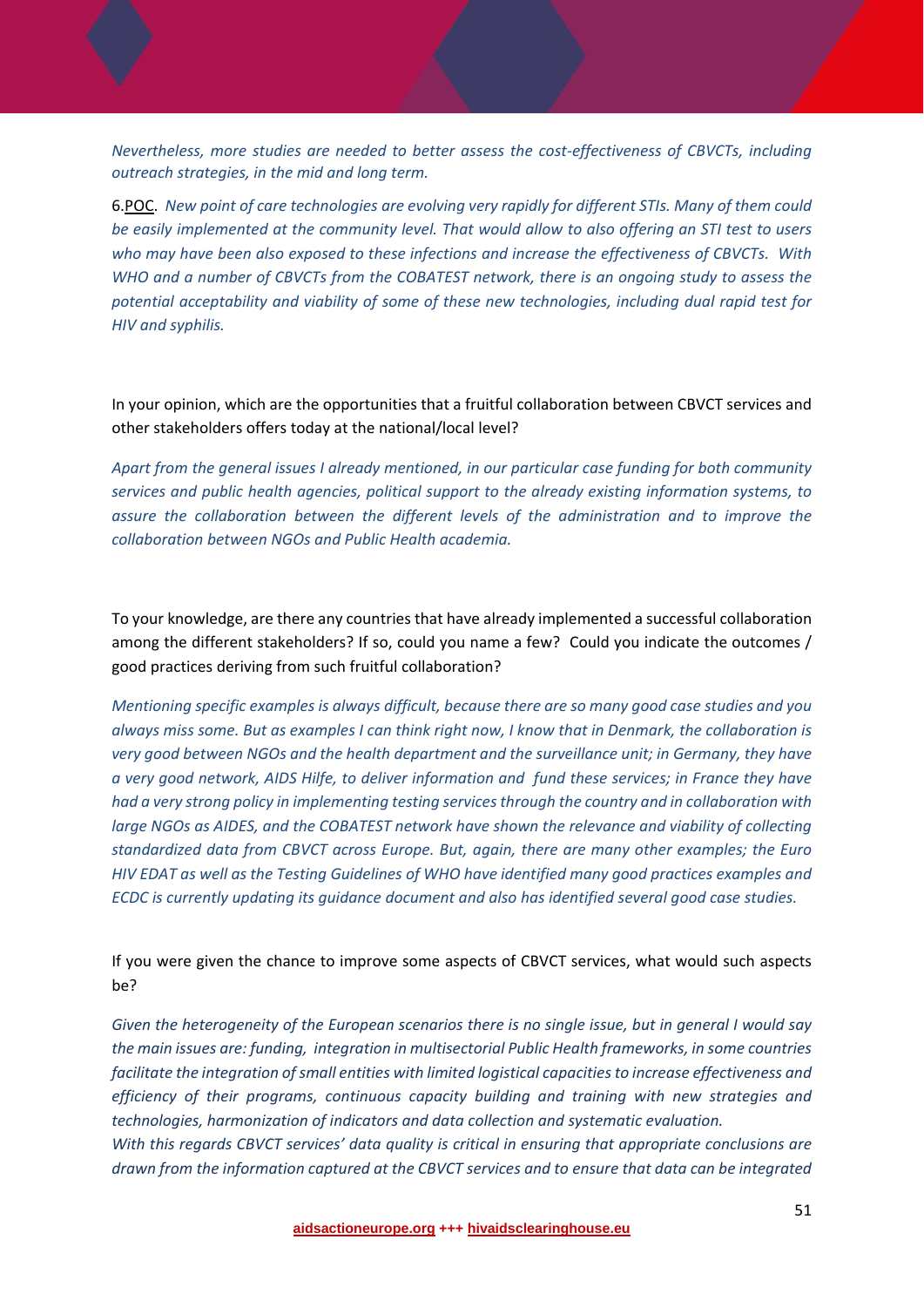*into national/ regional surveillance systems in the future. Within a study commissioned by the ECDC to CEEISCAT, a data quality assessment of the data collected by the COBATEST Network was done, based on transcription validity, completeness, consistency of the data collected from 2015 to 2016. This assessment identified weaknesses in the data quality of the COBATEST network, which will need to be addressed at the country level, ensuring that staffing patterns are established to meet health information needs, providing need‐based supportive supervision along with appropriate IT support, and fostering data use for evidence‐based decision‐making. Moreover, some outreach strategies have proven to be extremely effective in picking up unknown infections among people who otherwise would have not been tested; but within the COBATEST Network, 80% of the tests performed by CBVCTs are* done in the NGO premises. Data from the network show that linkage to care is quite high, particularly *among MSM, but there are low percentages in other groups from some countries. So, services should* be further expanded outside the NGOs offices to reach those people who not only do not access public healthcare services, but do not even access community services in the NGO premises. I think that the *CBVCT concept should be open and evolve according to the epidemiological scenarios and evidence on new strategies and technologies.*

Are there any additional comments/suggestions that you would like to make on the topic of CBVCT services?

This has been a long interview. Trying to summarize, I think that CBVCT services in Europe are crucial to achieve the 90-90-90 objectives, contributing to decrease the percentage of late diagnosis and to *improve linkage to care. Therefore they should be a priority component of National Prevention and Control Programs and their activities should be treated, both from the funding and evaluation perspective, as other formal health providers, according to the characteristics of the different existing local health systems. CBVCT should also be open to integrated new strategies and technologies like* outreach programs, as well as to provide support to self-testing initiatives. All of that needs to be done *within strong institutional Public Health frameworksto facilitate shared processes, data harmonization and evaluation, and ultimately the use of the data to design evidence based policies. Transectorial collaboration is the basis for doing so.* 

Thank you very much for your time!

**Appendix 6 – INMI L. Spallanzani, Italy ‐ Interview to Enrico Girardi**

## **Community Based Voluntary Counselling and Testing Services**

**Present obstacles and Opportunities**

Your organization: *National Institute for Infectious Disease L. Spallanzani*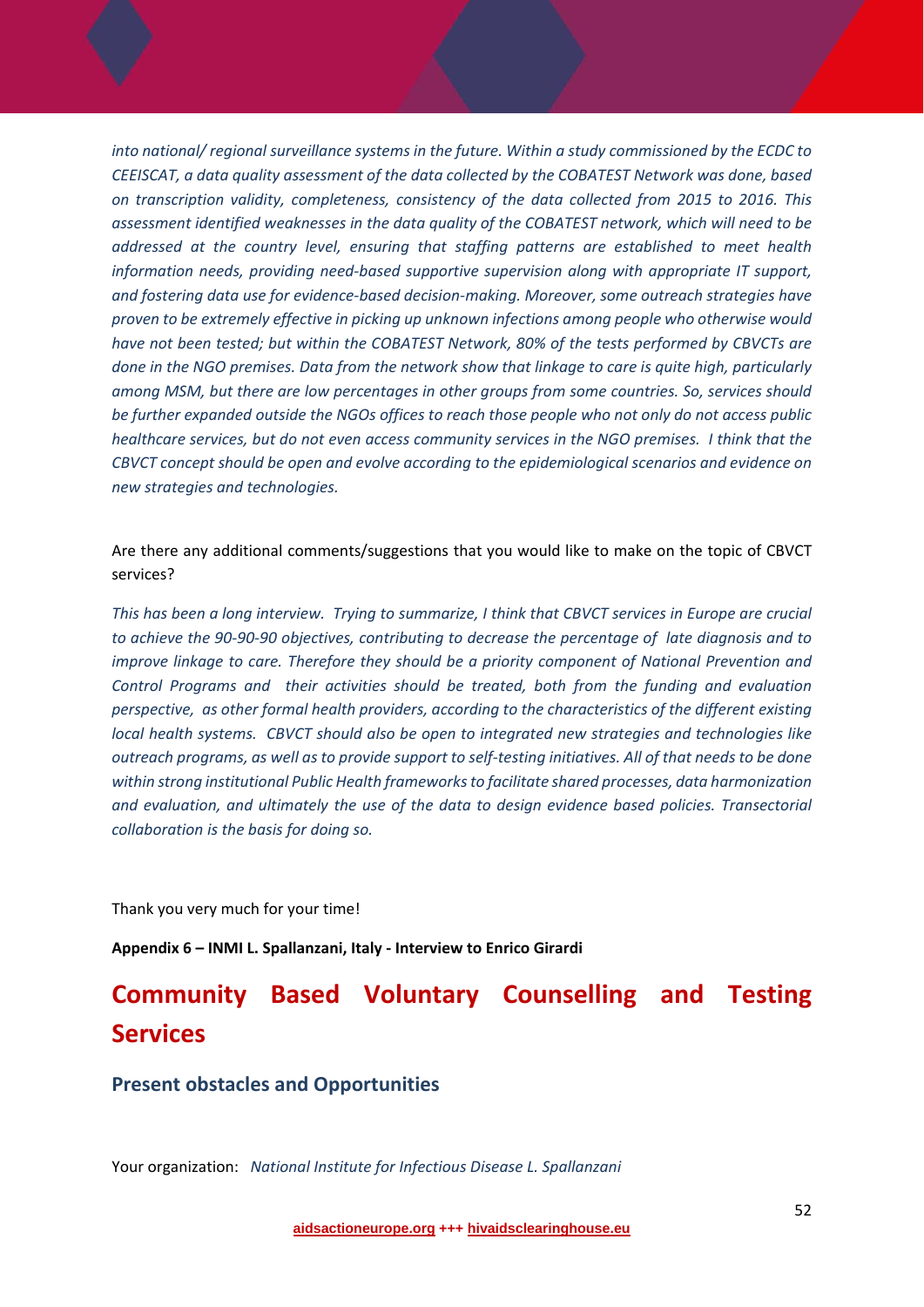Your name: *Enrico Girardi*

The country where you live and work: *Italy*

Does your organization maintain a collaboration with CBVCT services at European, national or local level?

*We have worked with NGOs for 2 national demonstration projects on CBVCT and we presently collaborate with an NGO which runs a CBVCT site in Rome.*

If yes, what is the purpose of your collaboration?

*During the demonstration projects we provided training and support for development of common protocols and analysis of activity data. In the present phase we provide medical personnel who perform rapid tests .*

If no, would you like to initiate a collaboration with CBVCT services? What would such collaboration be useful for?

*‐‐‐* 

Are there any negative aspects/shortfalls in the actual collaboration between academia/institutions and CBVCT services? Please explain:

CVBT run by NGO is presently seen in most parts of Italy as initiatives planned and conducted without *coordination with testing offered by the national health service. In other words institutions do not consider CVBT as a part of the general strategy of offer HIV testing.* 

Are you aware that checkpoints and other CBVCT services feel their contribution and efforts are not recognized and valued?

*I guess they feel they are not part of a common effort to promote access to HIV testing.*

In your opinion, is it a fact that CBVCT services are not given the right consideration, attention and reward at European level?

*I do have direct information on the situation on this issue in other European countries.*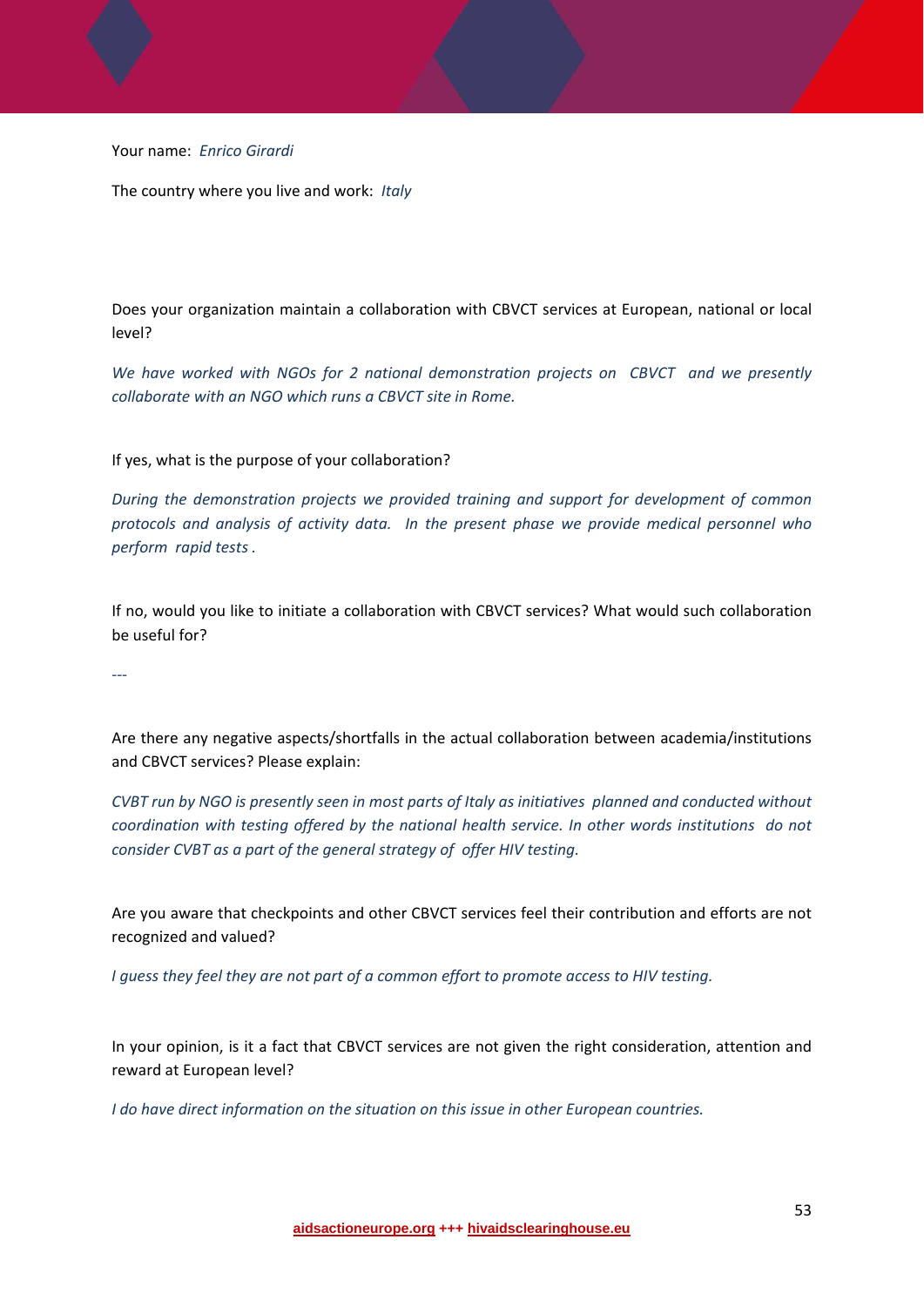In your opinion, is it a fact that CBVCT services are not given the right consideration, attention and reward at national level, in your country?

Yes, the role of CBVCT is now recognized in the Italian national AIDS Plan. However, there is not a clear *strategy on how to promote and support CBVCT al local level.* 

What would you suggest to make checkpoints and CBVCT services feel as equal partners at the European and national levels?

*I suggest that organizations running CBVCT should be involved with other stakeholders by health institutions in developing national and local plans to improve the access to HIV testing based on* analysis of local epidemiology and access to HIV testing . Clear rules on how to organize CBVCT and *how to access to economic support from institutions also need to be developed.*

What in your opinion is the contribution of CBVCT services to the European efforts in reaching the global targets 90‐90‐90 and the end of AIDS?

*In my opinion, increasing accessto test requiresthe existence of a diversified offer that includes testing* in health care institutions, CBVCT and self-testing. There is a sizeable proportion of persons who may *prefer being tested in a non medical setting for whom CBVCT may be an important opportunity*.

Are CBVCT services in your country medicalized?  $\boxtimes$  Yes  $\Box$  No

Who is allowed to perform rapid tests in CBVCT services in your country?

*Only health care workers.*

Do CBVCT services in your country report data relative to their activities to the health authorities? (number and type of tests performed, number of reactive results, number of clients confirmed and linked to care…)?

 $\overline{\mathbf{X}}$  and  $\overline{\mathbf{X}}$  and  $\overline{\mathbf{X}}$  and  $\overline{\mathbf{X}}$  and  $\overline{\mathbf{X}}$  and  $\overline{\mathbf{X}}$  and  $\overline{\mathbf{X}}$  and  $\overline{\mathbf{X}}$  and  $\overline{\mathbf{X}}$  and  $\overline{\mathbf{X}}$  and  $\overline{\mathbf{X}}$  and  $\overline{\mathbf{X}}$  and  $\overline{\mathbf{X}}$  and  $\overline{\mathbf{X}}$  a

*I believe that many CBVTCT initiative do not have any obligation to report, butsome, which have formal agreements with regional health services, may have.*

If yes, to whom they report?

 $\Box$  Hospitals/clinics

Local/regional public health services and/or institutions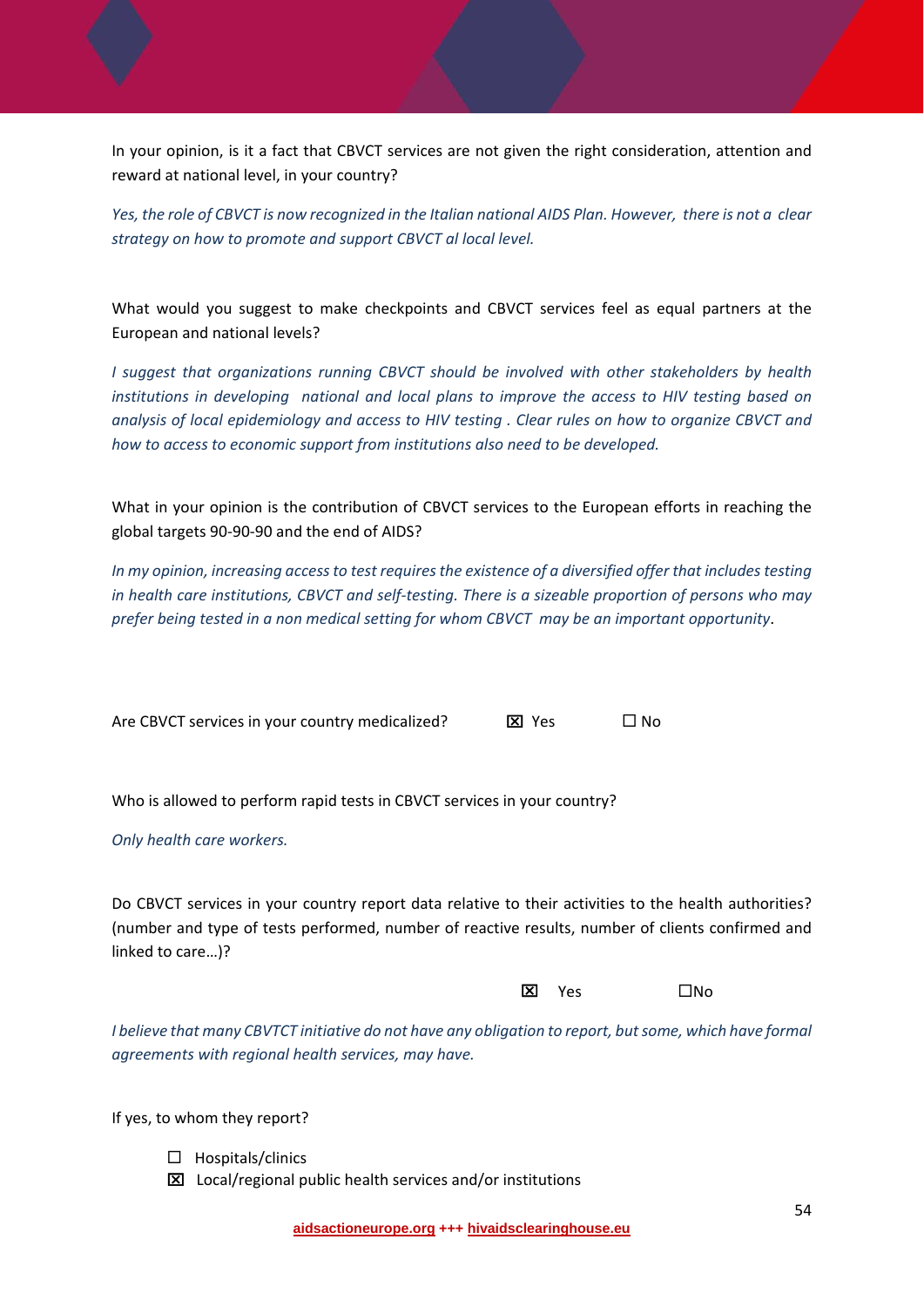$\Box$  Regional/national surveillance institutions

 $\square$  Other

Are they requested to meet specific reporting requirements?

There is no national standard; specific reporting requirements may exist at local level, I am not sure.

Which are the stakeholders CBVCT services keep in contact with in your country?

- Hospitals/clinics
- Local/regional public health services and/or institutions
- $\square$  Pharmacies
- □ GPs
- Other NGOs
- $\Box$  Regional/national surveillance institutions
- $\square$  Other
- $\square$  None of the above

#### How are CBVCT services funded in your country?

There is no national standard. Some CVBTs may have support from local institutions in terms of *locations, provision of health care workers to perform rapid tests and test kits. Counselors and persons involved management of CBVCT sites are usually unpaid volunteers. Other expenses are usually covered by NGOs on their own funds.* 

Did CBVCT services experience any interruption in the delivery of services in your country?

*Some initiatives have difficulties in providing continuous activity.*

What were the reasons causing the interruption?

*For the above, mainly economic reasons.*

## **The way forward – Obstacles and opportunities in the development of CBVCT services**

In your opinion, which are the barriers that prevent a fruitful collaboration between CBVCT services and other stakeholders at European level?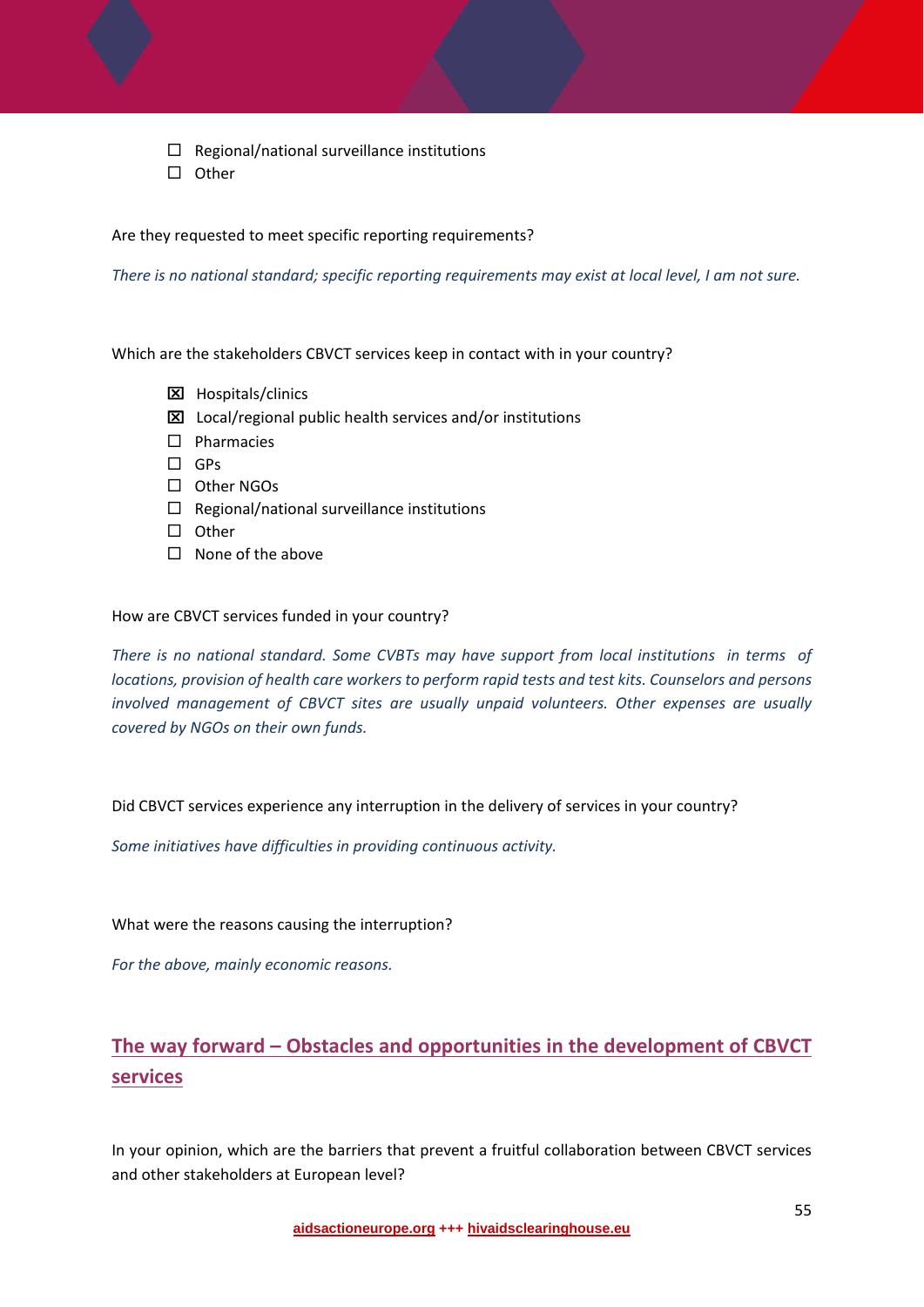The status of CBVCT is not well defined. CBVCT should be regarded as a part of a coordinated societal *response to the need of providing easy access to HIV testing. Presently institutions do not see CBVCT* as of the same rank of services provided directly by public health services. NGOs running CBVCT tend *to see CBVCT as something that should be organized on standards that are agreed upon by all stakeholders.*

In your opinion, which are the opportunities that a fruitful collaboration between CBVCT services and other stakeholders offers today at European level?

*A consensus on CBVCT should be developed at European level addressing its role, organizational standards and financing strategies.*

In your opinion, which are the opportunities that a fruitful collaboration between CBVCT services and other stakeholders offers today at the national/local level?

*CBVCT can be seen as a model for collaboration between public institutions and other stakeholder for HIV prevention and control initiatives.* 

To your knowledge, are there any countries that have already implemented a successful collaboration among the different stakeholders? If so, could you name a few? Could you indicate the outcomes / good practices deriving from such fruitful collaboration?

*The Barcelona Checkpoint is a notable example in this regard.*

If you were given the chance to improve some aspects of CBVCT services, what would such aspects be?

The use of testing kits that are CE marked for self diagnosis could facilitate implementation of CBVCT.

Are there any additional comments/suggestions that you would like to make on the topic of CBVCT services?

*‐‐‐*

Thank you very much for your time!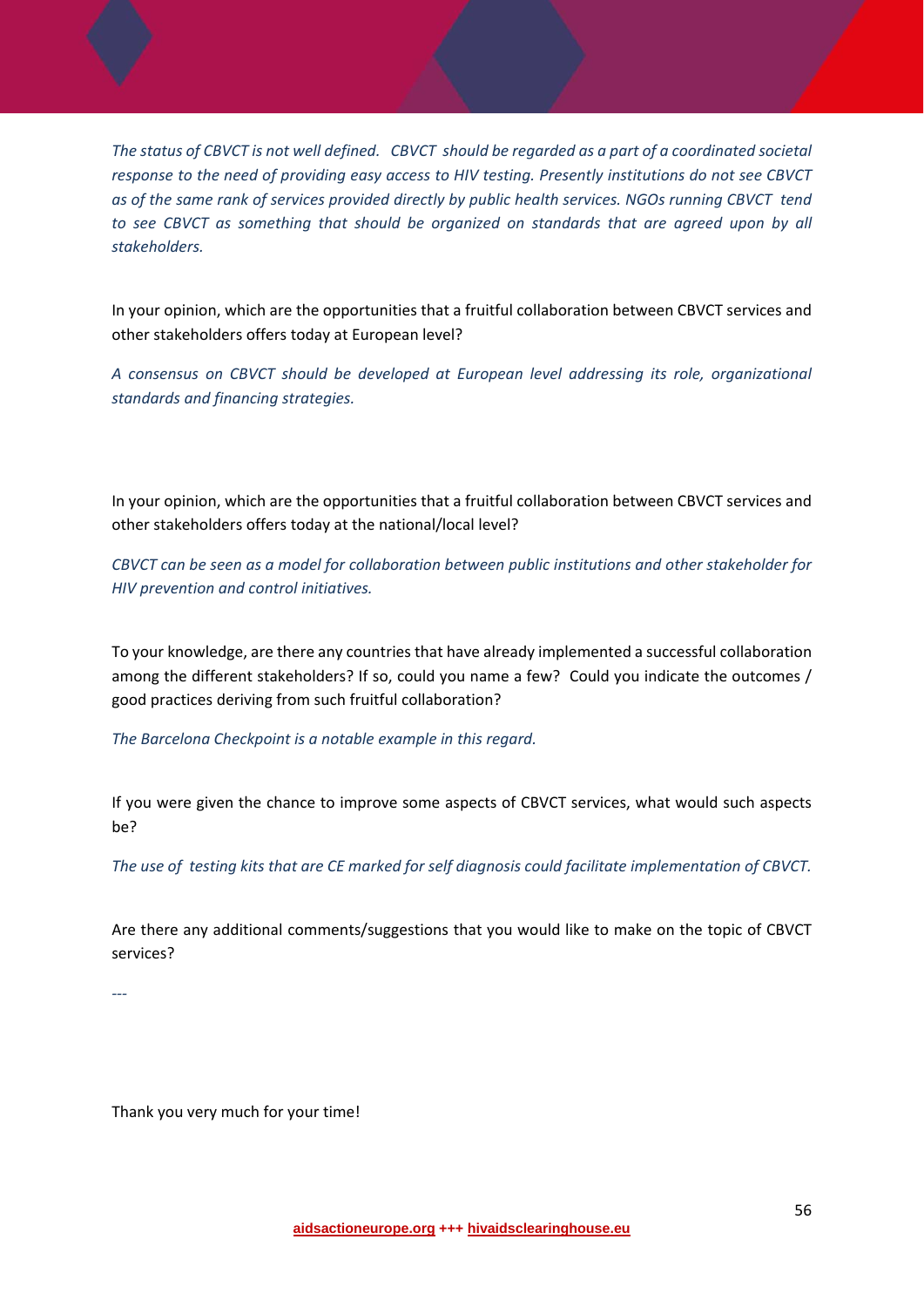**Appendix 7 –Ath Checkpoint, Greece ‐ Interview to an anonymous client**

## **Community Based Voluntary Counselling and Testing Services**

#### **Present obstacles and Opportunities**

In which checkpoint did you just take an HIV test? *Ath Checkpoint*

In which city/country? *Athens, Greece* 

Your gender : *Male*

How old are you? *38*

Why did you access a checkpoint to get tested? Do you prefer it if compared to healthcare settings?

I could book an appointment over the phone, there is no waiting and I think it's a nicer and friendlier *environment than the hospital.* 

Is this your first time in the checkpoint, or are you a regular client?

*I have been there 6 times for testing, over the past 2 years.* 

How was your experience?

I was happy with the whole experience, there was no waiting, I received expert advice and the testing *was quick and painless.*

Will you come back? Will you recommend this testing site to your friends and acquaintances?

*I will come back and I have suggested getting tested there to friends and colleagues.*

Which are in your opinion the strengths of checkpoints?

Ease of access, availability of appointments, no cost for testing, friendly and non-clinical environment.

Which are the services you did not find here and would like to receive in the future?

*Free other than HIV, HBV, HCV and sometimes syphilis, STIs testing.*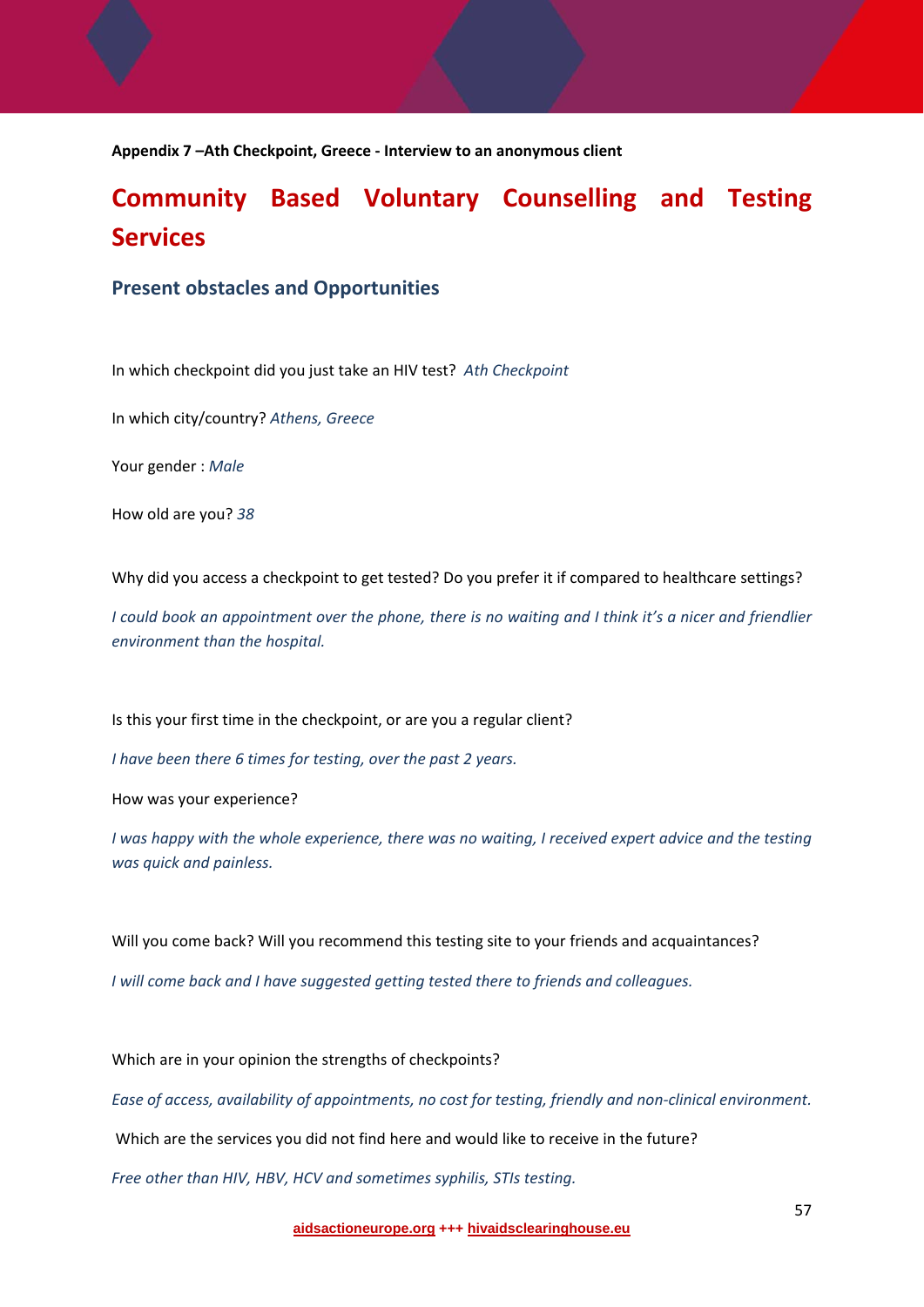Are you satisfied with the competence and professionality of the staff?

*Totally.*

According to you, is it important to maintain and improve checkpoints and testing sites outside of healthcare settings, managed by community organizations? If yes, for which reasons?

I think community-based testing is important and very useful, because it's closer to my needs, it's more flexible and friendly. It is also free of charge, at a time when it's not free to get tested in any public *hospital, which prevents people from getting tested.*

Which of the differences existing between checkpoints and testing sites in healthcare settings motivate some people to choose checkpoints?

*At the checkpoint someone will always answer the phone, testing is free, the testers are friendly and the environment does not feel like a hospital.* 

Which groups of clients are in your opinion the most interested in the expansion of this type of services?

*I would like to see checkpoint for all groups of people that are sexually active.*

Would you support a campaign for the expansion and improvement of testing services managed by community organizations?

*I definitely would, community based testing is the future.*

Do you know other activities carried out by the organization hosting the checkpoint? Are they important to you?

*The organization is doing testing all over the country, constantly distributes free condoms and has a comprehensive streetwork program.*

Thanks for the time you dedicated to this interview!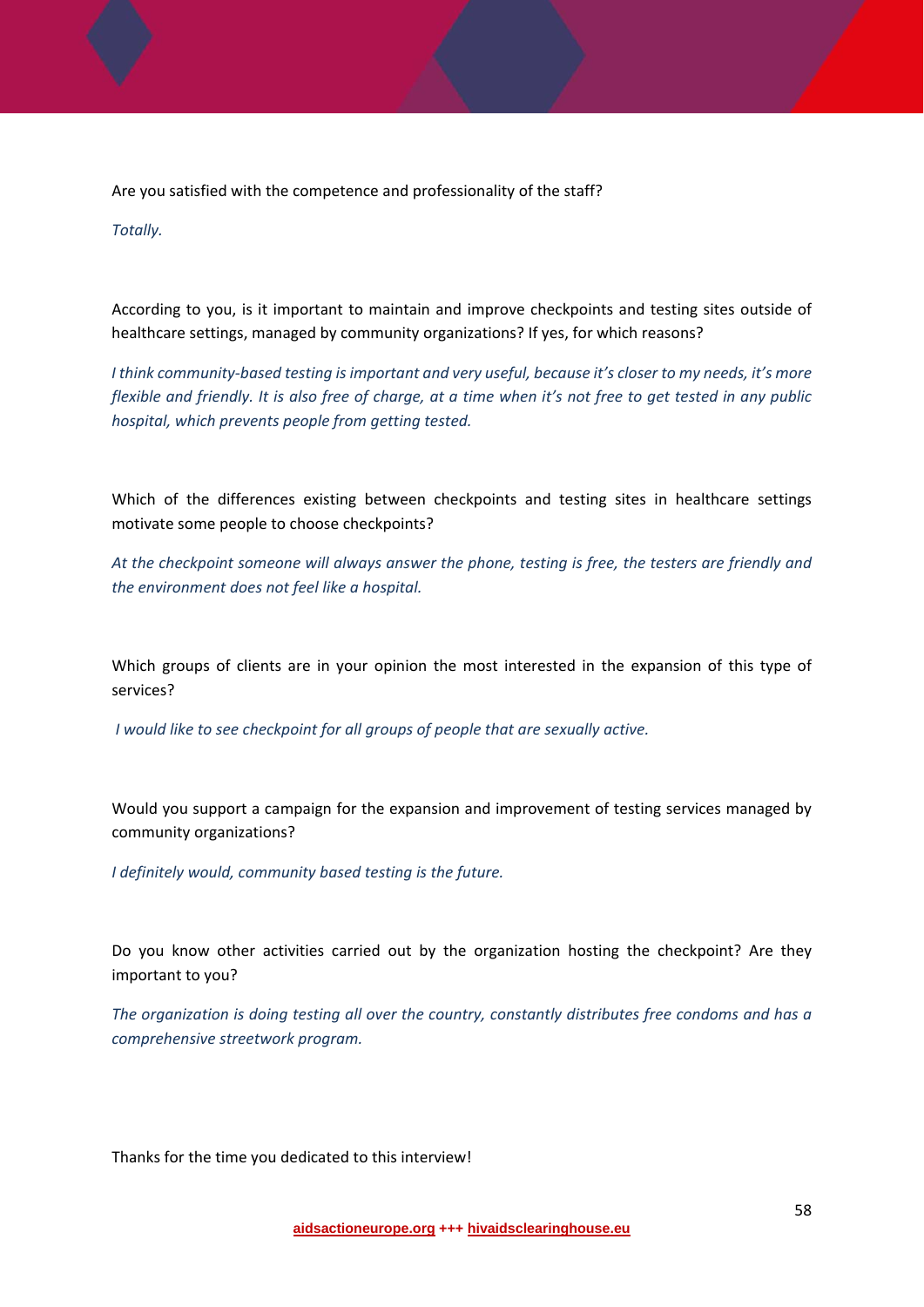**Appendix 8 – LILA Milano community testing service, Italy ‐ Interview to an anonymous client**

## **Community Based Voluntary Counselling and Testing Services**

#### **Present obstacles and Opportunities**

In which facility did you just take an HIV test? *LILA Milano* 

In which city/country? *Milan, Italy* 

Your gender : *Male*

How old are you? *45*

Why did you access a checkpoint to get tested? Do you prefer it if compared to healthcare settings?

I liked the idea to get tested in a place that I imagined would be less formal than a hospital or a lab.

Is this your first time in the checkpoint, or are you a regular client?

*Actually, today has been my first time here.*

How was your experience?

It was indeed very special and positive. I really did not know what to expect, and I am happy I decided *to come here.*

Will you come back? Will you recommend this testing site to your friends and acquaintances?

I don't know if I will need to come back, but I would if needed. I will surely suggest this solution to some *of the people I can talk about the issue of HIV and STI testing.*

Which are in your opinion the strengths of checkpoints?

The staff, who was extremely professional and friendly at the same time. I also enjoyed the place, the *logistics.*